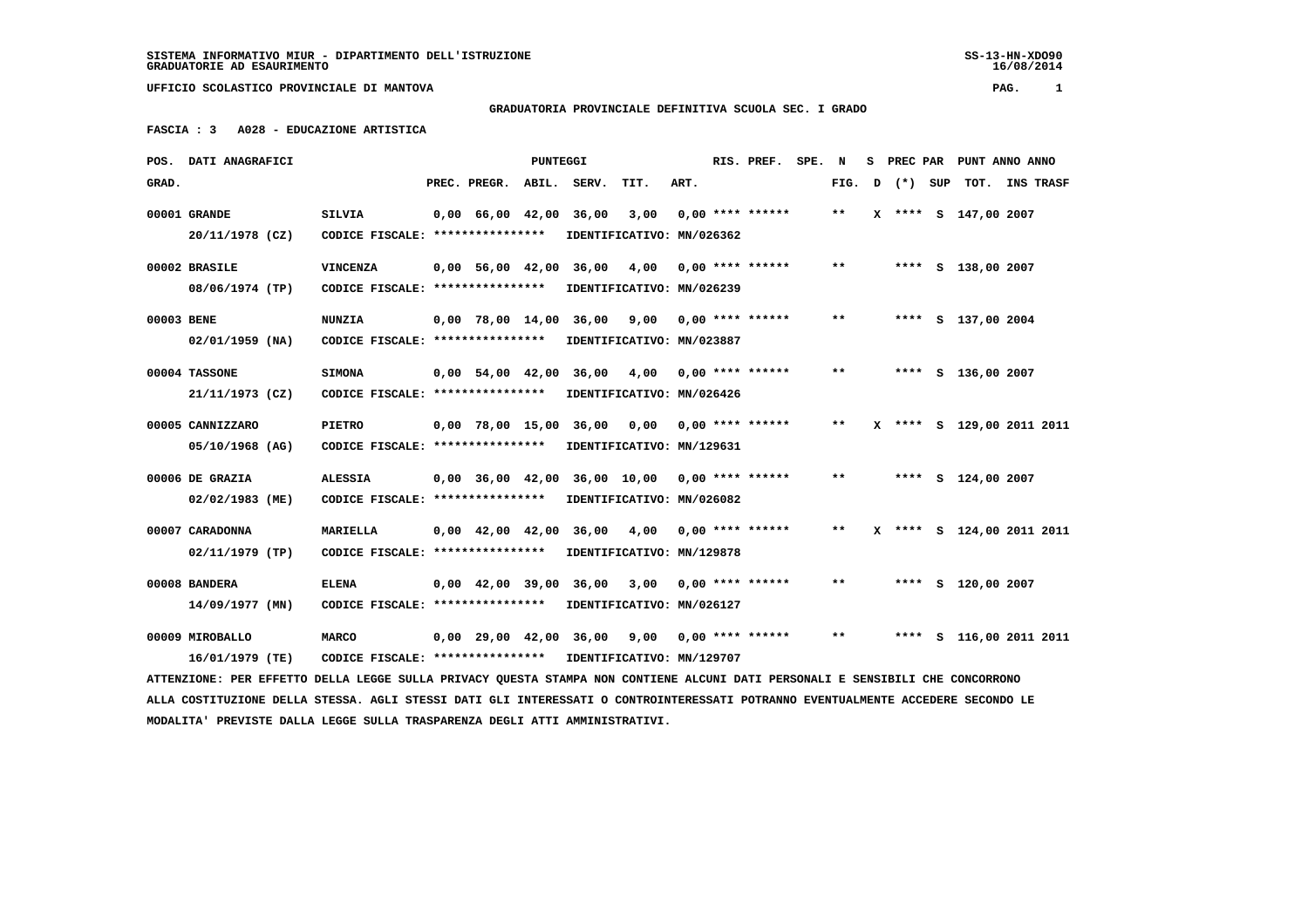**GRADUATORIA PROVINCIALE DEFINITIVA SCUOLA SEC. I GRADO**

 **FASCIA : 3 A028 - EDUCAZIONE ARTISTICA**

|       | POS. DATI ANAGRAFICI                                                                                                            |                                                            |      |                          | <b>PUNTEGGI</b> |                                                |                           |      | RIS. PREF.                | SPE. N |       | s |         | PREC PAR PUNT ANNO ANNO |           |
|-------|---------------------------------------------------------------------------------------------------------------------------------|------------------------------------------------------------|------|--------------------------|-----------------|------------------------------------------------|---------------------------|------|---------------------------|--------|-------|---|---------|-------------------------|-----------|
| GRAD. |                                                                                                                                 |                                                            |      | PREC. PREGR. ABIL. SERV. |                 |                                                | TIT.                      | ART. |                           |        | FIG.  | D | (*) SUP | TOT.                    | INS TRASF |
|       | 00010 CHIANTIA                                                                                                                  | LUIGI                                                      |      | 0,00 30,00 41,00         |                 | 36,00                                          | 4,00                      |      | $0,00$ **** ******        |        | $***$ |   |         | **** S 111,00 2011 2011 |           |
|       | 23/04/1979 (CL)                                                                                                                 | CODICE FISCALE: ****************                           |      |                          |                 |                                                | IDENTIFICATIVO: MN/129890 |      |                           |        |       |   |         |                         |           |
|       | 00011 ORLANDO                                                                                                                   | <b>DARIA</b>                                               |      |                          |                 | 0,00 30,00 41,00 36,00                         | 4,00                      |      | $0.00$ **** ******        |        | **    |   |         | **** S 111,00 2011 2011 |           |
|       | 29/10/1979 (PA)                                                                                                                 | CODICE FISCALE: ****************                           |      |                          |                 |                                                | IDENTIFICATIVO: MN/129730 |      |                           |        |       |   |         |                         |           |
|       |                                                                                                                                 |                                                            |      |                          |                 |                                                |                           |      |                           |        |       |   |         |                         |           |
|       | 00012 CASIMO                                                                                                                    | <b>ALIDA</b>                                               |      | $0,00$ 30,00 41,00       |                 | 36,00                                          | 3,00                      |      | $0.00$ **** ******        |        | $**$  |   |         | **** S 110,00 2009      |           |
|       | 23/07/1980 (PA)                                                                                                                 | CODICE FISCALE: ****************                           |      |                          |                 |                                                | IDENTIFICATIVO: MN/127450 |      |                           |        |       |   |         |                         |           |
|       | 00013 SPIGONI                                                                                                                   | <b>NADIA</b>                                               |      |                          |                 | 0,00 24,00 42,00 36,00                         |                           |      | $0,00$ $0,00$ **** ****** |        | $**$  |   |         | **** S 102,00 2009      |           |
|       | 23/07/1975 (RM)                                                                                                                 | CODICE FISCALE: ****************                           |      |                          |                 |                                                | IDENTIFICATIVO: MN/127502 |      |                           |        |       |   |         |                         |           |
|       |                                                                                                                                 |                                                            |      |                          |                 |                                                |                           |      |                           |        | $* *$ |   |         |                         |           |
|       | 00014 TRIVELLI                                                                                                                  | <b>SALVATORE</b>                                           | 0,00 |                          |                 | 8,00 42,00 36,00 10,00 0,00 **** ******        |                           |      |                           |        |       |   | **** S  | 96,00 2011 2011         |           |
|       | 07/11/1981 (NA)                                                                                                                 | CODICE FISCALE: ****************                           |      |                          |                 |                                                | IDENTIFICATIVO: MN/129826 |      |                           |        |       |   |         |                         |           |
|       | 00015 FALANGA                                                                                                                   | <b>SIMONA</b>                                              |      |                          |                 | $0.00$ 24.00 18.00 36.00 9.00 0.00 **** ****** |                           |      |                           |        | **    |   | **** S  | 87,00 2009              |           |
|       | $30/03/1982$ (NA)                                                                                                               | CODICE FISCALE: ****************                           |      |                          |                 |                                                | IDENTIFICATIVO: MN/127563 |      |                           |        |       |   |         |                         |           |
|       |                                                                                                                                 |                                                            |      |                          |                 |                                                |                           |      |                           |        |       |   |         |                         |           |
|       | 00016 MORICONI                                                                                                                  | <b>DENIS</b>                                               | 0.00 |                          |                 | $6,00$ $40,00$ $36,00$                         | 3,00                      |      | $0.00$ **** ******        |        | $* *$ |   | $***$ S | 85,00 2011 2011         |           |
|       | 06/05/1983 (AP)                                                                                                                 | CODICE FISCALE: *****************                          |      |                          |                 |                                                | IDENTIFICATIVO: MN/129739 |      |                           |        |       |   |         |                         |           |
|       | 00017 SCHIAVONE                                                                                                                 | <b>MANUELA</b>                                             |      |                          |                 | 0,00 12,00 18,00 36,00 9,00                    |                           |      | $0.00$ **** ******        |        | **    |   | $***$ S | 75,00 2011 2011         |           |
|       | 30/03/1981 (LE)                                                                                                                 | CODICE FISCALE: ****************                           |      |                          |                 |                                                | IDENTIFICATIVO: MN/129810 |      |                           |        |       |   |         |                         |           |
|       |                                                                                                                                 |                                                            |      |                          |                 |                                                |                           |      |                           |        |       |   |         |                         |           |
|       | 00018 SCOLLICA                                                                                                                  | <b>GIUSEPPINA</b>                                          |      |                          |                 | 0,00 0,00 18,00 36,00                          |                           |      | $0,00$ $0,00$ **** ****** |        | $**$  |   | $***$ S | 54,00 2007              |           |
|       | 03/05/1982 (BI)                                                                                                                 | CODICE FISCALE: **************** IDENTIFICATIVO: MN/026378 |      |                          |                 |                                                |                           |      |                           |        |       |   |         |                         |           |
|       | ATTENZIONE: PER EFFETTO DELLA LEGGE SULLA PRIVACY QUESTA STAMPA NON CONTIENE ALCUNI DATI PERSONALI E SENSIBILI CHE CONCORRONO   |                                                            |      |                          |                 |                                                |                           |      |                           |        |       |   |         |                         |           |
|       | ALLA COSTITUZIONE DELLA STESSA. AGLI STESSI DATI GLI INTERESSATI O CONTROINTERESSATI POTRANNO EVENTUALMENTE ACCEDERE SECONDO LE |                                                            |      |                          |                 |                                                |                           |      |                           |        |       |   |         |                         |           |
|       | MODALITA' PREVISTE DALLA LEGGE SULLA TRASPARENZA DEGLI ATTI AMMINISTRATIVI.                                                     |                                                            |      |                          |                 |                                                |                           |      |                           |        |       |   |         |                         |           |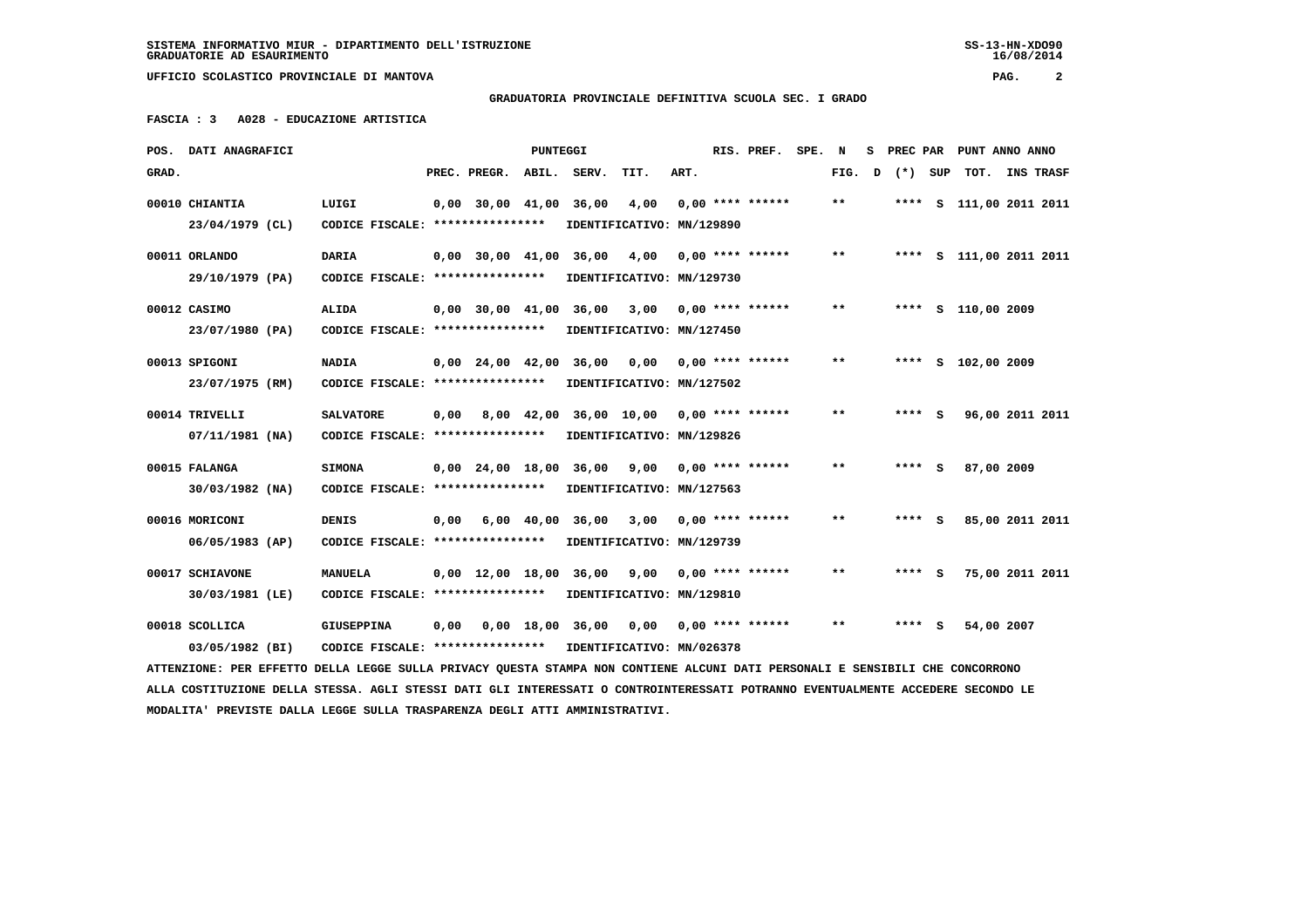**GRADUATORIA PROVINCIALE DEFINITIVA SCUOLA SEC. I GRADO**

 **FASCIA : 3 A028 - EDUCAZIONE ARTISTICA**

|       | POS. DATI ANAGRAFICI                                                                                                            |                                                            |      |                                | PUNTEGGI     |                           |                           |      | RIS. PREF.                | SPE. | N     |   |            | S PREC PAR PUNT ANNO ANNO |  |
|-------|---------------------------------------------------------------------------------------------------------------------------------|------------------------------------------------------------|------|--------------------------------|--------------|---------------------------|---------------------------|------|---------------------------|------|-------|---|------------|---------------------------|--|
| GRAD. |                                                                                                                                 |                                                            |      | PREC. PREGR. ABIL. SERV.       |              |                           | TIT.                      | ART. |                           |      | FIG.  | D | (*) SUP    | TOT. INS TRASF            |  |
|       | 00019 BACCARI                                                                                                                   | <b>ROSSANA</b>                                             |      | $0,00$ $10,00$ $13,00$         |              |                           | 0,00 12,00                |      | $0.00$ **** ******        |      | $***$ |   | $X$ **** S | 35,00 2011 2011           |  |
|       | 20/04/1975 (CS)                                                                                                                 | CODICE FISCALE: ****************                           |      |                                |              |                           | IDENTIFICATIVO: MN/129568 |      |                           |      |       |   |            |                           |  |
|       | 00020 MOLINARI                                                                                                                  | MARGHERITA                                                 | 0,00 |                                | 6,00 18,00   | 0,00                      | 4,00                      |      | $0.00$ **** ******        |      | $***$ |   | $***$ S    | 28,00 2007                |  |
|       | 02/12/1980 (MO)                                                                                                                 | CODICE FISCALE: *****************                          |      |                                |              | IDENTIFICATIVO: MN/026416 |                           |      |                           |      |       |   |            |                           |  |
|       |                                                                                                                                 |                                                            |      |                                |              |                           |                           |      |                           |      |       |   |            |                           |  |
|       | 00021 SACCHI                                                                                                                    | <b>ENRICA</b>                                              |      | $0,00 \quad 14,00 \quad 14,00$ |              | 0,00                      |                           |      | $0,00$ $0,00$ **** ****** |      | $***$ |   | $***$ S    | 28,00 2009                |  |
| s     | 19/08/1976 (MN)                                                                                                                 | CODICE FISCALE: ****************                           |      |                                |              |                           | IDENTIFICATIVO: MN/127493 |      |                           |      |       |   |            |                           |  |
|       | 00022 TUZZA                                                                                                                     | <b>SUSANNA</b>                                             | 0,00 | 6,00 18,00                     |              | 0.00                      | 3,00                      |      | $0.00$ **** ******        |      | $* *$ |   | $***$ S    | 27,00 2007                |  |
|       | 21/05/1963 (CR)                                                                                                                 | CODICE FISCALE: *****************                          |      |                                |              | IDENTIFICATIVO: MN/026382 |                           |      |                           |      |       |   |            |                           |  |
|       | 00023 MANTINI                                                                                                                   | <b>ANGELA</b>                                              | 0,00 | 3,00 15,00                     |              | 0,00                      | 7,00                      |      | $0.00$ **** ******        |      | $***$ |   | $***$ S    | 25,00 2007 2007           |  |
|       |                                                                                                                                 |                                                            |      |                                |              |                           |                           |      |                           |      |       |   |            |                           |  |
|       | 17/07/1974 (PA)                                                                                                                 | CODICE FISCALE: ****************                           |      |                                |              |                           | IDENTIFICATIVO: MN/026353 |      |                           |      |       |   |            |                           |  |
|       | 00024 MONASTRA                                                                                                                  | <b>PAOLA</b>                                               | 0,00 |                                | $5,00$ 14,00 | 0.00                      | 6,00                      |      | $0.00$ **** ******        |      | $* *$ |   | **** S     | 25,00 2014 2014           |  |
|       | 01/01/1974 (PA)                                                                                                                 | CODICE FISCALE: ****************                           |      |                                |              | IDENTIFICATIVO: MN/132306 |                           |      |                           |      |       |   |            |                           |  |
|       | 00025 BAJOCCHI                                                                                                                  | <b>ENZO</b>                                                | 0,00 |                                | $5,00$ 13,00 |                           | $0.00 \quad 6.00$         |      | $0.00$ **** ******        |      | $* *$ |   | **** S     | 24,00 2000                |  |
|       | 11/10/1959 (MN)                                                                                                                 | CODICE FISCALE: ****************                           |      |                                |              |                           | IDENTIFICATIVO: MN/020157 |      |                           |      |       |   |            |                           |  |
|       |                                                                                                                                 |                                                            |      |                                |              |                           |                           |      |                           |      |       |   |            |                           |  |
|       | 00026 GIAMMANCO                                                                                                                 | <b>DANIELA</b>                                             | 0,00 |                                | 0.00 18.00   | 0.00                      | 6,00                      |      | $0.00$ **** ******        |      | $* *$ |   | **** S     | 24,00 2014 2014           |  |
|       | 22/02/1968 (PA)                                                                                                                 | CODICE FISCALE: *****************                          |      |                                |              | IDENTIFICATIVO: MN/132218 |                           |      |                           |      |       |   |            |                           |  |
|       | 00027 LUBRANO                                                                                                                   | <b>DANIELA</b>                                             | 0,00 |                                | 0,00 17,00   |                           | $0,00$ $3,00$             |      | 0,00 **** ******          |      | $* *$ |   | **** S     | 20,00 2014 2014           |  |
|       | 30/04/1977 (RC)                                                                                                                 | CODICE FISCALE: **************** IDENTIFICATIVO: MN/132318 |      |                                |              |                           |                           |      |                           |      |       |   |            |                           |  |
|       | ATTENZIONE: PER EFFETTO DELLA LEGGE SULLA PRIVACY QUESTA STAMPA NON CONTIENE ALCUNI DATI PERSONALI E SENSIBILI CHE CONCORRONO   |                                                            |      |                                |              |                           |                           |      |                           |      |       |   |            |                           |  |
|       | ALLA COSTITUZIONE DELLA STESSA. AGLI STESSI DATI GLI INTERESSATI O CONTROINTERESSATI POTRANNO EVENTUALMENTE ACCEDERE SECONDO LE |                                                            |      |                                |              |                           |                           |      |                           |      |       |   |            |                           |  |
|       |                                                                                                                                 |                                                            |      |                                |              |                           |                           |      |                           |      |       |   |            |                           |  |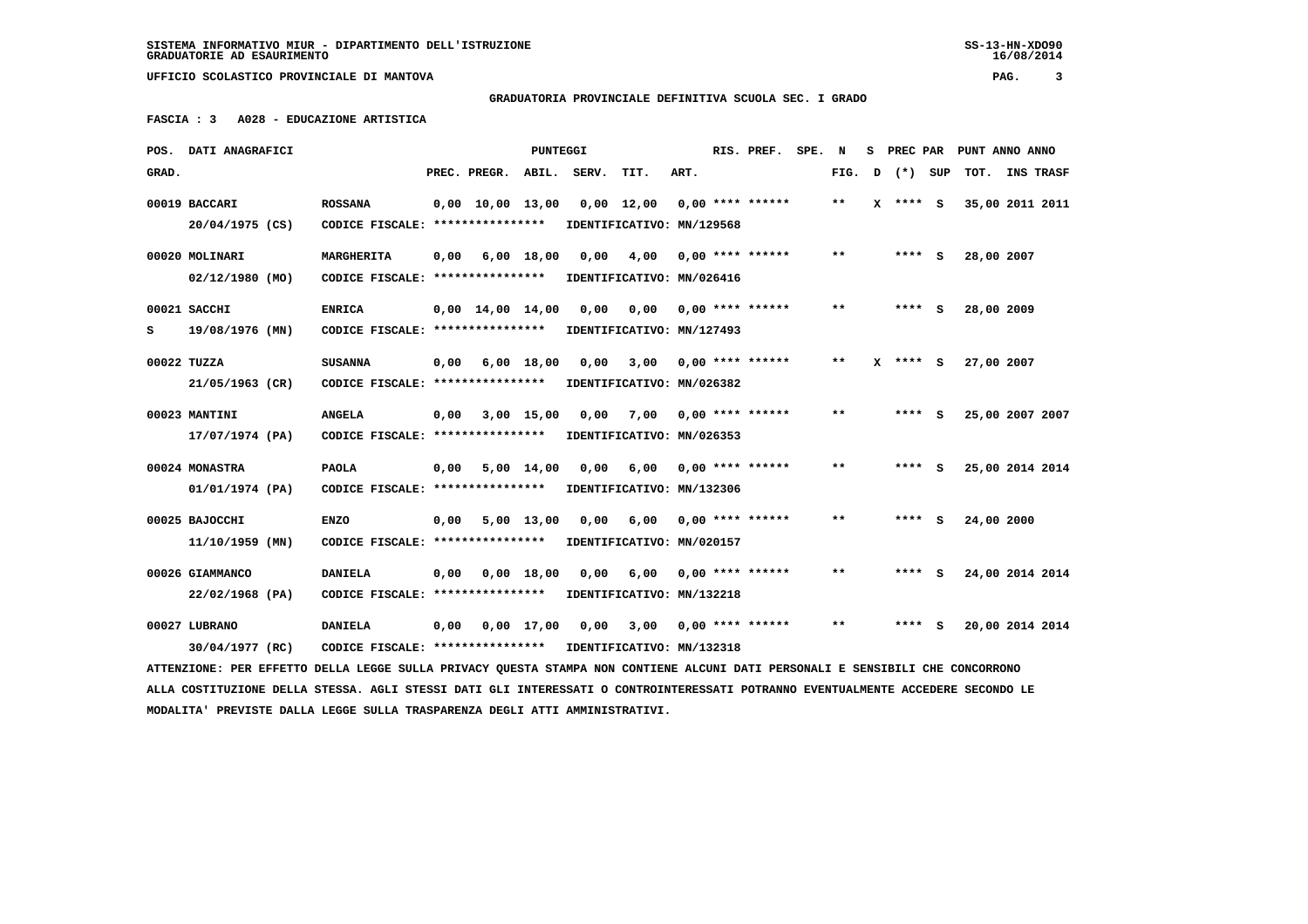**SISTEMA INFORMATIVO MIUR - DIPARTIMENTO DELL'ISTRUZIONE SS-13-HN-XDO90 GRADUATORIE AD ESAURIMENTO 16/08/2014**

 **UFFICIO SCOLASTICO PROVINCIALE DI MANTOVA PAG. 4**

 **GRADUATORIA PROVINCIALE DEFINITIVA SCUOLA SEC. I GRADO**

 **FASCIA : 3 A028 - EDUCAZIONE ARTISTICA**

| POS.  | DATI ANAGRAFICI                    |                                     |      |                  | <b>PUNTEGGI</b> |       |                                   |      | RIS. PREF.         | SPE. | N      | S. | PREC PAR |     | PUNT ANNO ANNO |                 |
|-------|------------------------------------|-------------------------------------|------|------------------|-----------------|-------|-----------------------------------|------|--------------------|------|--------|----|----------|-----|----------------|-----------------|
| GRAD. |                                    |                                     |      | PREC. PREGR.     | ABIL.           | SERV. | TIT.                              | ART. |                    |      | FIG. D |    | $(*)$    | SUP | тот.           | INS TRASF       |
|       | 00028 LO BIANCO<br>26/08/1966 (PA) | <b>LEANDRO</b><br>CODICE FISCALE:   | 0,00 | **************** | 3,00 15,00      | 0,00  | 0,00<br>IDENTIFICATIVO: MN/132321 |      | $0,00$ **** ****** |      | $* *$  |    | ****     | s   |                | 18,00 2014 2014 |
|       | 00029 AMMIRATI<br>13/06/1978 (TA)  | <b>ANTONELLA</b><br>CODICE FISCALE: | 0,00 | **************** | 0,00 17,00      | 0,00  | 0,00<br>IDENTIFICATIVO: MN/132054 |      | $0.00$ **** ****** |      | $***$  |    | ****     | s   |                | 17,00 2014 2014 |
|       | 00030 SCIORTINO<br>07/08/1966 (PA) | <b>GIOVANNA</b><br>CODICE FISCALE:  | 0.00 | **************** | $0,00$ 14,00    | 0,00  | 0,00<br>IDENTIFICATIVO: MN/132349 |      | $0,00$ **** ****** |      | $* *$  | x  | ****     | s   |                | 14,00 2014 2014 |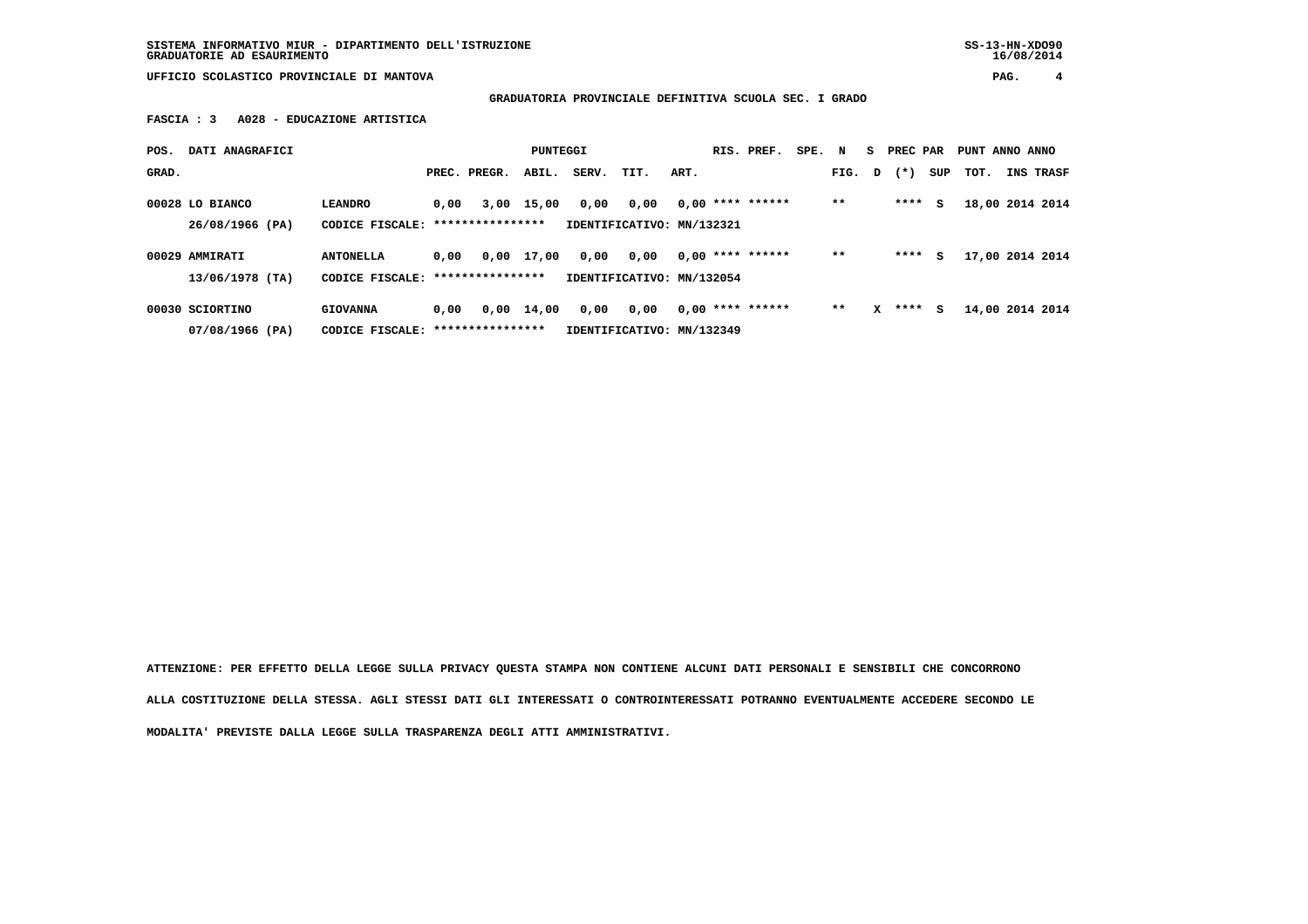| SISTEMA INFORMATIVO MIUR - DIPARTIMENTO DELL'ISTRUZIONE | $SS-13-HN-XDO90$ |
|---------------------------------------------------------|------------------|
| GRADUATORIE AD ESAURIMENTO                              | 16/08/2014       |

 **GRADUATORIA PROVINCIALE DEFINITIVA SCUOLA SEC. I GRADO**

 **FASCIA : 4 A028 - EDUCAZIONE ARTISTICA**

| POS.  | <b>DATI ANAGRAFICI</b> |                                  |                                         | PUNTEGGI |       |      |                           | RIS. PREF. SPE. N S PREC PAR PUNT ANNO ANNO |        |        |            |                  |
|-------|------------------------|----------------------------------|-----------------------------------------|----------|-------|------|---------------------------|---------------------------------------------|--------|--------|------------|------------------|
| GRAD. |                        |                                  | PREC. PREGR. ABIL.                      |          | SERV. | TIT. | ART.                      |                                             | FIG. D | $(* )$ | SUP TOT.   | <b>INS TRASF</b> |
|       | 00031 SANFILIPPO       | <b>DEBORA</b>                    | $0.00 \t 6.00 \t 18.00 \t 0.00 \t 3.00$ |          |       |      | 0,00 **** ******          |                                             | $* *$  | $***5$ | 27,00 2012 |                  |
|       | 19/08/1977 (EE)        | CODICE FISCALE: **************** |                                         |          |       |      | IDENTIFICATIVO: MN/127495 |                                             |        |        |            |                  |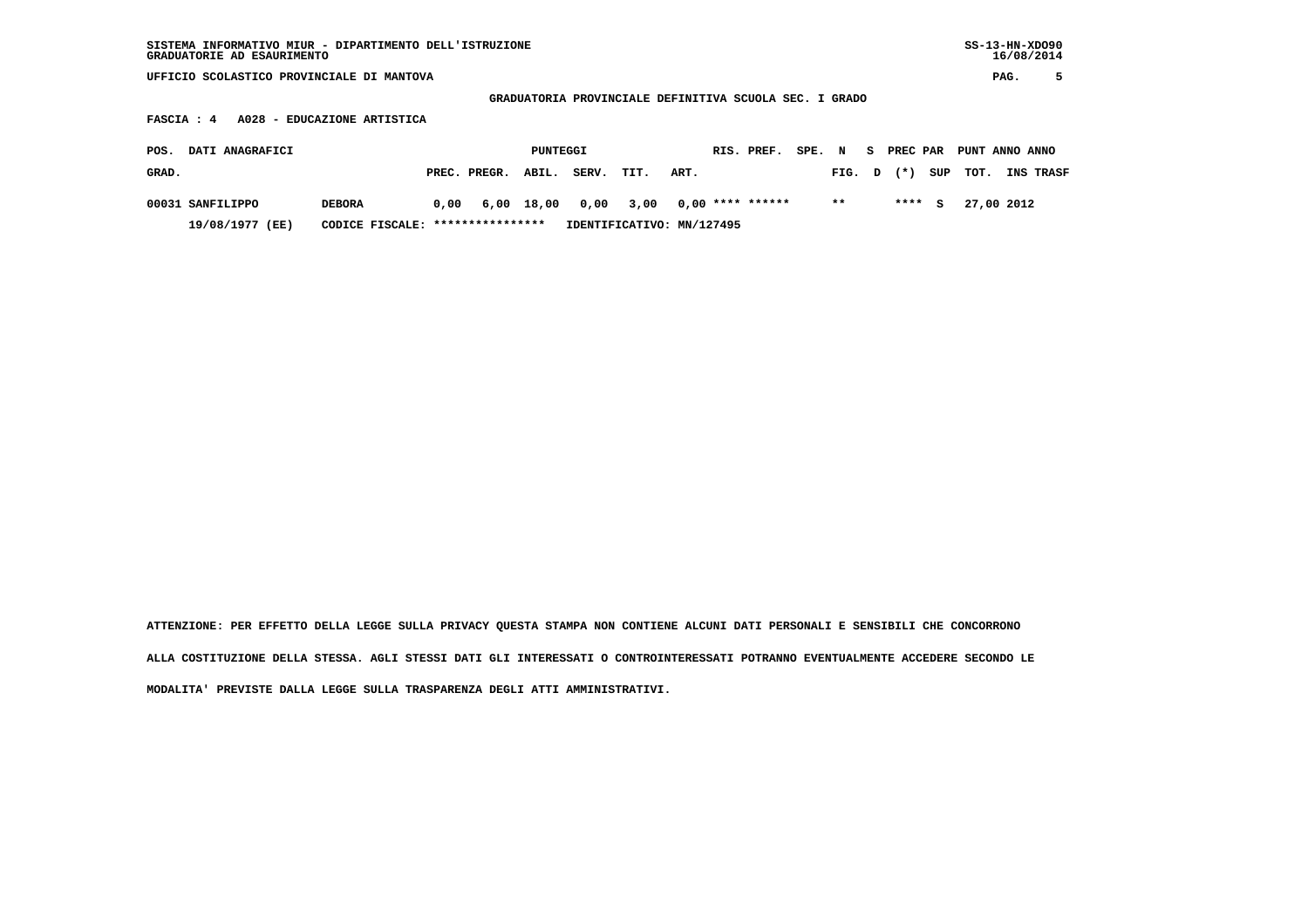**GRADUATORIA PROVINCIALE DEFINITIVA SCUOLA SEC. I GRADO**

 **FASCIA : 3 A030 - EDUCAZIONE FISICA NELLA SCUOLA MEDIA**

|            | POS. DATI ANAGRAFICI                                                                                                            |                                   |                                            | PUNTEGGI |                           |      |      | RIS. PREF.           | SPE. | N     | s | PREC PAR |          | PUNT ANNO ANNO            |                 |  |
|------------|---------------------------------------------------------------------------------------------------------------------------------|-----------------------------------|--------------------------------------------|----------|---------------------------|------|------|----------------------|------|-------|---|----------|----------|---------------------------|-----------------|--|
| GRAD.      |                                                                                                                                 |                                   | PREC. PREGR.                               | ABIL.    | SERV.                     | TIT. | ART. |                      |      | FIG.  | D | $(*)$    | SUP      | тот.                      | INS TRASF       |  |
| 00001 LINI |                                                                                                                                 | <b>CRISTINA</b>                   | 0,00 132,00 13,00                          |          | 36,00                     | 0,00 |      | $0.00$ **** ******   |      | $***$ |   |          |          | **** S 181,00 2000        |                 |  |
|            | 08/02/1963 (MI)                                                                                                                 | CODICE FISCALE: ***************** |                                            |          | IDENTIFICATIVO: MN/020257 |      |      |                      |      |       |   |          |          |                           |                 |  |
|            | 00002 BASSANI                                                                                                                   | <b>MARCO</b>                      |                                            |          | 0,00 116,00 12,00 36,00   | 0,00 |      | $0.00$ **** ******   |      | $* *$ |   |          |          | **** S 164,00 2002        |                 |  |
|            | 17/08/1962 (MN)                                                                                                                 | CODICE FISCALE: ****************  |                                            |          | IDENTIFICATIVO: MN/022627 |      |      |                      |      |       |   |          |          |                           |                 |  |
|            | 00003 GUALTIERI                                                                                                                 | <b>FRANCESCO</b>                  | 0,00 100,00 15,00                          |          | 36,00                     | 6,00 |      | $0.00$ **** ******   |      | $***$ |   |          |          | X **** S 157,00 2011 2011 |                 |  |
|            | 08/05/1965 (MI)                                                                                                                 | CODICE FISCALE: ***************** |                                            |          | IDENTIFICATIVO: MN/129682 |      |      |                      |      |       |   |          |          |                           |                 |  |
|            |                                                                                                                                 |                                   |                                            |          |                           |      |      |                      |      |       |   |          |          |                           |                 |  |
|            | 00004 MALAVASI                                                                                                                  | <b>ALBERTO</b>                    | 0,00 101,00 16,00 36,00                    |          |                           | 0.00 |      | $0.00$ **** ******   |      | $**$  |   |          |          | **** S 153,00 2000        |                 |  |
|            | $02/12/1966$ (MN)                                                                                                               | CODICE FISCALE: ****************  |                                            |          | IDENTIFICATIVO: MN/020592 |      |      |                      |      |       |   |          |          |                           |                 |  |
|            | 00005 BENEDINI                                                                                                                  | <b>ROBERTA</b>                    | $0.00$ $94.00$ $12.00$                     |          | 36,00                     | 0,00 |      | $0.00$ **** ******   |      | $* *$ |   | ****     | <b>S</b> | 142,00 2000               |                 |  |
|            | $01/07/1963$ (MN)                                                                                                               | CODICE FISCALE: ****************  |                                            |          | IDENTIFICATIVO: MN/020139 |      |      |                      |      |       |   |          |          |                           |                 |  |
|            | 00006 PALMIERI                                                                                                                  | MARIA GRAZIA                      |                                            |          | 0,00 66,00 18,00 36,00    | 0,00 |      | 0,00 **** ******     |      | $* *$ |   |          |          | X **** S 120,00 2007      |                 |  |
|            | 11/01/1967 (EE)                                                                                                                 | CODICE FISCALE: ****************  |                                            |          | IDENTIFICATIVO: MN/026277 |      |      |                      |      |       |   |          |          |                           |                 |  |
|            | 00007 MALERBA                                                                                                                   | <b>STEFANIA</b>                   | $0.00 \quad 66.00 \quad 42.00 \quad 12.00$ |          |                           | 0.00 |      | $0.00$ **** ******   |      | * *   |   |          |          | **** S 120,00 2007        |                 |  |
|            | 19/08/1969 (MN)                                                                                                                 | CODICE FISCALE: ****************  |                                            |          | IDENTIFICATIVO: MN/023889 |      |      |                      |      |       |   |          |          |                           |                 |  |
|            |                                                                                                                                 |                                   |                                            |          |                           |      |      |                      |      |       |   |          |          |                           |                 |  |
|            | 00008 APICELLA                                                                                                                  | <b>PIETRO</b>                     | 0,00 73,00 17,00                           |          | 28,00                     | 0,00 |      | $0.00$ **** ******   |      | $* *$ |   |          |          | **** S 118,00 2003        |                 |  |
|            | $02/12/1960$ (SA)                                                                                                               | CODICE FISCALE: ****************  |                                            |          | IDENTIFICATIVO: MN/023477 |      |      |                      |      |       |   |          |          |                           |                 |  |
|            |                                                                                                                                 |                                   |                                            |          |                           |      |      |                      |      | $* *$ |   | $***$ S  |          |                           |                 |  |
|            | 00009 GIANSIRACUSA                                                                                                              | <b>LOREDANA</b>                   |                                            |          | 0,00 16,00 42,00 30,00    | 3,00 |      | $0.00$ **** ****** P |      |       |   |          |          |                           | 91,00 2011 2011 |  |
|            | 08/04/1976 (SR)                                                                                                                 | CODICE FISCALE: ****************  |                                            |          | IDENTIFICATIVO: MN/129672 |      |      |                      |      |       |   |          |          |                           |                 |  |
|            | ATTENZIONE: PER EFFETTO DELLA LEGGE SULLA PRIVACY OUESTA STAMPA NON CONTIENE ALCUNI DATI PERSONALI E SENSIBILI CHE CONCORRONO   |                                   |                                            |          |                           |      |      |                      |      |       |   |          |          |                           |                 |  |
|            | ALLA COSTITUZIONE DELLA STESSA. AGLI STESSI DATI GLI INTERESSATI O CONTROINTERESSATI POTRANNO EVENTUALMENTE ACCEDERE SECONDO LE |                                   |                                            |          |                           |      |      |                      |      |       |   |          |          |                           |                 |  |
|            | MODALITA' PREVISTE DALLA LEGGE SULLA TRASPARENZA DEGLI ATTI AMMINISTRATIVI.                                                     |                                   |                                            |          |                           |      |      |                      |      |       |   |          |          |                           |                 |  |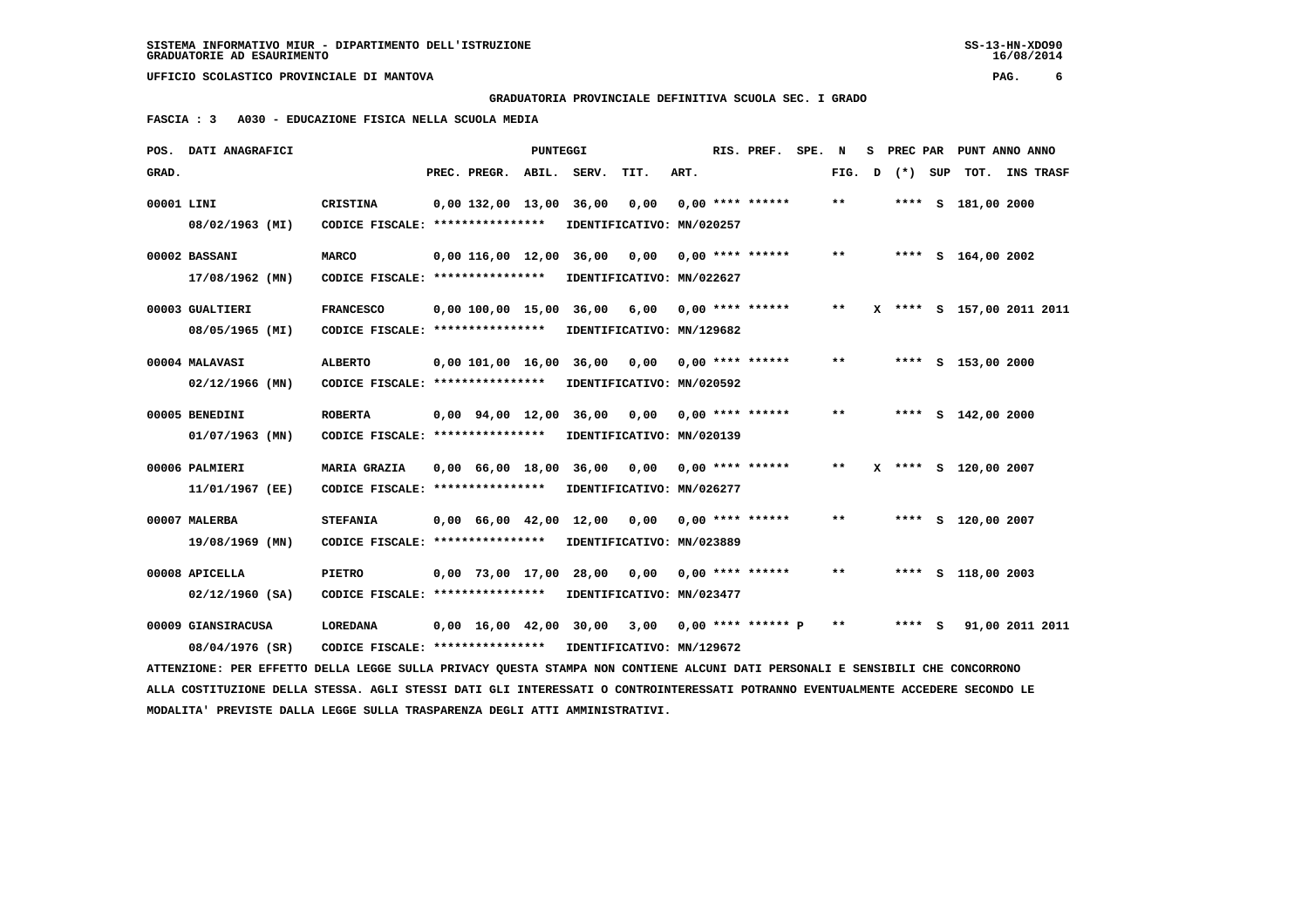**GRADUATORIA PROVINCIALE DEFINITIVA SCUOLA SEC. I GRADO**

 **FASCIA : 3 A030 - EDUCAZIONE FISICA NELLA SCUOLA MEDIA**

|       | POS. DATI ANAGRAFICI |                                                            |      |                  | <b>PUNTEGGI</b> |                                                              |                           |      | RIS. PREF. | SPE. N |        | S. | PREC PAR  |            | PUNT ANNO ANNO         |
|-------|----------------------|------------------------------------------------------------|------|------------------|-----------------|--------------------------------------------------------------|---------------------------|------|------------|--------|--------|----|-----------|------------|------------------------|
| GRAD. |                      |                                                            |      |                  |                 | PREC. PREGR. ABIL. SERV. TIT.                                |                           | ART. |            |        | FIG. D |    |           |            | (*) SUP TOT. INS TRASF |
|       | 00010 FEDELE         | <b>ANNA</b>                                                |      |                  |                 | 0,00 48,00 15,00 16,00 0,00 0,00 **** ******                 |                           |      |            |        | $***$  |    | $***$ S   | 79,00 2005 |                        |
|       | 11/01/1967 (NA)      | CODICE FISCALE: ****************                           |      |                  |                 | IDENTIFICATIVO: MN/024974                                    |                           |      |            |        |        |    |           |            |                        |
|       | 00011 SACCHI         | SILVIA                                                     |      |                  |                 | $0,00$ 26,00 16,00 12,00 0,00 0,00 **** ******               |                           |      |            |        | $***$  |    | $***$ $S$ | 54,00 2004 |                        |
|       | 22/11/1963 (MN)      | CODICE FISCALE: ****************                           |      |                  |                 |                                                              | IDENTIFICATIVO: MN/023884 |      |            |        |        |    |           |            |                        |
|       | 00012 MAZZARELLA     | PAOLA MARIA T                                              |      |                  |                 | $0,00$ 2,00 15,00 12,00 0,00 0,00 **** ******                |                           |      |            |        | $***$  |    | $***$ S   |            | 29,00 2011 2011        |
|       | 05/04/1968 (LE)      | CODICE FISCALE: ****************                           |      |                  |                 |                                                              | IDENTIFICATIVO: MN/129690 |      |            |        |        |    |           |            |                        |
|       | 00013 FRANZETTI      | <b>MASSIMO</b>                                             |      |                  |                 | 0,00 11,00 15,00 0,00 0,00 0,00 **** ******                  |                           |      |            |        | $* *$  |    | $***5$    | 26,00 2000 |                        |
|       | 08/02/1965 (MN)      | CODICE FISCALE:                                            |      | **************** |                 |                                                              | IDENTIFICATIVO: MN/020487 |      |            |        |        |    |           |            |                        |
|       | 00014 VECCHI         | CRISTIANO                                                  |      |                  |                 | 0,00 4,00 15,00 0,00 0,00 0,00 **** ******                   |                           |      |            |        | $***$  |    | $***$ S   | 19,00 2004 |                        |
|       | 24/05/1974 (MN)      | CODICE FISCALE: ****************                           |      |                  |                 |                                                              | IDENTIFICATIVO: MN/023896 |      |            |        |        |    |           |            |                        |
|       | 00015 SAGGESE        | <b>NICOLA</b>                                              |      |                  |                 | $0.00$ $3.00$ $13.00$ $0.00$ $3.00$ $0.00$ $***$ $***$ $***$ |                           |      |            |        | $***$  |    | $***$ S   |            | 19,00 2014 2014        |
|       | 18/09/1967 (FG)      | CODICE FISCALE: ****************                           |      |                  |                 |                                                              | IDENTIFICATIVO: MN/132110 |      |            |        |        |    |           |            |                        |
|       | 00016 MAUGERI        | MARIA CONCETT                                              | 0,00 |                  |                 | 0,00 18,00 0,00 0,00 0,00 **** ******                        |                           |      |            |        | $***$  |    | $***$ S   |            | 18,00 2014 2014        |
|       | 14/12/1971 (CT)      | CODICE FISCALE: **************** IDENTIFICATIVO: MN/132312 |      |                  |                 |                                                              |                           |      |            |        |        |    |           |            |                        |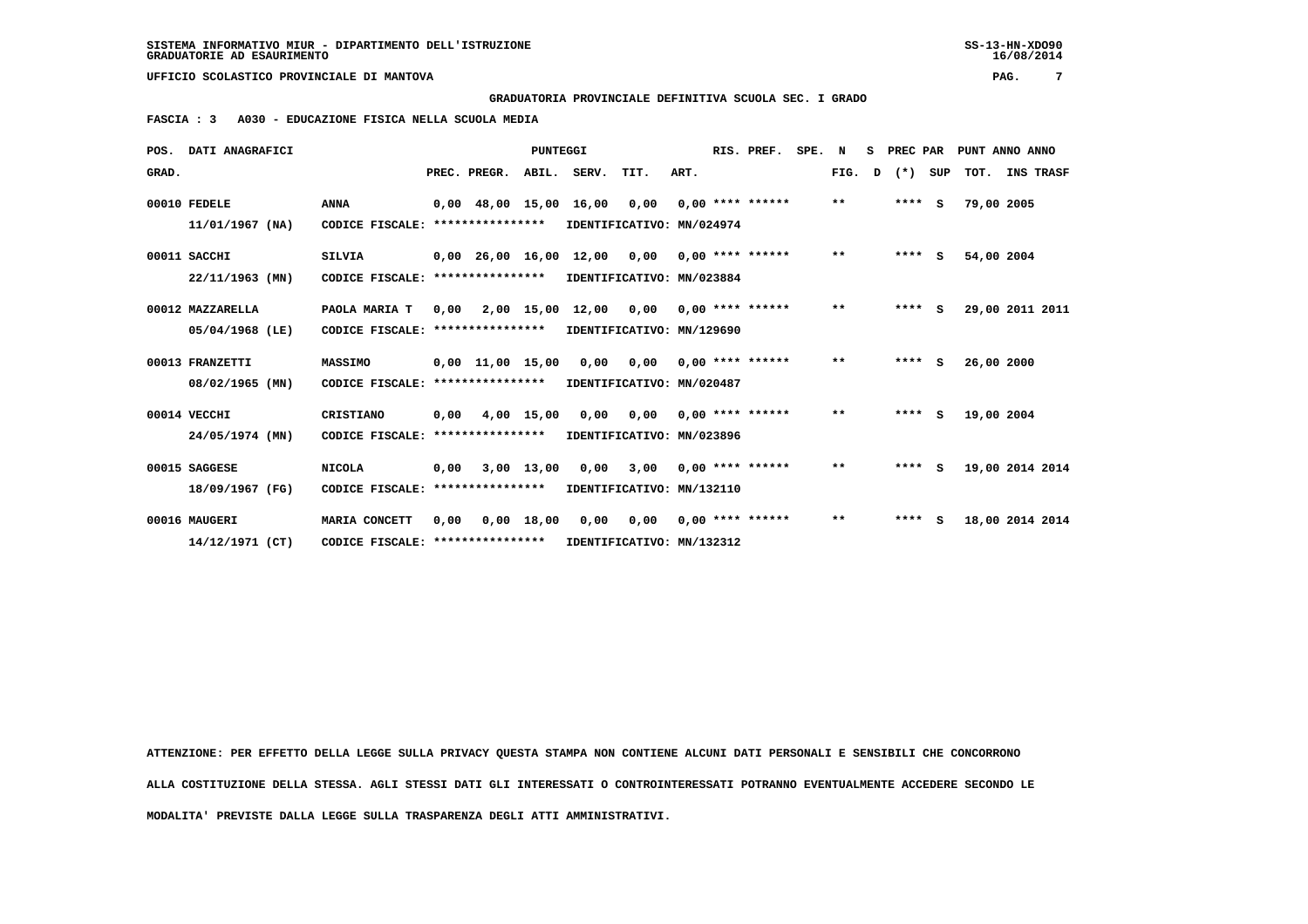**GRADUATORIA PROVINCIALE DEFINITIVA SCUOLA SEC. I GRADO**

 **FASCIA : 1 A032 - EDUCAZIONE MUSICALE NELLA SCUOLA MEDIA**

| POS.  | DATI ANAGRAFICI   |                                   |                                  |              | PUNTEGGI  |                                                       |                                        |      | RIS. PREF.       | SPE. N |       | S PREC PAR     |     | PUNT ANNO ANNO   |           |  |
|-------|-------------------|-----------------------------------|----------------------------------|--------------|-----------|-------------------------------------------------------|----------------------------------------|------|------------------|--------|-------|----------------|-----|------------------|-----------|--|
| GRAD. |                   |                                   |                                  | PREC. PREGR. |           | ABIL. SERV.                                           | TIT.                                   | ART. |                  |        |       | FIG. $D$ $(*)$ | SUP | тот.             | INS TRASF |  |
|       | 00001 SANTORO     | <b>STEFANO</b>                    | 271,00                           |              |           | $0,00$ $0,00$ $36,00$ $0,00$ $0,00$ $***$ **** ****** |                                        |      |                  |        | $***$ | ****           |     | S 307,00 2000    |           |  |
|       | 06/01/1961 (MN)   | CODICE FISCALE: ***************** |                                  |              |           |                                                       | IDENTIFICATIVO: MN/001161              |      |                  |        |       |                |     |                  |           |  |
|       | 00002 TRUZZI      | LUCIA                             | 266,00                           | 0,00         |           | 0,00 36,00 0,00 0,00 **** ******                      |                                        |      |                  |        | $* *$ | ****           | S.  | 302,00 2000      |           |  |
|       | $02/10/1964$ (MN) |                                   | CODICE FISCALE: **************** |              |           |                                                       | IDENTIFICATIVO: MN/001154              |      |                  |        |       |                |     |                  |           |  |
|       | 00003 SANTORO     | MICHELE                           | 264,00                           |              |           | $0,00$ $0,00$ $36,00$ $0,00$ $0,00$ $***$ **** ****** |                                        |      |                  |        | $***$ | ****           | S.  | 300,00 2000      |           |  |
|       | 27/11/1956 (MN)   | CODICE FISCALE: ***************** |                                  |              |           |                                                       | IDENTIFICATIVO: MN/001164              |      |                  |        |       |                |     |                  |           |  |
|       | 00004 LEONARDI    | ANGELO PIO                        | 299,00                           |              | 0,00 0,00 |                                                       | $0,00$ $0,00$ $0,00$ $***$ **** ****** |      |                  |        | $***$ | $X$ ****       |     | 299,00 2014 2014 |           |  |
|       | $02/02/1960$ (CL) | CODICE FISCALE: ****************  |                                  |              |           |                                                       | IDENTIFICATIVO: MN/132324              |      |                  |        |       |                |     |                  |           |  |
|       | 00005 VANZINI     | <b>ALBERTO</b>                    | 158,00                           | 0,00         |           | 0,00 36,00 0,00                                       |                                        |      | 0,00 **** ****** |        | $***$ | ****           |     | 194,00 2007      |           |  |
|       | 05/12/1960 (MO)   | CODICE FISCALE: ***************** |                                  |              |           | IDENTIFICATIVO: MN/001179                             |                                        |      |                  |        |       |                |     |                  |           |  |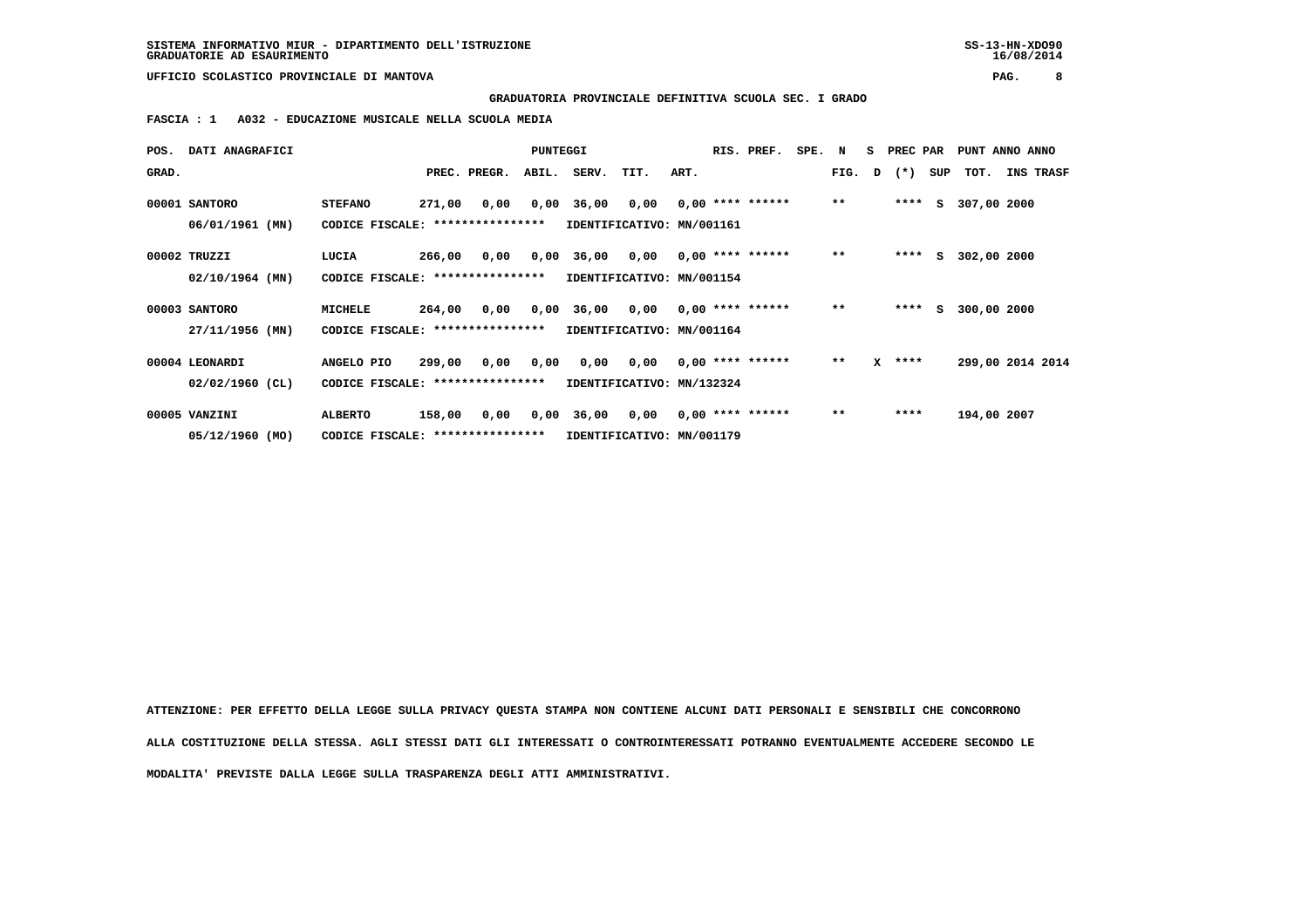| SISTEMA INFORMATIVO MIUR - DIPARTIMENTO DELL'ISTRUZIONE | $SS-13-HN-XDO90$ |
|---------------------------------------------------------|------------------|
| GRADUATORIE AD ESAURIMENTO                              | 16/08/2014       |

 **GRADUATORIA PROVINCIALE DEFINITIVA SCUOLA SEC. I GRADO**

 **FASCIA : 2 A032 - EDUCAZIONE MUSICALE NELLA SCUOLA MEDIA**

| POS.        | <b>DATI ANAGRAFICI</b>                              |       |        |                                       | PUNTEGGI |                           |      |      | RIS. PREF. | SPE. N |        | 5. | <b>PREC PAR</b> | PUNT ANNO ANNO       |                  |
|-------------|-----------------------------------------------------|-------|--------|---------------------------------------|----------|---------------------------|------|------|------------|--------|--------|----|-----------------|----------------------|------------------|
| GRAD.       |                                                     |       |        | PREC. PREGR.                          | ABIL.    | SERV.                     | TIT. | ART. |            |        | FIG. D |    | $(*)$           | SUP TOT.             | <b>INS TRASF</b> |
| 00006 GOZZI |                                                     | GUIDO | 181,00 | 0,00 0,00 24,00 0,00 0,00 **** ****** |          |                           |      |      |            |        | $* *$  |    |                 | **** $S$ 205,00 2000 |                  |
|             | 29/03/1963 (MN)<br>CODICE FISCALE: **************** |       |        |                                       |          | IDENTIFICATIVO: MN/020603 |      |      |            |        |        |    |                 |                      |                  |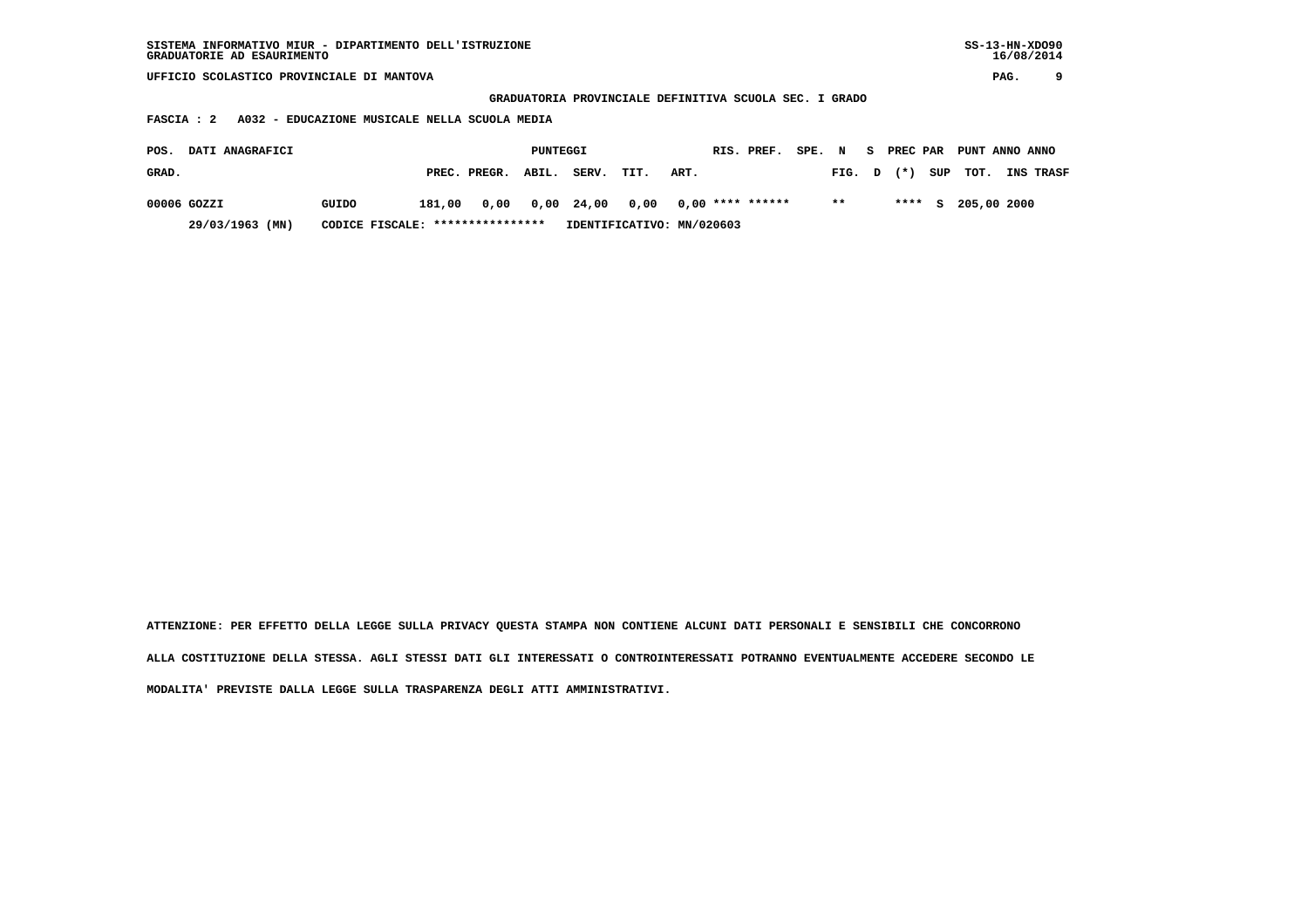**GRADUATORIA PROVINCIALE DEFINITIVA SCUOLA SEC. I GRADO**

 **FASCIA : 3 A032 - EDUCAZIONE MUSICALE NELLA SCUOLA MEDIA**

|       | POS. DATI ANAGRAFICI                                                                                                            |                                   |                         | PUNTEGGI |                           |                                   |      | RIS. PREF. SPE.    | N     | s | PREC PAR | PUNT ANNO ANNO            |                  |
|-------|---------------------------------------------------------------------------------------------------------------------------------|-----------------------------------|-------------------------|----------|---------------------------|-----------------------------------|------|--------------------|-------|---|----------|---------------------------|------------------|
| GRAD. |                                                                                                                                 |                                   | PREC. PREGR.            |          | ABIL. SERV.               | TIT.                              | ART. |                    | FIG.  | D | (*) SUP  | TOT.                      | <b>INS TRASF</b> |
|       | 00007 SIBRA                                                                                                                     | CLAUDIO                           | 0.00210.0016.00         |          | 36,00                     | 0,00                              |      | $0.00$ **** ****** | $* *$ |   |          | **** S 262,00 2007 2007   |                  |
|       | 18/07/1965 (LO)                                                                                                                 | CODICE FISCALE: ***************** |                         |          |                           | IDENTIFICATIVO: MN/026381         |      |                    |       |   |          |                           |                  |
|       | 00008 ARMENTANO                                                                                                                 | <b>ANGELA</b>                     | 0,00 180,00 11,00 36,00 |          |                           | 0,00                              |      | $0.00$ **** ****** | $***$ |   |          | X **** S 227,00 2003 2003 |                  |
|       | 28/10/1959 (CS)                                                                                                                 | CODICE FISCALE: ****************  |                         |          |                           | IDENTIFICATIVO: MN/023438         |      |                    |       |   |          |                           |                  |
|       | 00009 LUPPI                                                                                                                     | <b>SANDRA</b>                     | 0,00 158,00 16,00       |          | 36,00                     | 4,00                              |      | $0,00$ **** ****** | **    | x |          | **** S 214,00 2000        |                  |
|       | 25/11/1962 (MN)                                                                                                                 | CODICE FISCALE: ****************  |                         |          |                           | IDENTIFICATIVO: MN/020596         |      |                    |       |   |          |                           |                  |
|       | 00010 CHIODI                                                                                                                    | <b>GIUSEPPE</b>                   | 0,00 161,00 14,00 36,00 |          |                           | 0,00                              |      | $0.00$ **** ****** | $* *$ |   |          | **** S 211,00 2000        |                  |
|       | 26/05/1965 (MN)                                                                                                                 | CODICE FISCALE: ****************  |                         |          |                           | IDENTIFICATIVO: MN/020679         |      |                    |       |   |          |                           |                  |
|       | 00011 PISANI                                                                                                                    | <b>CATERINA</b>                   | 0.00144.0016.00         |          | 36,00                     | 0.00                              |      | $0.00$ **** ****** | $* *$ |   |          | **** S 196,00 2000        |                  |
|       | 24/10/1966 (MN)                                                                                                                 | CODICE FISCALE: ****************  |                         |          |                           | IDENTIFICATIVO: MN/020648         |      |                    |       |   |          |                           |                  |
|       | 00012 GIAONI                                                                                                                    | <b>GIANFRANCO</b>                 | $0,00$ 124,00 12,00     |          | 36,00                     | 0,00                              |      | $0.00$ **** ****** | $* *$ |   |          | **** S 172,00 2000        |                  |
|       | $07/03/1964$ (MN)                                                                                                               | CODICE FISCALE: ****************  |                         |          |                           | IDENTIFICATIVO: MN/020614         |      |                    |       |   |          |                           |                  |
|       | 00013 MORELLI                                                                                                                   | <b>BARBARA</b>                    |                         |          |                           |                                   |      | $0.00$ **** ****** | $***$ |   |          |                           |                  |
|       | 18/04/1970 (MN)                                                                                                                 | CODICE FISCALE: ****************  | 0,00 96,00 36,00 36,00  |          |                           | 0,00<br>IDENTIFICATIVO: MN/023440 |      |                    |       |   |          | **** S 168,00 2003        |                  |
|       |                                                                                                                                 |                                   |                         |          |                           |                                   |      |                    |       |   |          |                           |                  |
|       | 00014 CAROLI                                                                                                                    | <b>PIERALESSIO</b>                | $0,00$ 75,00 42,00      |          | 36,00                     | 0,00                              |      | $0.00$ **** ****** | $* *$ |   |          | **** S 153,00 2011 2011   |                  |
|       | 14/03/1980 (BA)                                                                                                                 | CODICE FISCALE: ***************** |                         |          |                           | IDENTIFICATIVO: MN/129884         |      |                    |       |   |          |                           |                  |
|       | 00015 DE ANGELIS                                                                                                                | <b>PAOLO</b>                      | 0,00 89,00 16,00 36,00  |          |                           | 0,00                              |      | $0,00$ **** ****** | $***$ |   |          | X **** S 141,00 2005 2005 |                  |
|       | 02/08/1961 (BR)                                                                                                                 | CODICE FISCALE: ***************** |                         |          | IDENTIFICATIVO: MN/025195 |                                   |      |                    |       |   |          |                           |                  |
|       | ATTENZIONE: PER EFFETTO DELLA LEGGE SULLA PRIVACY QUESTA STAMPA NON CONTIENE ALCUNI DATI PERSONALI E SENSIBILI CHE CONCORRONO   |                                   |                         |          |                           |                                   |      |                    |       |   |          |                           |                  |
|       | ALLA COSTITUZIONE DELLA STESSA. AGLI STESSI DATI GLI INTERESSATI O CONTROINTERESSATI POTRANNO EVENTUALMENTE ACCEDERE SECONDO LE |                                   |                         |          |                           |                                   |      |                    |       |   |          |                           |                  |
|       | MODALITA' PREVISTE DALLA LEGGE SULLA TRASPARENZA DEGLI ATTI AMMINISTRATIVI.                                                     |                                   |                         |          |                           |                                   |      |                    |       |   |          |                           |                  |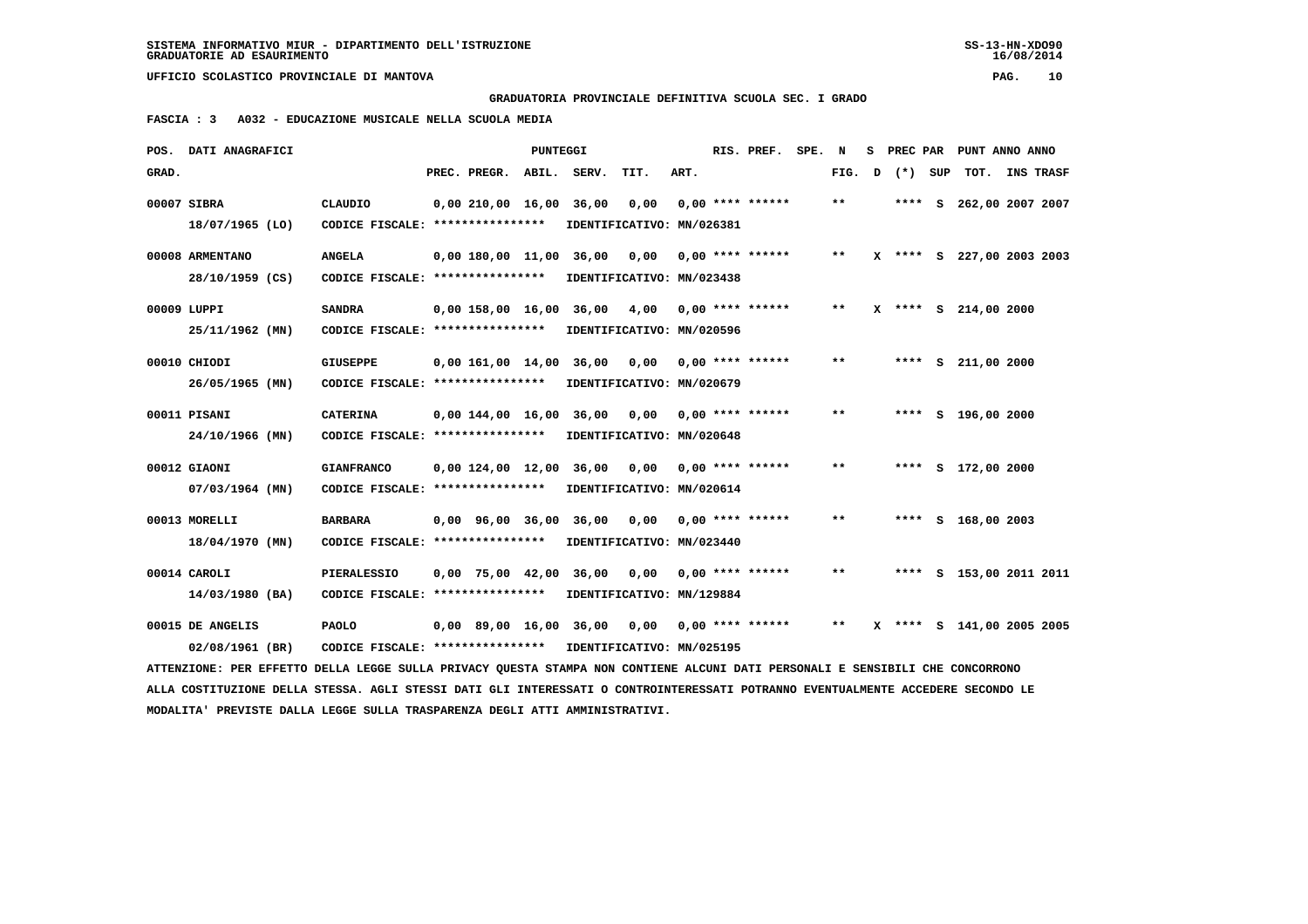**GRADUATORIA PROVINCIALE DEFINITIVA SCUOLA SEC. I GRADO**

 **FASCIA : 3 A032 - EDUCAZIONE MUSICALE NELLA SCUOLA MEDIA**

|       | POS. DATI ANAGRAFICI                                                                                                            |                                                            |                                            | PUNTEGGI |      |                                                |      | RIS. PREF. SPE. N  |       |   |         | S PREC PAR PUNT ANNO ANNO |                  |  |
|-------|---------------------------------------------------------------------------------------------------------------------------------|------------------------------------------------------------|--------------------------------------------|----------|------|------------------------------------------------|------|--------------------|-------|---|---------|---------------------------|------------------|--|
| GRAD. |                                                                                                                                 |                                                            | PREC. PREGR. ABIL. SERV.                   |          |      | TIT.                                           | ART. |                    | FIG.  | D | (*) SUP | тот.                      | <b>INS TRASF</b> |  |
|       | 00016 ETOLDO                                                                                                                    | <b>GIORGIA</b>                                             | 0,00 80,00 11,00 36,00                     |          |      | 6,00                                           |      | $0.00$ **** ****** | $***$ |   |         | **** S 133,00 2000        |                  |  |
|       | $03/04/1969$ (VA)                                                                                                               | CODICE FISCALE: ****************                           |                                            |          |      | IDENTIFICATIVO: MN/020204                      |      |                    |       |   |         |                           |                  |  |
|       | 00017 ORDONSELLI                                                                                                                | <b>VITTORIO</b>                                            | 0,00 58,00 39,00 36,00                     |          |      | 0,00                                           |      | $0.00$ **** ****** | $* *$ |   |         | X **** S 133,00 2007      |                  |  |
|       | 10/10/1963 (GE)                                                                                                                 | CODICE FISCALE: ****************                           |                                            |          |      | IDENTIFICATIVO: MN/026264                      |      |                    |       |   |         |                           |                  |  |
|       | 00018 BERNARDELLI                                                                                                               | <b>PAOLA</b>                                               |                                            |          |      | 0,00 48,00 40,00 36,00 3,00 0,00 **** ******   |      |                    | $* *$ |   |         | **** S 127,00 2007        |                  |  |
|       | 09/04/1974 (MN)                                                                                                                 | CODICE FISCALE: ****************                           |                                            |          |      | IDENTIFICATIVO: MN/026186                      |      |                    |       |   |         |                           |                  |  |
|       | 00019 GANDOLFI                                                                                                                  | <b>ANTONELLA</b>                                           |                                            |          |      | 0,00 36,00 42,00 36,00 6,00                    |      | 0,00 **** ******   | $***$ |   |         | **** S 120,00 2009        |                  |  |
|       | 25/02/1976 (MN)                                                                                                                 | CODICE FISCALE: *****************                          |                                            |          |      | IDENTIFICATIVO: MN/127467                      |      |                    |       |   |         |                           |                  |  |
|       | 00020 CAPORASO                                                                                                                  | <b>ANNA</b>                                                |                                            |          |      | $0,00$ 40,00 40,00 36,00 3,00 0,00 **** ****** |      |                    | $***$ |   |         | X **** S 119,00 2011 2011 |                  |  |
|       | 18/06/1961 (RM)                                                                                                                 | CODICE FISCALE: **************** IDENTIFICATIVO: MN/129636 |                                            |          |      |                                                |      |                    |       |   |         |                           |                  |  |
|       | 00021 MERLI                                                                                                                     | <b>GABRIELE</b>                                            |                                            |          |      | 0,00 36,00 41,00 36,00 3,00                    |      | $0.00$ **** ****** | $* *$ |   |         | X **** S 116,00 2009      |                  |  |
|       | $01/01/1975$ (LI)                                                                                                               | CODICE FISCALE: ****************                           |                                            |          |      | IDENTIFICATIVO: MN/127536                      |      |                    |       |   |         |                           |                  |  |
|       | 00022 GIONFRA                                                                                                                   | ILARIA                                                     | $0.00 \quad 29.00 \quad 42.00 \quad 24.00$ |          |      | 0.00                                           |      | 0,00 **** ******   | $* *$ |   | **** S  |                           | 95,00 2002       |  |
|       | 31/08/1975 (MN)                                                                                                                 | CODICE FISCALE: ****************                           |                                            |          |      | IDENTIFICATIVO: MN/022775                      |      |                    |       |   |         |                           |                  |  |
|       | 00023 BELLINI                                                                                                                   | <b>ELENA</b>                                               |                                            |          |      | 0,00 40,00 14,00 36,00 0,00                    |      | $0.00$ **** ****** | $* *$ |   | $***$ S | 90,00 2007                |                  |  |
|       | $11/10/1974$ (MN)                                                                                                               | CODICE FISCALE: *****************                          |                                            |          |      | IDENTIFICATIVO: MN/026168                      |      |                    |       |   |         |                           |                  |  |
|       | 00024 PERFETTI                                                                                                                  | <b>EVA</b>                                                 | 0,00 44,00 14,00                           |          | 6,00 | 0,00                                           |      | 0,00 **** ******   | $* *$ |   | **** S  | 64,00 2000                |                  |  |
|       | 08/01/1965 (PS)                                                                                                                 | CODICE FISCALE: ****************                           |                                            |          |      | IDENTIFICATIVO: MN/020567                      |      |                    |       |   |         |                           |                  |  |
|       | ATTENZIONE: PER EFFETTO DELLA LEGGE SULLA PRIVACY OUESTA STAMPA NON CONTIENE ALCUNI DATI PERSONALI E SENSIBILI CHE CONCORRONO   |                                                            |                                            |          |      |                                                |      |                    |       |   |         |                           |                  |  |
|       | ALLA COSTITUZIONE DELLA STESSA. AGLI STESSI DATI GLI INTERESSATI O CONTROINTERESSATI POTRANNO EVENTUALMENTE ACCEDERE SECONDO LE |                                                            |                                            |          |      |                                                |      |                    |       |   |         |                           |                  |  |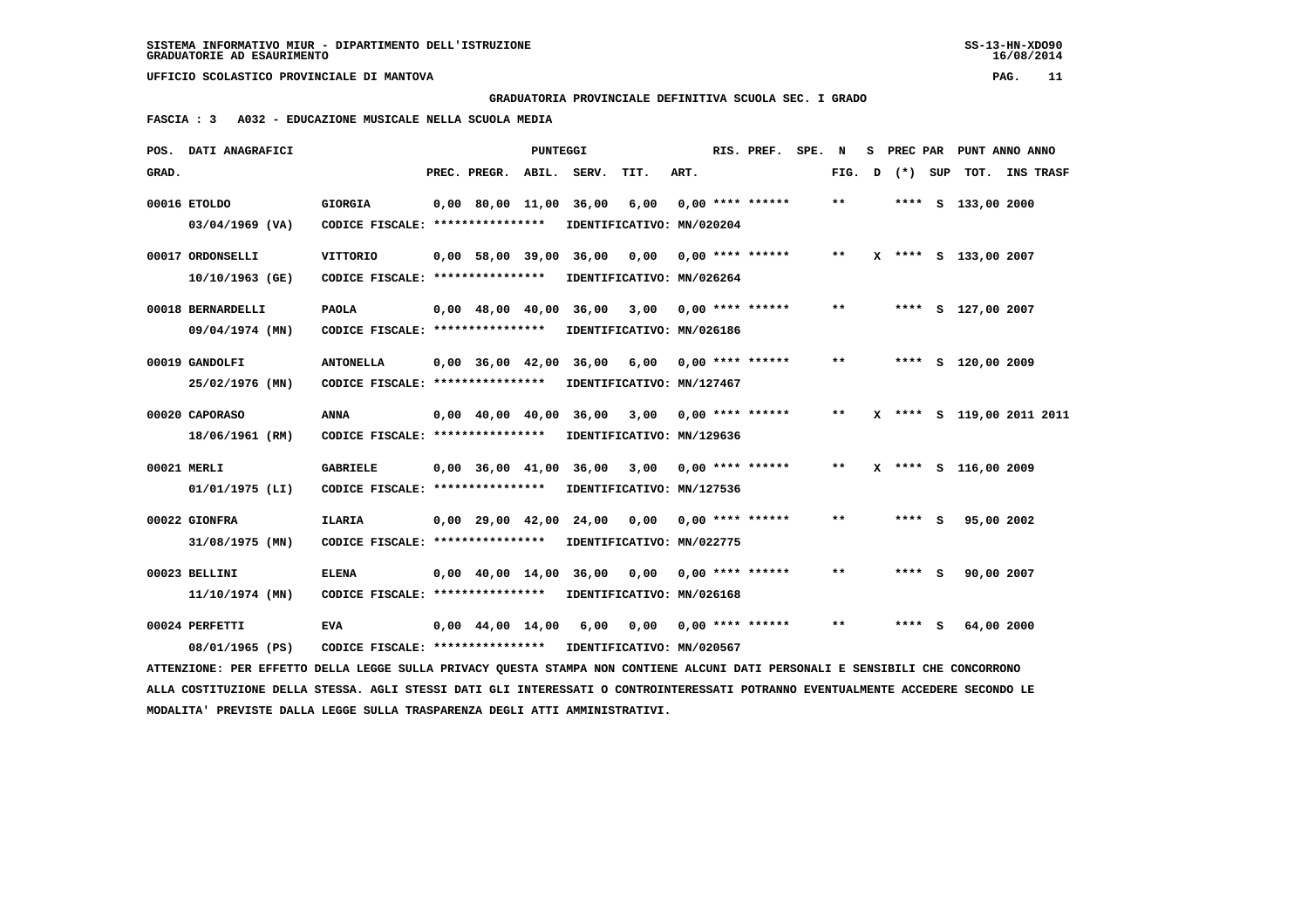**GRADUATORIA PROVINCIALE DEFINITIVA SCUOLA SEC. I GRADO**

 **FASCIA : 3 A032 - EDUCAZIONE MUSICALE NELLA SCUOLA MEDIA**

| POS.  | DATI ANAGRAFICI                     |                                            |      |                                        | PUNTEGGI |                  |                                   |      | RIS. PREF.           | SPE. | $\mathbf N$ | s            | PREC PAR |     | PUNT ANNO ANNO  |           |  |
|-------|-------------------------------------|--------------------------------------------|------|----------------------------------------|----------|------------------|-----------------------------------|------|----------------------|------|-------------|--------------|----------|-----|-----------------|-----------|--|
| GRAD. |                                     |                                            |      | PREC. PREGR.                           | ABIL.    | SERV.            | TIT.                              | ART. |                      |      | FIG. D      |              | $(* )$   | SUP | тот.            | INS TRASF |  |
|       | 00025 JANUSKAITE<br>30/10/1977 (EE) | NERILE<br>CODICE FISCALE: **************** | 0,00 |                                        |          | 0,00 18,00 36,00 | 6,00<br>IDENTIFICATIVO: MN/127556 |      | $0.00$ **** ******   |      | $* *$       |              | ****     | S.  | 60,00 2009      |           |  |
|       | 00026 FARINA                        | ANNA FRANCA                                |      |                                        |          | 0,00             | 0,00                              |      | $0,00$ **** ****** P |      | $**$        | $\mathbf{x}$ | ****     | s   | 46,00 2014 2014 |           |  |
|       | 21/04/1968 (VA)                     | CODICE FISCALE:                            |      | 0.00<br>6,00 40,00<br>**************** |          |                  | IDENTIFICATIVO: MN/132361         |      |                      |      |             |              |          |     |                 |           |  |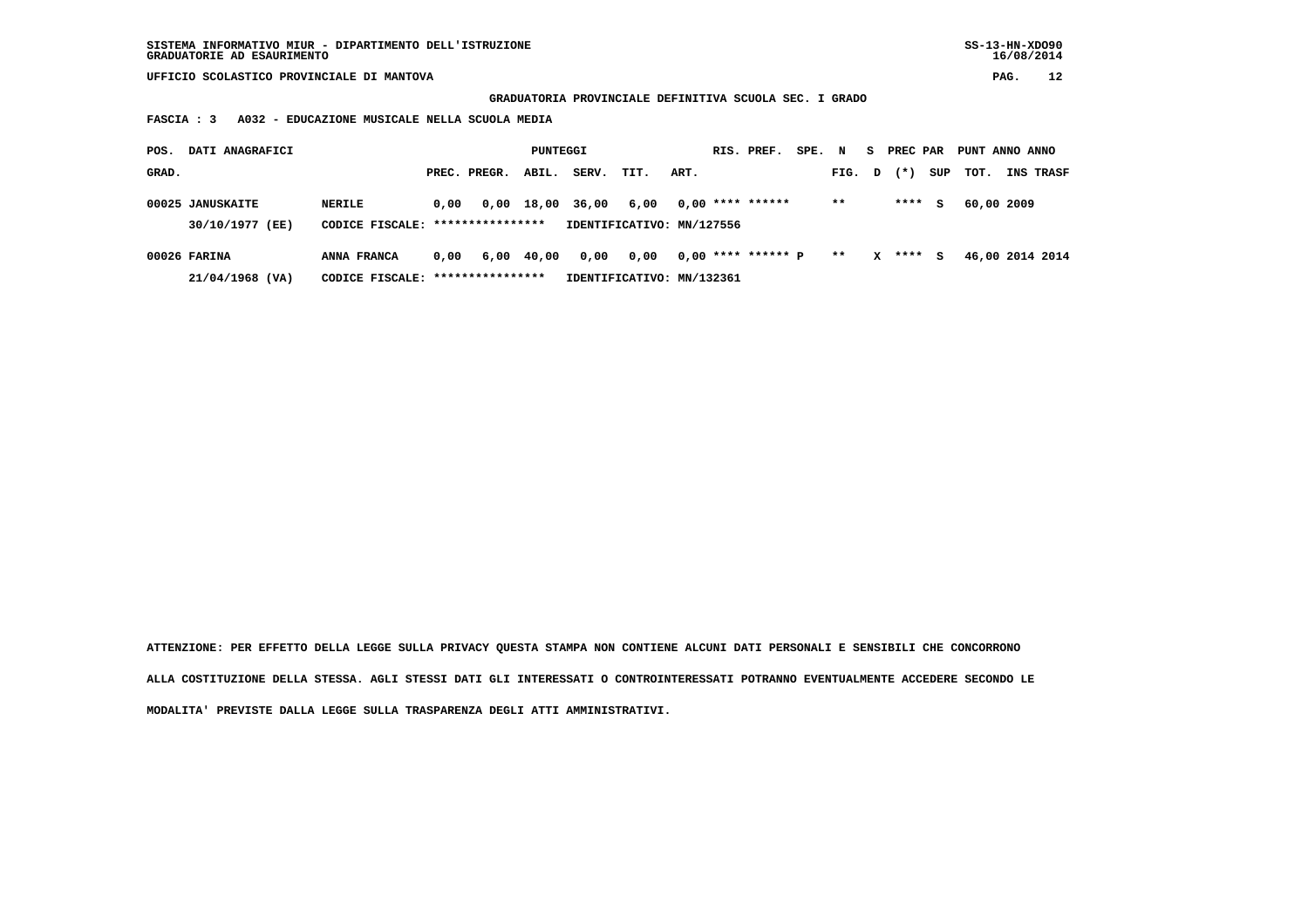**GRADUATORIA PROVINCIALE DEFINITIVA SCUOLA SEC. I GRADO**

 **FASCIA : 3 A043 - ITALIANO STORIA ED EDUCAZIONE CIVICA,GEOGRAFIA NELLA SCUOLA MEDIA**

|       | POS. DATI ANAGRAFICI                                                                                                            |                                                            |                                            | PUNTEGGI |                                                |      |      | RIS. PREF.           | SPE. | N      | s | PREC PAR |     | PUNT ANNO ANNO          |                  |  |
|-------|---------------------------------------------------------------------------------------------------------------------------------|------------------------------------------------------------|--------------------------------------------|----------|------------------------------------------------|------|------|----------------------|------|--------|---|----------|-----|-------------------------|------------------|--|
| GRAD. |                                                                                                                                 |                                                            | PREC. PREGR.                               | ABIL.    | SERV.                                          | TIT. | ART. |                      |      | FIG. D |   | $(*)$    | SUP | тот.                    | <b>INS TRASF</b> |  |
|       | 00001 CAMMARASANA                                                                                                               | <b>ROSANNA</b>                                             | $0,00$ 34,00 42,00                         |          | 38,00 13,00                                    |      |      | $0.00$ **** ****** p |      | $* *$  |   |          |     | **** S 127,00 2014 2014 |                  |  |
|       | 09/02/1978 (TP)                                                                                                                 | CODICE FISCALE: ****************                           |                                            |          | IDENTIFICATIVO: MN/132092                      |      |      |                      |      |        |   |          |     |                         |                  |  |
|       |                                                                                                                                 |                                                            |                                            |          |                                                |      |      |                      |      |        |   |          |     |                         |                  |  |
|       | 00002 LINARI                                                                                                                    | <b>CLAUDIA</b>                                             |                                            |          | 0,00 46,00 42,00 36,00                         | 3,00 |      | $0.00$ **** ******   |      | $* *$  |   |          |     | **** S 127,00 2014 2014 |                  |  |
|       | 05/08/1977 (RA)                                                                                                                 | CODICE FISCALE: ****************                           |                                            |          | IDENTIFICATIVO: MN/132323                      |      |      |                      |      |        |   |          |     |                         |                  |  |
|       | 00003 PATERA                                                                                                                    | <b>TIZIANA</b>                                             | $0,00$ 30,00 42,00                         |          | 36,00                                          | 4,00 |      | $0.00$ **** ******   |      | $* *$  |   |          |     | **** S 112,00 2014 2014 |                  |  |
|       | 17/12/1976 (EE)                                                                                                                 | CODICE FISCALE: ****************                           |                                            |          | IDENTIFICATIVO: MN/132369                      |      |      |                      |      |        |   |          |     |                         |                  |  |
|       |                                                                                                                                 |                                                            |                                            |          |                                                |      |      |                      |      |        |   |          |     |                         |                  |  |
|       | 00004 NICOLOSI                                                                                                                  | <b>FLAVIA VALENT</b>                                       | $0.00 \quad 48.00 \quad 40.00 \quad 22.00$ |          |                                                | 0,00 |      | $0.00$ **** ******   |      | $* *$  |   |          |     | **** S 110,00 2014 2014 |                  |  |
|       | 25/11/1968 (CT)                                                                                                                 | CODICE FISCALE: ****************                           |                                            |          | IDENTIFICATIVO: MN/132303                      |      |      |                      |      |        |   |          |     |                         |                  |  |
|       | 00005 BERGOMI                                                                                                                   | PATRIZIA                                                   |                                            |          | 0,00 44,00 18,00 36,00                         | 6,00 |      | 0,00 **** ******     |      | $* *$  |   |          |     | **** S 104,00 2007      |                  |  |
|       | 17/03/1972 (MN)                                                                                                                 | CODICE FISCALE: *****************                          |                                            |          | IDENTIFICATIVO: MN/026185                      |      |      |                      |      |        |   |          |     |                         |                  |  |
|       |                                                                                                                                 |                                                            |                                            |          |                                                |      |      |                      |      |        |   |          |     |                         |                  |  |
|       | 00006 PURICELLA                                                                                                                 | <b>DANIELA</b>                                             |                                            |          | 0,00 45,00 18,00 36,00                         | 3,00 |      | $0.00$ **** ******   |      | $* *$  |   |          |     | **** S 102,00 2007      |                  |  |
|       | 29/04/1977 (BR)                                                                                                                 | CODICE FISCALE: ****************                           |                                            |          | IDENTIFICATIVO: MN/026423                      |      |      |                      |      |        |   |          |     |                         |                  |  |
|       | 00007 PASSIGATO                                                                                                                 | <b>SILVIA</b>                                              |                                            |          | 0,00 45,00 18,00 36,00                         | 3,00 |      | $0.00$ **** ******   |      | $***$  |   |          |     | **** S 102,00 2011 2011 |                  |  |
|       | 23/08/1976 (MN)                                                                                                                 | CODICE FISCALE: ****************                           |                                            |          | IDENTIFICATIVO: MN/129743                      |      |      |                      |      |        |   |          |     |                         |                  |  |
|       |                                                                                                                                 |                                                            |                                            |          |                                                |      |      |                      |      |        |   |          |     |                         |                  |  |
|       | 00008 ROMANO                                                                                                                    | <b>GIOVANNA</b>                                            | $0,00 \quad 18,00 \quad 42,00$             |          | 36,00                                          | 4,00 |      | $0.00$ **** ****** P |      | $* *$  |   |          |     | **** S 100,00 2011 2011 |                  |  |
|       | $12/06/1979$ (PA)                                                                                                               | CODICE FISCALE: ****************                           |                                            |          | IDENTIFICATIVO: MN/129796                      |      |      |                      |      |        |   |          |     |                         |                  |  |
|       | 00009 TROIA                                                                                                                     | <b>ANGELA</b>                                              |                                            |          | $0,00$ 13,00 42,00 36,00 7,00 0,00 **** ****** |      |      |                      |      | $* *$  |   | $***$ S  |     | 98,00 2011 2011         |                  |  |
|       | 30/05/1978 (PA)                                                                                                                 | CODICE FISCALE: **************** IDENTIFICATIVO: MN/129827 |                                            |          |                                                |      |      |                      |      |        |   |          |     |                         |                  |  |
|       | ATTENZIONE: PER EFFETTO DELLA LEGGE SULLA PRIVACY QUESTA STAMPA NON CONTIENE ALCUNI DATI PERSONALI E SENSIBILI CHE CONCORRONO   |                                                            |                                            |          |                                                |      |      |                      |      |        |   |          |     |                         |                  |  |
|       | ALLA COSTITUZIONE DELLA STESSA. AGLI STESSI DATI GLI INTERESSATI O CONTROINTERESSATI POTRANNO EVENTUALMENTE ACCEDERE SECONDO LE |                                                            |                                            |          |                                                |      |      |                      |      |        |   |          |     |                         |                  |  |
|       | MODALITA' PREVISTE DALLA LEGGE SULLA TRASPARENZA DEGLI ATTI AMMINISTRATIVI.                                                     |                                                            |                                            |          |                                                |      |      |                      |      |        |   |          |     |                         |                  |  |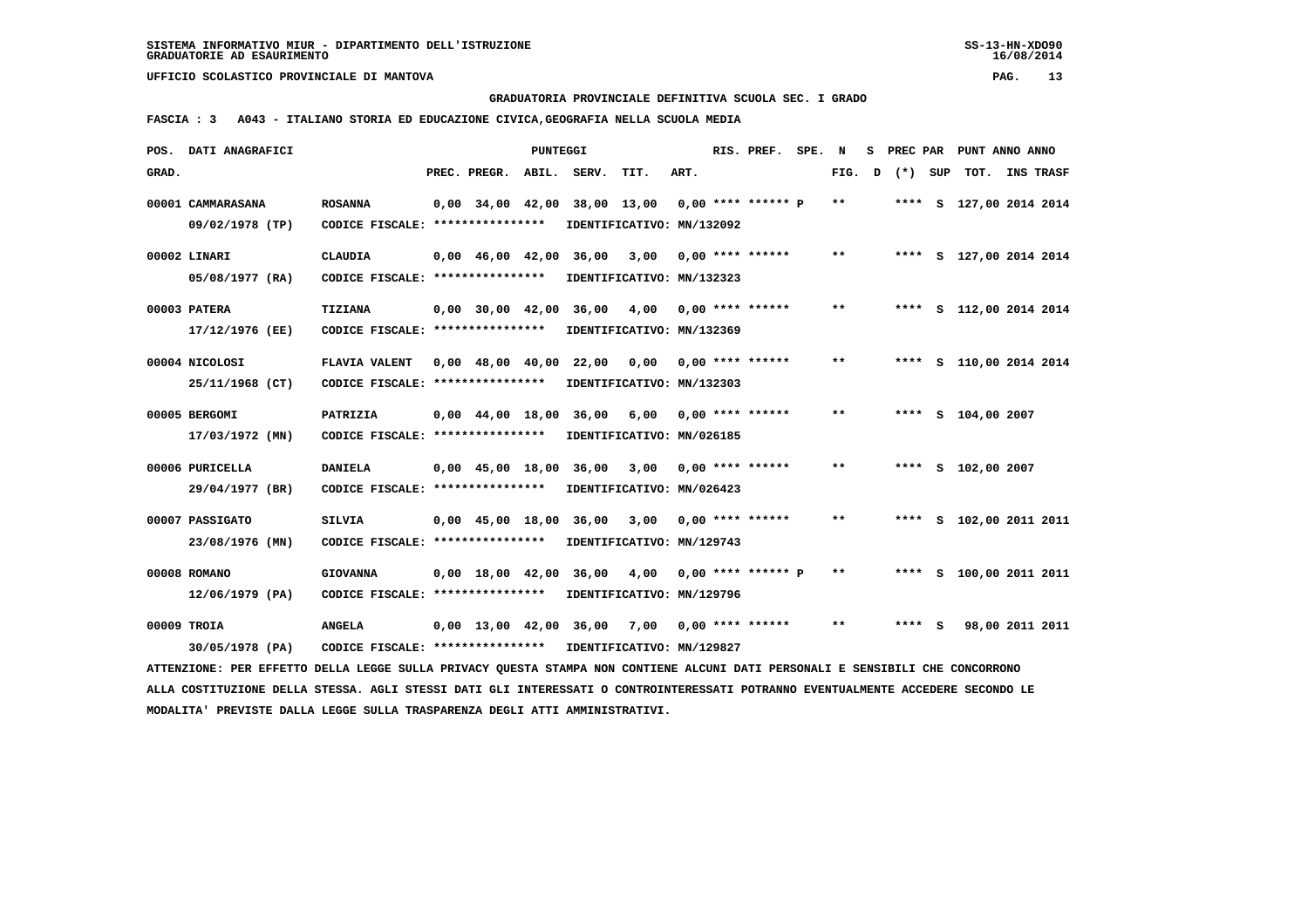**GRADUATORIA PROVINCIALE DEFINITIVA SCUOLA SEC. I GRADO**

 **FASCIA : 3 A043 - ITALIANO STORIA ED EDUCAZIONE CIVICA,GEOGRAFIA NELLA SCUOLA MEDIA**

|       | POS. DATI ANAGRAFICI                                                                                                            |                                                            |      |                    | <b>PUNTEGGI</b> |                                                  |      |      | RIS. PREF.                | SPE. | N      | s |         | PREC PAR PUNT ANNO ANNO |  |
|-------|---------------------------------------------------------------------------------------------------------------------------------|------------------------------------------------------------|------|--------------------|-----------------|--------------------------------------------------|------|------|---------------------------|------|--------|---|---------|-------------------------|--|
| GRAD. |                                                                                                                                 |                                                            |      | PREC. PREGR. ABIL. |                 | SERV.                                            | TIT. | ART. |                           |      | FIG. D |   | (*) SUP | TOT. INS TRASF          |  |
|       | 00010 SABBETTA                                                                                                                  | <b>CHIARA</b>                                              |      | 0,00 36,00 18,00   |                 | 36,00                                            | 4,00 |      | $0.00$ **** ******        |      | $**$   |   | $***$ S | 94,00 2009              |  |
|       | 11/06/1981 (SA)                                                                                                                 | CODICE FISCALE: ****************                           |      |                    |                 | IDENTIFICATIVO: MN/127553                        |      |      |                           |      |        |   |         |                         |  |
|       |                                                                                                                                 |                                                            |      |                    |                 |                                                  |      |      |                           |      |        |   |         |                         |  |
|       | 00011 ASERO                                                                                                                     | <b>GRAZIA</b>                                              |      |                    |                 | 0,00 30,00 18,00 36,00                           | 4,00 |      | $0.00$ **** ******        |      | $* *$  |   | $***$ S | 88,00 2009              |  |
|       | 31/05/1978 (CT)                                                                                                                 | CODICE FISCALE: ****************                           |      |                    |                 | IDENTIFICATIVO: MN/127541                        |      |      |                           |      |        |   |         |                         |  |
|       |                                                                                                                                 |                                                            |      |                    |                 |                                                  |      |      |                           |      |        |   |         |                         |  |
|       | 00012 NAPPA                                                                                                                     | <b>SABINA</b>                                              |      |                    |                 | $0,00$ 34,00 18,00 36,00 0,00                    |      |      | 0,00 **** ****** P        |      | $* *$  |   | $***$ S | 88,00 2011 2011         |  |
|       | 25/08/1979 (AV)                                                                                                                 | CODICE FISCALE: *****************                          |      |                    |                 | IDENTIFICATIVO: MN/129753                        |      |      |                           |      |        |   |         |                         |  |
|       | 00013 GUIDA                                                                                                                     | <b>SANDRA</b>                                              | 0,00 |                    |                 | 3,00 42,00 36,00 7,00 0,00 **** ******           |      |      |                           |      | $* *$  |   | **** S  | 88,00 2011 2011         |  |
|       | 21/02/1977 (PA)                                                                                                                 | CODICE FISCALE: ****************                           |      |                    |                 | IDENTIFICATIVO: MN/129687                        |      |      |                           |      |        |   |         |                         |  |
|       |                                                                                                                                 |                                                            |      |                    |                 |                                                  |      |      |                           |      |        |   |         |                         |  |
|       | 00014 BASTONE                                                                                                                   | <b>DORA</b>                                                |      |                    |                 | 0,00 24,00 18,00 36,00                           | 9,00 |      | $0.00$ **** ******        |      | $* *$  |   | $***$ S | 87,00 2007              |  |
|       | $30/10/1980$ (CS)                                                                                                               | CODICE FISCALE: ****************                           |      |                    |                 | IDENTIFICATIVO: MN/026149                        |      |      |                           |      |        |   |         |                         |  |
|       |                                                                                                                                 |                                                            |      |                    |                 |                                                  |      |      |                           |      | $* *$  |   |         |                         |  |
|       | 00015 BENLODI                                                                                                                   | <b>ALESSIA</b>                                             |      |                    |                 | $0,00$ 30,00 17,00 36,00 4,00 0,00 **** ******   |      |      |                           |      |        |   | **** S  | 87,00 2009              |  |
|       | 26/10/1981 (MN)                                                                                                                 | CODICE FISCALE: ****************                           |      |                    |                 | IDENTIFICATIVO: MN/127440                        |      |      |                           |      |        |   |         |                         |  |
|       | 00016 RANDAZZO                                                                                                                  | <b>ANTONIETTA</b>                                          |      |                    |                 | 0,00 30,00 17,00 36,00                           |      |      | $4,00$ 0,00 **** ****** P |      | $* *$  |   | $***$ S | 87,00 2011 2011         |  |
|       | 25/07/1976 (PA)                                                                                                                 | CODICE FISCALE: *****************                          |      |                    |                 | IDENTIFICATIVO: MN/129738                        |      |      |                           |      |        |   |         |                         |  |
|       |                                                                                                                                 |                                                            |      |                    |                 |                                                  |      |      |                           |      |        |   |         |                         |  |
|       | 00017 ROSATO                                                                                                                    | <b>MARIA ANTONIE</b>                                       |      |                    |                 | $0,00$ 30,00 18,00 36,00 3,00 0,00 **** ****** P |      |      |                           |      | $* *$  |   | $***$ S | 87,00 2011 2011         |  |
|       | 05/01/1973 (LE)                                                                                                                 | CODICE FISCALE: *****************                          |      |                    |                 | IDENTIFICATIVO: MN/129799                        |      |      |                           |      |        |   |         |                         |  |
|       | 00018 SETTEMBRI                                                                                                                 | <b>EZIO</b>                                                |      |                    |                 | $0,00$ 30,00 16,00 36,00 3,00 0,00 **** ****** P |      |      |                           |      | $**$   |   | $***$ S | 85,00 2009              |  |
|       |                                                                                                                                 |                                                            |      |                    |                 |                                                  |      |      |                           |      |        |   |         |                         |  |
|       | 01/02/1981 (MC)                                                                                                                 | CODICE FISCALE: **************** IDENTIFICATIVO: MN/127497 |      |                    |                 |                                                  |      |      |                           |      |        |   |         |                         |  |
|       | ATTENZIONE: PER EFFETTO DELLA LEGGE SULLA PRIVACY QUESTA STAMPA NON CONTIENE ALCUNI DATI PERSONALI E SENSIBILI CHE CONCORRONO   |                                                            |      |                    |                 |                                                  |      |      |                           |      |        |   |         |                         |  |
|       | ALLA COSTITUZIONE DELLA STESSA. AGLI STESSI DATI GLI INTERESSATI O CONTROINTERESSATI POTRANNO EVENTUALMENTE ACCEDERE SECONDO LE |                                                            |      |                    |                 |                                                  |      |      |                           |      |        |   |         |                         |  |
|       | MODALITA' PREVISTE DALLA LEGGE SULLA TRASPARENZA DEGLI ATTI AMMINISTRATIVI.                                                     |                                                            |      |                    |                 |                                                  |      |      |                           |      |        |   |         |                         |  |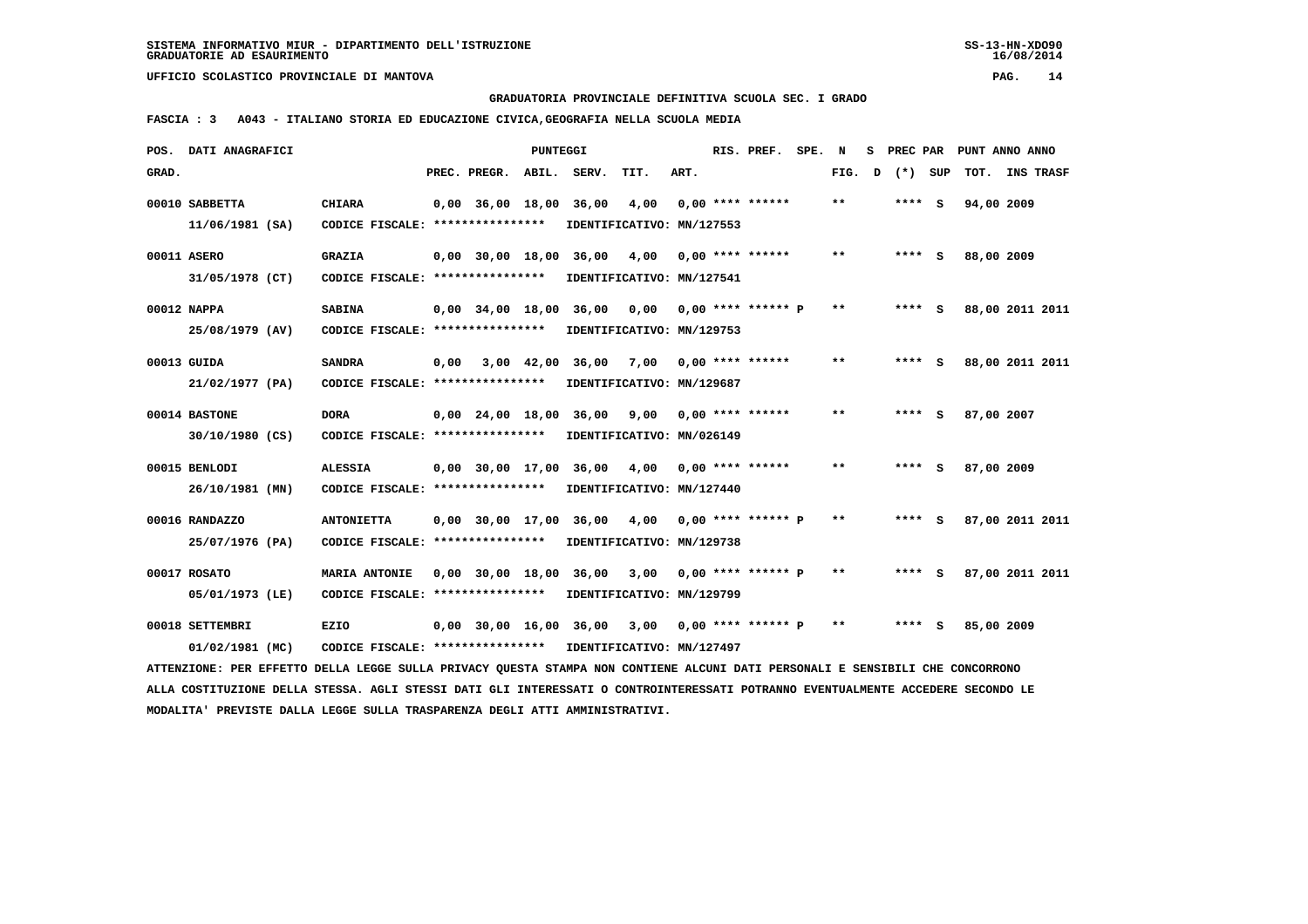**GRADUATORIA PROVINCIALE DEFINITIVA SCUOLA SEC. I GRADO**

 **FASCIA : 3 A043 - ITALIANO STORIA ED EDUCAZIONE CIVICA,GEOGRAFIA NELLA SCUOLA MEDIA**

|       | POS. DATI ANAGRAFICI                                                                                                            |                                   |      |                                | <b>PUNTEGGI</b> |                        |                           |      | RIS. PREF.                | SPE. | N     | s. | PREC PAR     |     | PUNT ANNO ANNO  |  |
|-------|---------------------------------------------------------------------------------------------------------------------------------|-----------------------------------|------|--------------------------------|-----------------|------------------------|---------------------------|------|---------------------------|------|-------|----|--------------|-----|-----------------|--|
| GRAD. |                                                                                                                                 |                                   |      | PREC. PREGR. ABIL. SERV.       |                 |                        | TIT.                      | ART. |                           |      | FIG.  | D  | $(*)$        | SUP | TOT. INS TRASF  |  |
|       | 00019 SCIACCA                                                                                                                   | MONICA                            |      | 0,00 28,00 17,00 36,00         |                 |                        | 4,00                      |      | $0.00$ **** ******        |      | $***$ |    | **** S       |     | 85,00 2011 2011 |  |
|       | 05/11/1981 (CT)                                                                                                                 | CODICE FISCALE: ****************  |      |                                |                 |                        | IDENTIFICATIVO: MN/129811 |      |                           |      |       |    |              |     |                 |  |
|       | 00020 SCAGLIARINI                                                                                                               | <b>ILARIA</b>                     | 0,00 |                                | 6,00 39,00      | 36,00                  | 3,00                      |      | $0.00$ **** ******        |      | $***$ |    | $***$ S      |     | 84,00 2011 2011 |  |
|       | 22/04/1977 (CH)                                                                                                                 | CODICE FISCALE: ***************** |      |                                |                 |                        | IDENTIFICATIVO: MN/129790 |      |                           |      |       |    |              |     |                 |  |
|       | 00021 SCOTTO DI MARCO                                                                                                           | <b>STEFANIA</b>                   |      |                                |                 | 0,00 28,00 18,00 36,00 |                           |      | $0,00$ 0,00 **** ****** P |      | $***$ |    | $X$ **** $S$ |     | 82,00 2011 2011 |  |
|       | 24/04/1980 (BR)                                                                                                                 | CODICE FISCALE: ***************** |      |                                |                 |                        | IDENTIFICATIVO: MN/129820 |      |                           |      |       |    |              |     |                 |  |
|       | 00022 MUTTI                                                                                                                     | <b>DANIELA</b>                    |      | $0,00$ 24,00 18,00             |                 | 36,00                  | 3,00                      |      | $0.00$ **** ******        |      | $***$ |    | **** S       |     | 81,00 2009      |  |
|       | $12/11/1982$ (MN)                                                                                                               | CODICE FISCALE: ****************  |      |                                |                 |                        | IDENTIFICATIVO: MN/127543 |      |                           |      |       |    |              |     |                 |  |
|       | 00023 BERNABE'                                                                                                                  | SONIA                             |      | $0,00$ 24,00 18,00 30,00       |                 |                        | 0,00                      |      | $0.00$ **** ****** P      |      | $* *$ |    | $***$ S      |     | 72,00 2011 2011 |  |
|       | 23/07/1979 (TN)                                                                                                                 | CODICE FISCALE: ***************** |      |                                |                 |                        | IDENTIFICATIVO: MN/129595 |      |                           |      |       |    |              |     |                 |  |
|       | 00024 PATRONCINI                                                                                                                | <b>NOVELLA</b>                    | 0,00 |                                | $0.00$ 17.00    | 36,00                  | 3,00                      |      | $0,00$ **** ****** P      |      | $***$ |    | **** S       |     | 56,00 2009      |  |
|       | 03/12/1980 (PE)                                                                                                                 | CODICE FISCALE: ****************  |      |                                |                 |                        | IDENTIFICATIVO: MN/127485 |      |                           |      |       |    |              |     |                 |  |
|       | 00025 PATERNO'                                                                                                                  | <b>GABRIELLA MAR</b>              |      |                                |                 | 0,00 0,00 18,00 36,00  | 0,00                      |      | $0,00$ **** ******        |      | $* *$ |    | X **** S     |     | 54,00 2011 2011 |  |
|       | 24/01/1981 (CT)                                                                                                                 | CODICE FISCALE: ****************  |      |                                |                 |                        | IDENTIFICATIVO: MN/129748 |      |                           |      |       |    |              |     |                 |  |
|       | 00026 CARPINELLI                                                                                                                | <b>ANGELITA</b>                   |      | 0,00 26,00 14,00               |                 |                        | 0,00 10,00                |      | $0.00$ **** ******        |      | $* *$ |    | $X$ **** $S$ |     | 50,00 2014 2014 |  |
|       | 01/10/1969 (RC)                                                                                                                 | CODICE FISCALE: ****************  |      |                                |                 |                        | IDENTIFICATIVO: MN/132100 |      |                           |      |       |    |              |     |                 |  |
|       | 00027 SCARPANTI                                                                                                                 | <b>ELENA</b>                      |      | $0,00 \quad 16,00 \quad 18,00$ |                 | 0,00                   | 6,00                      |      | $0,00$ **** ******        |      | **    |    | $***$ S      |     | 40,00 2007      |  |
|       | 17/04/1975 (MN)                                                                                                                 | CODICE FISCALE: ****************  |      |                                |                 |                        | IDENTIFICATIVO: MN/026370 |      |                           |      |       |    |              |     |                 |  |
|       | ATTENZIONE: PER EFFETTO DELLA LEGGE SULLA PRIVACY OUESTA STAMPA NON CONTIENE ALCUNI DATI PERSONALI E SENSIBILI CHE CONCORRONO   |                                   |      |                                |                 |                        |                           |      |                           |      |       |    |              |     |                 |  |
|       | ALLA COSTITUZIONE DELLA STESSA. AGLI STESSI DATI GLI INTERESSATI O CONTROINTERESSATI POTRANNO EVENTUALMENTE ACCEDERE SECONDO LE |                                   |      |                                |                 |                        |                           |      |                           |      |       |    |              |     |                 |  |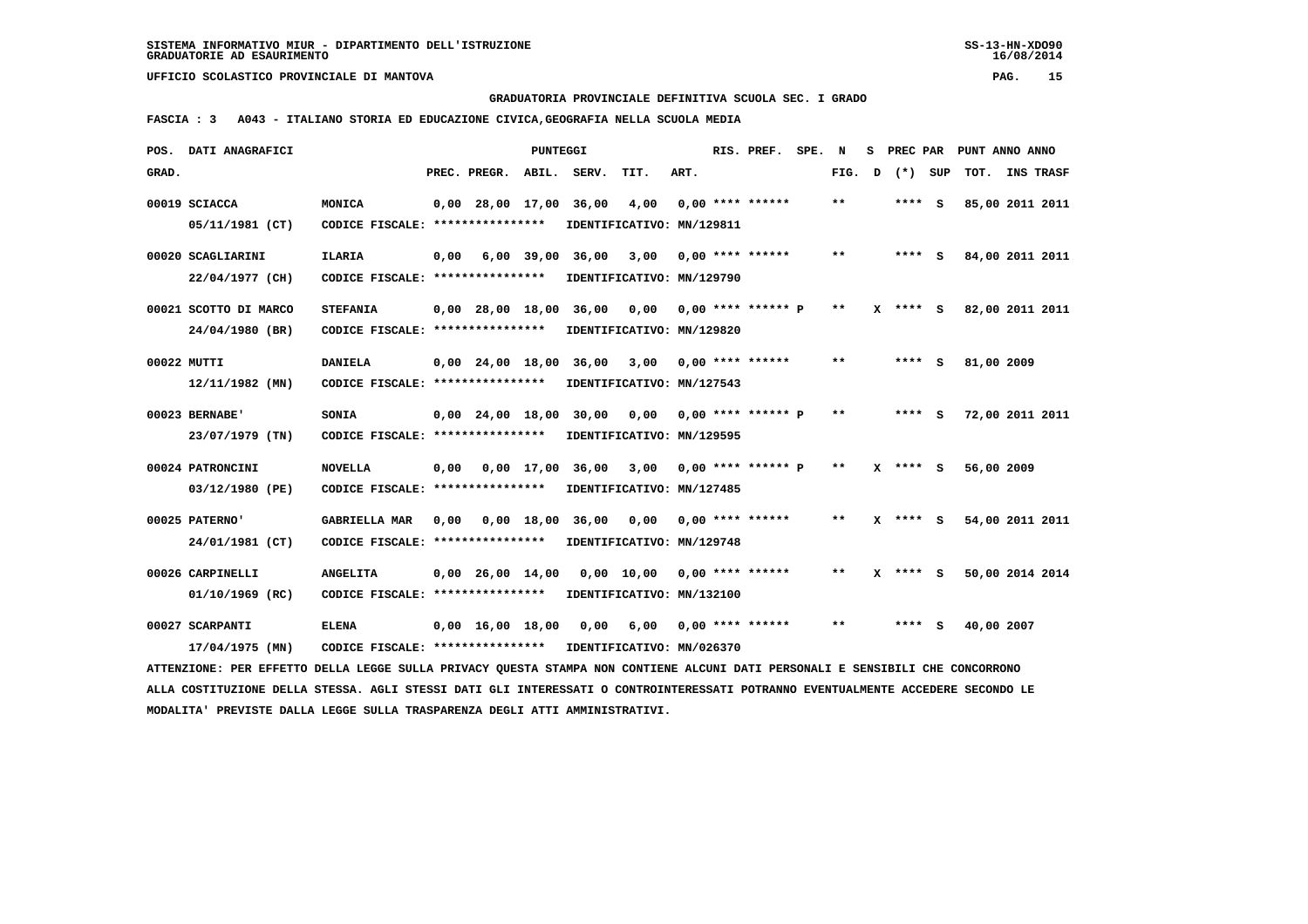**GRADUATORIA PROVINCIALE DEFINITIVA SCUOLA SEC. I GRADO**

 **FASCIA : 3 A043 - ITALIANO STORIA ED EDUCAZIONE CIVICA,GEOGRAFIA NELLA SCUOLA MEDIA**

|             | POS. DATI ANAGRAFICI                                                                                                            |                                                            |      |                                | PUNTEGGI           |       |                                 |      | RIS. PREF.           | SPE. N |       | s | PREC PAR     | PUNT ANNO ANNO  |  |
|-------------|---------------------------------------------------------------------------------------------------------------------------------|------------------------------------------------------------|------|--------------------------------|--------------------|-------|---------------------------------|------|----------------------|--------|-------|---|--------------|-----------------|--|
| GRAD.       |                                                                                                                                 |                                                            |      | PREC. PREGR.                   | ABIL.              | SERV. | TIT.                            | ART. |                      |        | FIG.  | D | (*) SUP      | TOT. INS TRASF  |  |
|             | 00028 PESARE                                                                                                                    | <b>FABIOLA</b>                                             |      | $0.00 \quad 16.00 \quad 18.00$ |                    | 0,00  | 6,00                            |      | $0.00$ **** ******   |        | $* *$ |   | X **** S     | 40,00 2011 2011 |  |
|             | $22/02/1980$ (TA)                                                                                                               | CODICE FISCALE: ****************                           |      |                                |                    |       | IDENTIFICATIVO: MN/129752       |      |                      |        |       |   |              |                 |  |
|             |                                                                                                                                 |                                                            |      |                                |                    |       |                                 |      |                      |        |       |   |              |                 |  |
|             | 00029 BARILLI                                                                                                                   | <b>FABIANA</b>                                             |      | $0.00 \quad 18.00 \quad 18.00$ |                    | 0,00  | 3,00                            |      | $0.00$ **** ******   |        | $* *$ |   | $***$ S      | 39,00 2009      |  |
|             | 26/02/1980 (MN)                                                                                                                 | CODICE FISCALE: ****************                           |      |                                |                    |       | IDENTIFICATIVO: MN/127438       |      |                      |        |       |   |              |                 |  |
|             |                                                                                                                                 |                                                            |      |                                |                    |       |                                 |      |                      |        |       |   |              |                 |  |
|             | 00030 DE SETA                                                                                                                   | MARIA LUISA                                                |      | $0.00$ 15,00 18,00             |                    | 0,00  | 3,00                            |      | $0.00$ **** ******   |        | $* *$ |   | **** S       | 36,00 2005      |  |
|             | 25/03/1979 (CS)                                                                                                                 | CODICE FISCALE: *****************                          |      |                                |                    |       | IDENTIFICATIVO: MN/025056       |      |                      |        |       |   |              |                 |  |
|             | 00031 LANGONE                                                                                                                   | <b>SILVANA</b>                                             | 0,00 | 0,00 18,00                     |                    |       | $0.00$ 16.00 0.00 **** ****** P |      |                      |        | $* *$ |   | $***$ S      | 34,00 2014 2014 |  |
|             | 03/09/1979 (PZ)                                                                                                                 | CODICE FISCALE: *****************                          |      |                                |                    |       | IDENTIFICATIVO: MN/132330       |      |                      |        |       |   |              |                 |  |
|             |                                                                                                                                 |                                                            |      |                                |                    |       |                                 |      |                      |        |       |   |              |                 |  |
|             | 00032 MAIELLO                                                                                                                   | <b>ANDREA</b>                                              | 0,00 |                                | $0.00 \quad 17.00$ |       | 0,00 15,00 0,00 **** ******     |      |                      |        | $***$ |   | $X$ **** $S$ | 32,00 2007      |  |
|             | 18/11/1978 (MN)                                                                                                                 | CODICE FISCALE: ****************                           |      |                                |                    |       | IDENTIFICATIVO: MN/026341       |      |                      |        |       |   |              |                 |  |
|             |                                                                                                                                 |                                                            |      |                                |                    |       |                                 |      |                      |        |       |   |              |                 |  |
|             | 00033 MORANDI                                                                                                                   | <b>FEDERICA</b>                                            |      | $0,00 \quad 13,00 \quad 18,00$ |                    |       | 0,00 0,00                       |      | $0.00$ **** ******   |        | **    |   | **** S       | 31,00 2007      |  |
|             | 13/07/1979 (PC)                                                                                                                 | CODICE FISCALE: ****************                           |      |                                |                    |       | IDENTIFICATIVO: MN/026420       |      |                      |        |       |   |              |                 |  |
|             | 00034 VILLELLA                                                                                                                  | <b>ROSSANA</b>                                             |      | $0,00 \quad 12,00 \quad 18,00$ |                    | 0.00  | 1,00                            |      | $0.00$ **** ******   |        | $* *$ |   | $***$ S      | 31,00 2007      |  |
|             |                                                                                                                                 |                                                            |      |                                |                    |       |                                 |      |                      |        |       |   |              |                 |  |
|             | 16/12/1980 (CZ)                                                                                                                 | CODICE FISCALE: ****************                           |      |                                |                    |       | IDENTIFICATIVO: MN/026246       |      |                      |        |       |   |              |                 |  |
| 00035 DAVID |                                                                                                                                 | <b>ALESSANDRA</b>                                          | 0,00 |                                | $0,00$ 18,00       |       | $0.00$ 13,00                    |      | $0.00$ **** ******   |        | $* *$ |   | **** S       | 31,00 2014 2014 |  |
|             | 14/11/1979 (MN)                                                                                                                 | CODICE FISCALE: ****************                           |      |                                |                    |       | IDENTIFICATIVO: MN/132206       |      |                      |        |       |   |              |                 |  |
|             |                                                                                                                                 |                                                            |      |                                |                    |       |                                 |      |                      |        |       |   |              |                 |  |
|             | 00036 CENTAMORE                                                                                                                 | GIUSI                                                      |      | 0,00 10,00 18,00               |                    | 0,00  | 3,00                            |      | $0,00$ **** ****** P |        | $* *$ |   | **** S       | 31,00 2014 2014 |  |
|             | 19/09/1972 (SR)                                                                                                                 | CODICE FISCALE: **************** IDENTIFICATIVO: MN/132102 |      |                                |                    |       |                                 |      |                      |        |       |   |              |                 |  |
|             | ATTENZIONE: PER EFFETTO DELLA LEGGE SULLA PRIVACY QUESTA STAMPA NON CONTIENE ALCUNI DATI PERSONALI E SENSIBILI CHE CONCORRONO   |                                                            |      |                                |                    |       |                                 |      |                      |        |       |   |              |                 |  |
|             | ALLA COSTITUZIONE DELLA STESSA. AGLI STESSI DATI GLI INTERESSATI O CONTROINTERESSATI POTRANNO EVENTUALMENTE ACCEDERE SECONDO LE |                                                            |      |                                |                    |       |                                 |      |                      |        |       |   |              |                 |  |
|             | MODALITA' PREVISTE DALLA LEGGE SULLA TRASPARENZA DEGLI ATTI AMMINISTRATIVI.                                                     |                                                            |      |                                |                    |       |                                 |      |                      |        |       |   |              |                 |  |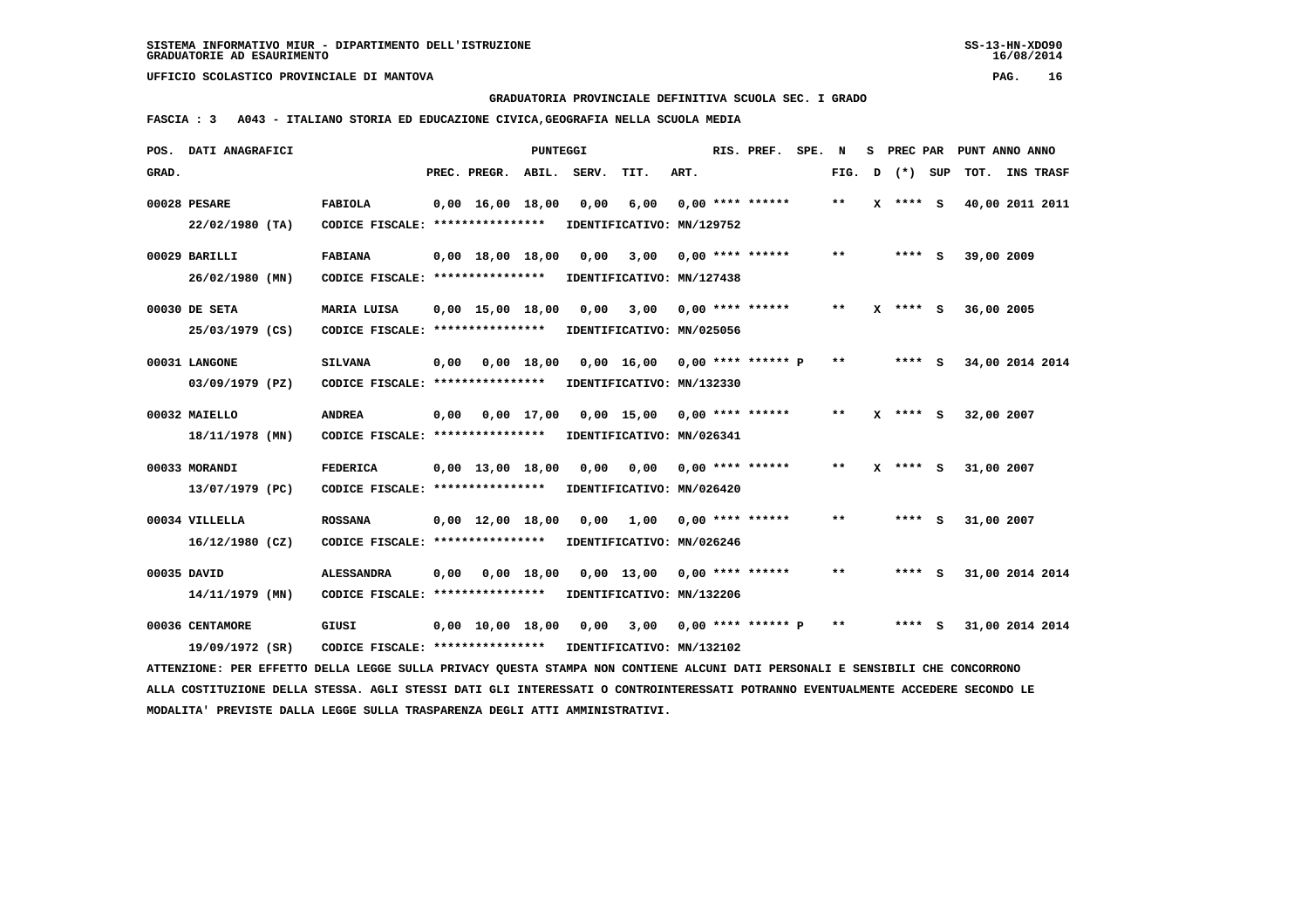**GRADUATORIA PROVINCIALE DEFINITIVA SCUOLA SEC. I GRADO**

 **FASCIA : 3 A043 - ITALIANO STORIA ED EDUCAZIONE CIVICA,GEOGRAFIA NELLA SCUOLA MEDIA**

|       | POS. DATI ANAGRAFICI                                                                                                            |                                                            |      |                       | PUNTEGGI   |                                                             |                                         |      | RIS. PREF.              | SPE. | N            | s | PREC PAR   |     | PUNT ANNO ANNO  |                  |  |
|-------|---------------------------------------------------------------------------------------------------------------------------------|------------------------------------------------------------|------|-----------------------|------------|-------------------------------------------------------------|-----------------------------------------|------|-------------------------|------|--------------|---|------------|-----|-----------------|------------------|--|
| GRAD. |                                                                                                                                 |                                                            |      | PREC. PREGR.          | ABIL.      | SERV.                                                       | TIT.                                    | ART. |                         |      | FIG.         | D | $(*)$      | SUP | TOT.            | <b>INS TRASF</b> |  |
|       | 00037 GIGLIOTTI                                                                                                                 | <b>ROSANNA</b>                                             |      | $0,00$ 13,00 17,00    |            | 0,00                                                        | 0,00                                    |      | $0.00$ **** ****** P    |      | $***$        |   | $***$ S    |     | 30,00 2014 2014 |                  |  |
|       | 31/05/1979 (CZ)                                                                                                                 | CODICE FISCALE: *****************                          |      |                       |            | IDENTIFICATIVO: MN/132334                                   |                                         |      |                         |      |              |   |            |     |                 |                  |  |
|       | 00038 BARDINI                                                                                                                   | ANDREA                                                     |      | $0,00$ $7,00$ $18,00$ |            | 0,00                                                        |                                         |      | $3,00$ 0,00 **** ****** |      | $***$        |   | $***$ S    |     | 28,00 2007      |                  |  |
|       | 04/02/1980 (MN)                                                                                                                 | CODICE FISCALE: **************** IDENTIFICATIVO: MN/026141 |      |                       |            |                                                             |                                         |      |                         |      |              |   |            |     |                 |                  |  |
|       | 00039 ABATE                                                                                                                     | ISABELLA                                                   |      |                       |            | $0,00$ $0,00$ $18,00$ $0,00$ $9,00$ $0,00$ $***$ **** ***** |                                         |      |                         |      | **           |   | **** S     |     | 27,00 2011 2011 |                  |  |
|       | 25/12/1974 (ME)                                                                                                                 | CODICE FISCALE: ****************                           |      |                       |            | IDENTIFICATIVO: MN/129628                                   |                                         |      |                         |      |              |   |            |     |                 |                  |  |
|       | 00040 TRAVERTINO GRANDE                                                                                                         | <b>ROMINA</b>                                              | 0,00 | 0,00 18,00            |            | 0.00                                                        |                                         |      | $9,00$ 0,00 **** ****** |      | $\star\star$ |   | $***$ S    |     | 27,00 2011 2011 |                  |  |
|       | 16/08/1980 (EE)                                                                                                                 | CODICE FISCALE: ****************                           |      |                       |            | IDENTIFICATIVO: MN/129823                                   |                                         |      |                         |      |              |   |            |     |                 |                  |  |
|       | 00041 LACALAMITA                                                                                                                | <b>MICHELE</b>                                             |      |                       |            | 0,00 6,00 17,00 0,00                                        |                                         |      | 4,00 0,00 **** ******   |      | $***$        |   | $***$ S    |     | 27,00 2014 2014 |                  |  |
|       | 26/09/1970 (VR)                                                                                                                 | CODICE FISCALE: *****************                          |      |                       |            | IDENTIFICATIVO: MN/132331                                   |                                         |      |                         |      |              |   |            |     |                 |                  |  |
|       | 00042 LEOTTA                                                                                                                    | MARGHERITA                                                 | 0,00 | 0,00 18,00            |            |                                                             | $0,00$ $9,00$ $0,00$ **** ****** $P$ ** |      |                         |      |              |   | $***$ S    |     | 27,00 2014 2014 |                  |  |
|       | 07/03/1981 (CT)                                                                                                                 | CODICE FISCALE: *****************                          |      |                       |            | IDENTIFICATIVO: MN/132358                                   |                                         |      |                         |      |              |   |            |     |                 |                  |  |
|       | 00043 TELLINI                                                                                                                   | <b>GIULIA</b>                                              |      |                       |            | 0,00 0,00 17,00 0,00                                        | 9,00                                    |      | $0,00$ **** ******      |      | $* *$        |   | $X$ **** S |     | 26,00 2005      |                  |  |
|       | 07/01/1978 (MN)                                                                                                                 | CODICE FISCALE: *****************                          |      |                       |            | IDENTIFICATIVO: MN/024964                                   |                                         |      |                         |      |              |   |            |     |                 |                  |  |
|       | 00044 INTINI                                                                                                                    | <b>ANTONIA NAZAR</b>                                       | 0.00 |                       | 0,00 17,00 | 0,00                                                        | 9,00                                    |      | $0.00$ **** ******      |      | $* *$        |   | $***$ S    |     | 26,00 2009      |                  |  |
|       | 17/03/1980 (BA)                                                                                                                 | CODICE FISCALE: **************** IDENTIFICATIVO: MN/127472 |      |                       |            |                                                             |                                         |      |                         |      |              |   |            |     |                 |                  |  |
|       | 00045 CANUTI                                                                                                                    | <b>ORSOLA</b>                                              | 0,00 |                       |            | 3,00 18,00 0,00                                             | 0,00                                    |      | $0,00$ **** ******      |      | $* *$        |   | $X$ **** S |     | 21,00 2004      |                  |  |
|       | 21/11/1972 (MN)                                                                                                                 | CODICE FISCALE: **************** IDENTIFICATIVO: MN/023898 |      |                       |            |                                                             |                                         |      |                         |      |              |   |            |     |                 |                  |  |
|       | ATTENZIONE: PER EFFETTO DELLA LEGGE SULLA PRIVACY QUESTA STAMPA NON CONTIENE ALCUNI DATI PERSONALI E SENSIBILI CHE CONCORRONO   |                                                            |      |                       |            |                                                             |                                         |      |                         |      |              |   |            |     |                 |                  |  |
|       | ALLA COSTITUZIONE DELLA STESSA. AGLI STESSI DATI GLI INTERESSATI O CONTROINTERESSATI POTRANNO EVENTUALMENTE ACCEDERE SECONDO LE |                                                            |      |                       |            |                                                             |                                         |      |                         |      |              |   |            |     |                 |                  |  |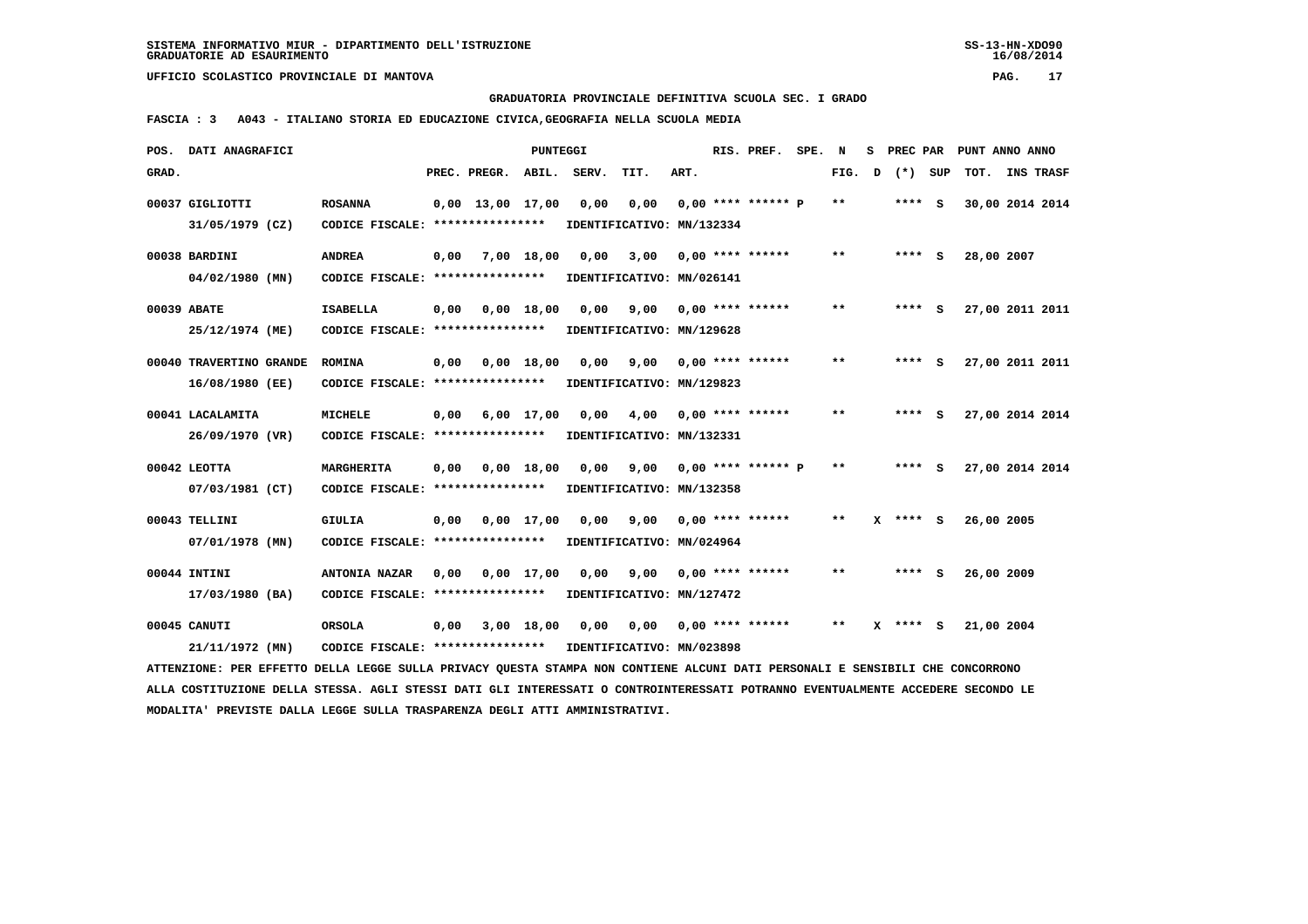**GRADUATORIA PROVINCIALE DEFINITIVA SCUOLA SEC. I GRADO**

 **FASCIA : 3 A043 - ITALIANO STORIA ED EDUCAZIONE CIVICA,GEOGRAFIA NELLA SCUOLA MEDIA**

| POS.        | DATI ANAGRAFICI     |                                   |      |              | PUNTEGGI   |       |                           |      | RIS. PREF.         | SPE. N |        |   | S PREC PAR |     | PUNT ANNO ANNO  |           |
|-------------|---------------------|-----------------------------------|------|--------------|------------|-------|---------------------------|------|--------------------|--------|--------|---|------------|-----|-----------------|-----------|
| GRAD.       |                     |                                   |      | PREC. PREGR. | ABIL.      | SERV. | TIT.                      | ART. |                    |        | FIG. D |   | $(*)$      | SUP | тот.            | INS TRASF |
| 00046 POZZI |                     | <b>VIRNA</b>                      | 0,00 |              | 3,00 15,00 | 0,00  | 0,00                      |      | $0.00$ **** ****** |        | $* *$  | x | ****       | s   | 18,00 2003      |           |
|             | 21/01/1976 (MN)     | CODICE FISCALE: ***************** |      |              |            |       | IDENTIFICATIVO: MN/023556 |      |                    |        |        |   |            |     |                 |           |
|             | 00047 LEANZA GRASSO | DANILO SALVAT                     | 0.00 |              | 0,00 17,00 | 0,00  | 0,00                      |      | $0.00$ **** ****** |        | $* *$  |   | ****       | s   | 17,00 2014 2014 |           |
|             | 31/03/1969 (CT)     | CODICE FISCALE: ***************** |      |              |            |       | IDENTIFICATIVO: MN/132326 |      |                    |        |        |   |            |     |                 |           |
|             | 00048 RAUSO         | <b>MIRKO</b>                      | 0,00 |              | 0.00 16.00 | 0,00  | 0,00                      |      | $0.00$ **** ****** |        | $* *$  | x | ****       | s   | 16,00 2011 2011 |           |
|             | 04/03/1978 (PZ)     | CODICE FISCALE: ****************  |      |              |            |       | IDENTIFICATIVO: MN/129741 |      |                    |        |        |   |            |     |                 |           |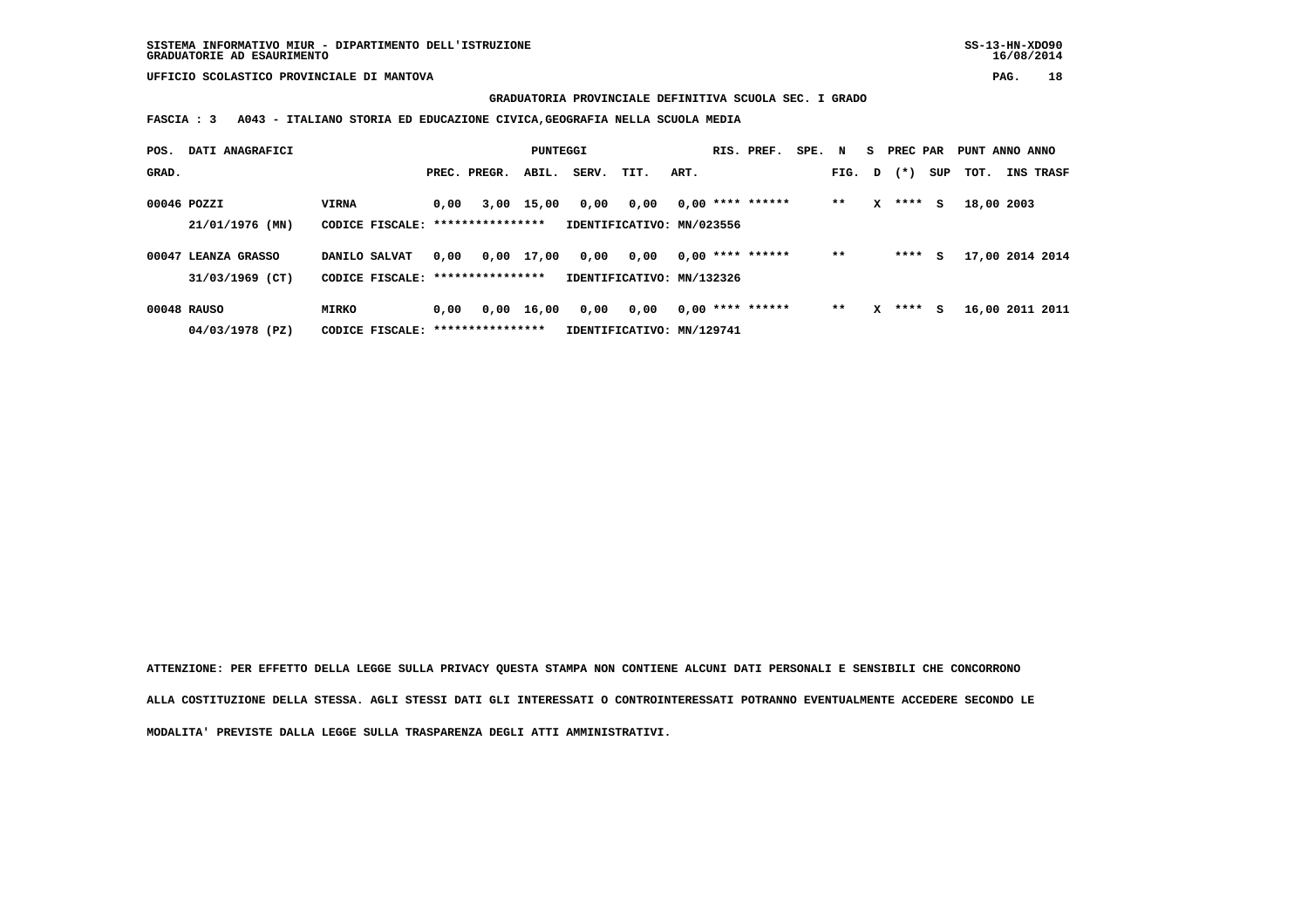**GRADUATORIA PROVINCIALE DEFINITIVA SCUOLA SEC. I GRADO**

 **FASCIA : 3 A059 - SCIENZE MATEMATICHE, CHIMICHE, FISICHE E NATURALI NELLA SCUOLA MEDIA**

| POS.  | <b>DATI ANAGRAFICI</b> |                                  |                    | PUNTEGGI |                           |      |      | RIS. PREF. | SPE. | $\mathbf N$ | - S | PREC PAR |         | PUNT ANNO ANNO |                  |
|-------|------------------------|----------------------------------|--------------------|----------|---------------------------|------|------|------------|------|-------------|-----|----------|---------|----------------|------------------|
| GRAD. |                        |                                  | PREC. PREGR. ABIL. |          | SERV.                     | TIT. | ART. |            |      | FIG. D      |     | $(*)$    | SUP     | тот.           | <b>INS TRASF</b> |
|       | 00001 NIGRO            | SILVIA                           |                    |          | 0,00 25,00 16,00 2,00     |      |      |            |      | $* *$       |     |          | $***$ S |                | 43,00 2014 2014  |
|       | 09/12/1973 (CT)        | CODICE FISCALE: **************** |                    |          | IDENTIFICATIVO: MN/132342 |      |      |            |      |             |     |          |         |                |                  |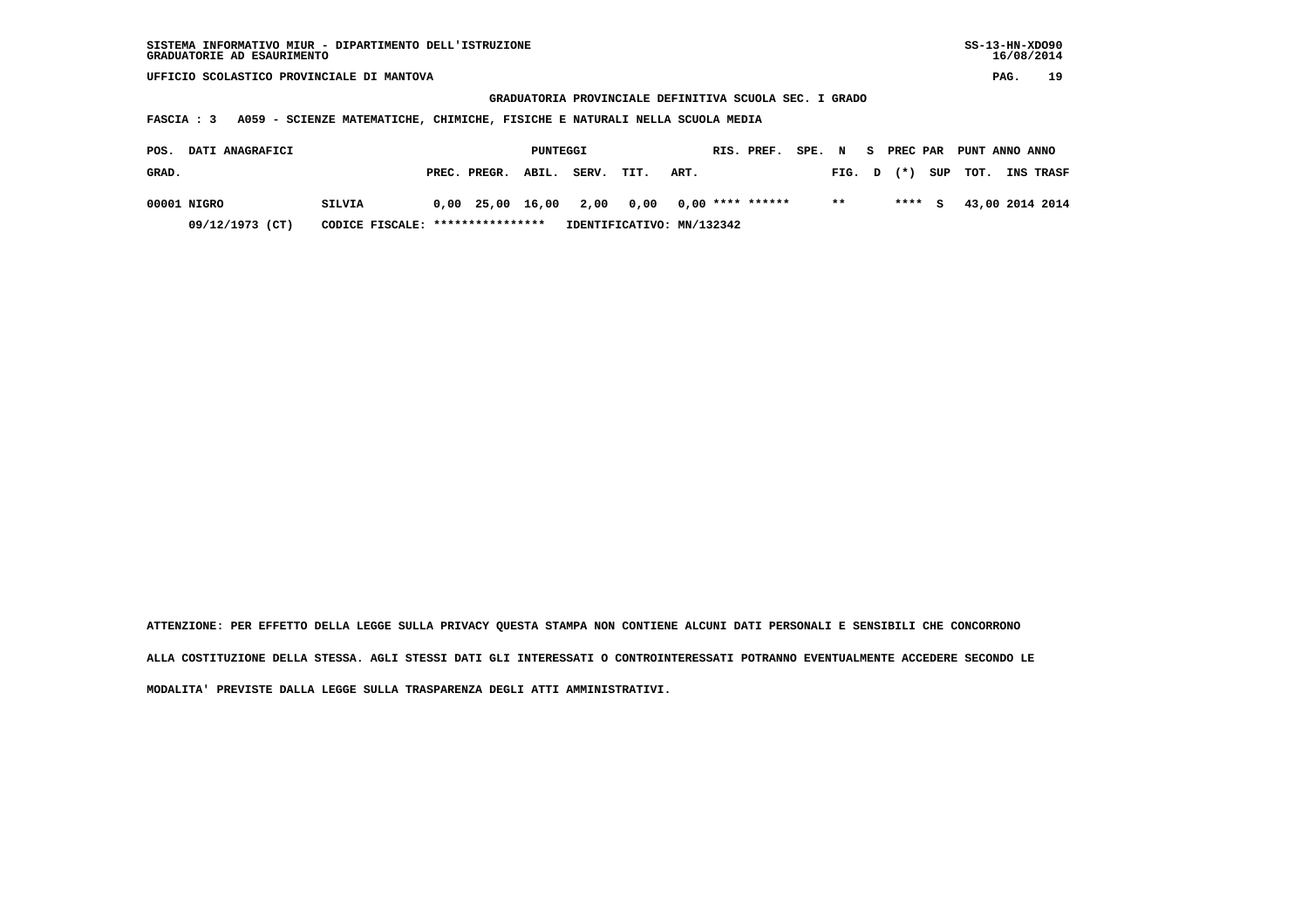**GRADUATORIA PROVINCIALE DEFINITIVA SCUOLA SEC. I GRADO**

 **FASCIA : 3 A245 - LINGUA STRANIERA (FRANCESE)**

| POS.  | DATI ANAGRAFICI                      |                                                    |      |                       | <b>PUNTEGGI</b> |                                                                                  |                                  |      | RIS. PREF.         | SPE. N |               | S PREC PAR     | PUNT ANNO ANNO            |                 |  |
|-------|--------------------------------------|----------------------------------------------------|------|-----------------------|-----------------|----------------------------------------------------------------------------------|----------------------------------|------|--------------------|--------|---------------|----------------|---------------------------|-----------------|--|
| GRAD. |                                      |                                                    |      | PREC. PREGR.          | ABIL.           | SERV. TIT.                                                                       |                                  | ART. |                    |        |               | FIG. $D$ $(*)$ | SUP TOT.                  | INS TRASF       |  |
|       | 00001 BONAVENTURA<br>05/05/1979 (ME) | DANIELA VENER<br>CODICE FISCALE:                   |      | ****************      |                 | $0,00$ 31,00 41,00 30,00 1,00 0,00 **** ****** P **<br>IDENTIFICATIVO: MN/132089 |                                  |      |                    |        |               |                | X **** S 103,00 2014 2014 |                 |  |
|       | 00002 SCARPARI<br>11/05/1963 (MN)    | <b>ALESSANDRA</b><br>CODICE FISCALE:               |      | ****************      |                 | $0,00$ 18,00 17,00 0,00 0,00 0,00 **** ******<br>IDENTIFICATIVO: MN/020640       |                                  |      |                    |        | $***$         | $***$ S        | 35,00 2000                |                 |  |
|       | 00003 FUCA'<br>11/07/1961 (AG)       | CARMELIDA<br>CODICE FISCALE: ****************      |      |                       |                 | 0,00 6,00 17,00 0,00 4,00 0,00 **** ******<br>IDENTIFICATIVO: MN/132073          |                                  |      |                    |        | $\star \star$ | $***$ S        |                           | 27,00 2014 2014 |  |
|       | 00004 VETRO'<br>27/06/1976 (TA)      | <b>FABIANA</b><br>CODICE FISCALE: **************** |      | $0,00$ $0,00$ $16,00$ |                 | IDENTIFICATIVO: MN/132082                                                        | $0,00$ $9,00$ $0,00$ **** ****** |      |                    |        | $***$         | $***$ S        |                           | 25,00 2014 2014 |  |
|       | 00005 BELLINI<br>08/11/1968 (MN)     | CINZIA<br>CODICE FISCALE: ****************         | 0,00 | 6,00 12,00            |                 | IDENTIFICATIVO: MN/020457                                                        | 0,00 0,00                        |      | $0,00$ **** ****** |        | $***$         | $***$ S        | 18,00 2002                |                 |  |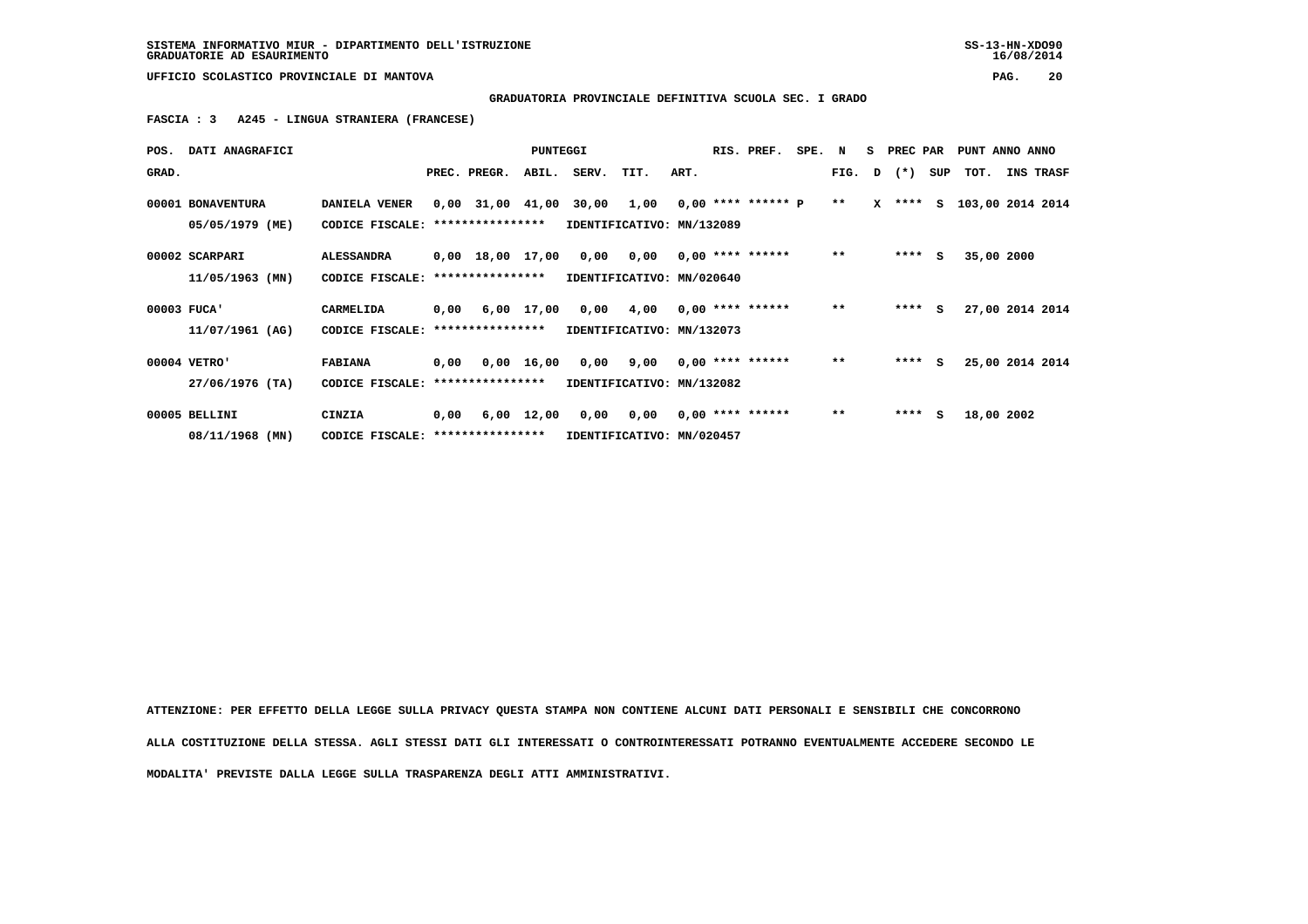**GRADUATORIA PROVINCIALE DEFINITIVA SCUOLA SEC. I GRADO**

 **FASCIA : 3 A345 - LINGUA STRANIERA (INGLESE)**

| GRAD.<br>PREC. PREGR.<br>ABIL.<br>SERV.<br>TIT.<br>ART.<br>FIG.<br>(*) SUP<br>тот.<br><b>INS TRASF</b><br>D<br>00001 AVANZI<br><b>ROSSELLA</b><br>$0,00$ 72,00 42,00<br>36,00<br>9,00<br>$0.00$ **** ******<br>X **** S 159,00 2005<br>$***$<br>30/03/1973 (MN)<br>CODICE FISCALE: ****************<br>IDENTIFICATIVO: MN/024923 |  |
|----------------------------------------------------------------------------------------------------------------------------------------------------------------------------------------------------------------------------------------------------------------------------------------------------------------------------------|--|
|                                                                                                                                                                                                                                                                                                                                  |  |
|                                                                                                                                                                                                                                                                                                                                  |  |
|                                                                                                                                                                                                                                                                                                                                  |  |
| 00002 MINASOLA<br><b>CRISTINA</b><br>0,00 60,00 42,00 36,00 10,00<br>$0.00$ **** ******<br>$* *$<br>**** S 148,00 2011 2011                                                                                                                                                                                                      |  |
| 20/05/1978 (TN)<br>CODICE FISCALE: ****************<br>IDENTIFICATIVO: MN/129705                                                                                                                                                                                                                                                 |  |
|                                                                                                                                                                                                                                                                                                                                  |  |
| 00003 CANTADORI<br><b>MARINA</b><br>$0.00$ $90.00$ $14.00$<br>36,00 6,00<br>$0.00$ **** ******<br>$**$<br>**** S 146,00 2002                                                                                                                                                                                                     |  |
| CODICE FISCALE: *****************<br>$01/07/1966$ (MN)<br>IDENTIFICATIVO: MN/022894                                                                                                                                                                                                                                              |  |
| $0,00$ $0,00$ **** ******<br>00004 CASNICI<br>LIVIA<br>0,00 96,00 13,00 36,00<br>$**$<br>X **** S 145,00 2002                                                                                                                                                                                                                    |  |
| 29/05/1961 (EE)<br>CODICE FISCALE: ****************<br>IDENTIFICATIVO: MN/022767                                                                                                                                                                                                                                                 |  |
|                                                                                                                                                                                                                                                                                                                                  |  |
| 00005 SCARPARI<br><b>ALESSANDRA</b><br>0,00 102,00 15,00<br>24,00<br>0,00<br>$0.00$ **** ******<br>$* *$<br>**** $S$ 141,00 2000                                                                                                                                                                                                 |  |
| 11/05/1963 (MN)<br>CODICE FISCALE: ****************<br>IDENTIFICATIVO: MN/020640                                                                                                                                                                                                                                                 |  |
| 00006 CALEFFI<br><b>RICCARDO</b><br>0,00 57,00 42,00 36,00<br>3,00 0,00 **** ******<br>$* *$<br>**** S 138,00 2007                                                                                                                                                                                                               |  |
| IDENTIFICATIVO: MN/026199<br>16/11/1980 (MN)<br>CODICE FISCALE: ****************                                                                                                                                                                                                                                                 |  |
| 0,00 50,00 41,00 36,00 10,00<br>$0.00$ **** ******<br>X **** S 137,00 2007<br>00007 CONTESINI<br><b>ANNA</b><br>$* *$                                                                                                                                                                                                            |  |
| $02/09/1979$ (RO)<br>CODICE FISCALE: ****************<br>IDENTIFICATIVO: MN/026315                                                                                                                                                                                                                                               |  |
|                                                                                                                                                                                                                                                                                                                                  |  |
| 00008 RENDA<br><b>ORNELLA</b><br>0,00 48,00 42,00 36,00 10,00<br>**** S 136,00 2011 2011<br>$0.00$ **** ******<br>$* *$                                                                                                                                                                                                          |  |
| CODICE FISCALE: *****************<br>IDENTIFICATIVO: MN/129755<br>09/06/1980 (PA)                                                                                                                                                                                                                                                |  |
| 00009 PROTOPAPA<br>0,00 77,00 14,00 36,00 3,00 0,00 **** ******<br>$***$<br>**** S 130,00 2005 2005<br><b>MAURA GERALDI</b>                                                                                                                                                                                                      |  |
| CODICE FISCALE: *****************<br>IDENTIFICATIVO: MN/025215<br>16/03/1968 (BR)                                                                                                                                                                                                                                                |  |
| ATTENZIONE: PER EFFETTO DELLA LEGGE SULLA PRIVACY QUESTA STAMPA NON CONTIENE ALCUNI DATI PERSONALI E SENSIBILI CHE CONCORRONO                                                                                                                                                                                                    |  |
| ALLA COSTITUZIONE DELLA STESSA. AGLI STESSI DATI GLI INTERESSATI O CONTROINTERESSATI POTRANNO EVENTUALMENTE ACCEDERE SECONDO LE                                                                                                                                                                                                  |  |
| MODALITA' PREVISTE DALLA LEGGE SULLA TRASPARENZA DEGLI ATTI AMMINISTRATIVI.                                                                                                                                                                                                                                                      |  |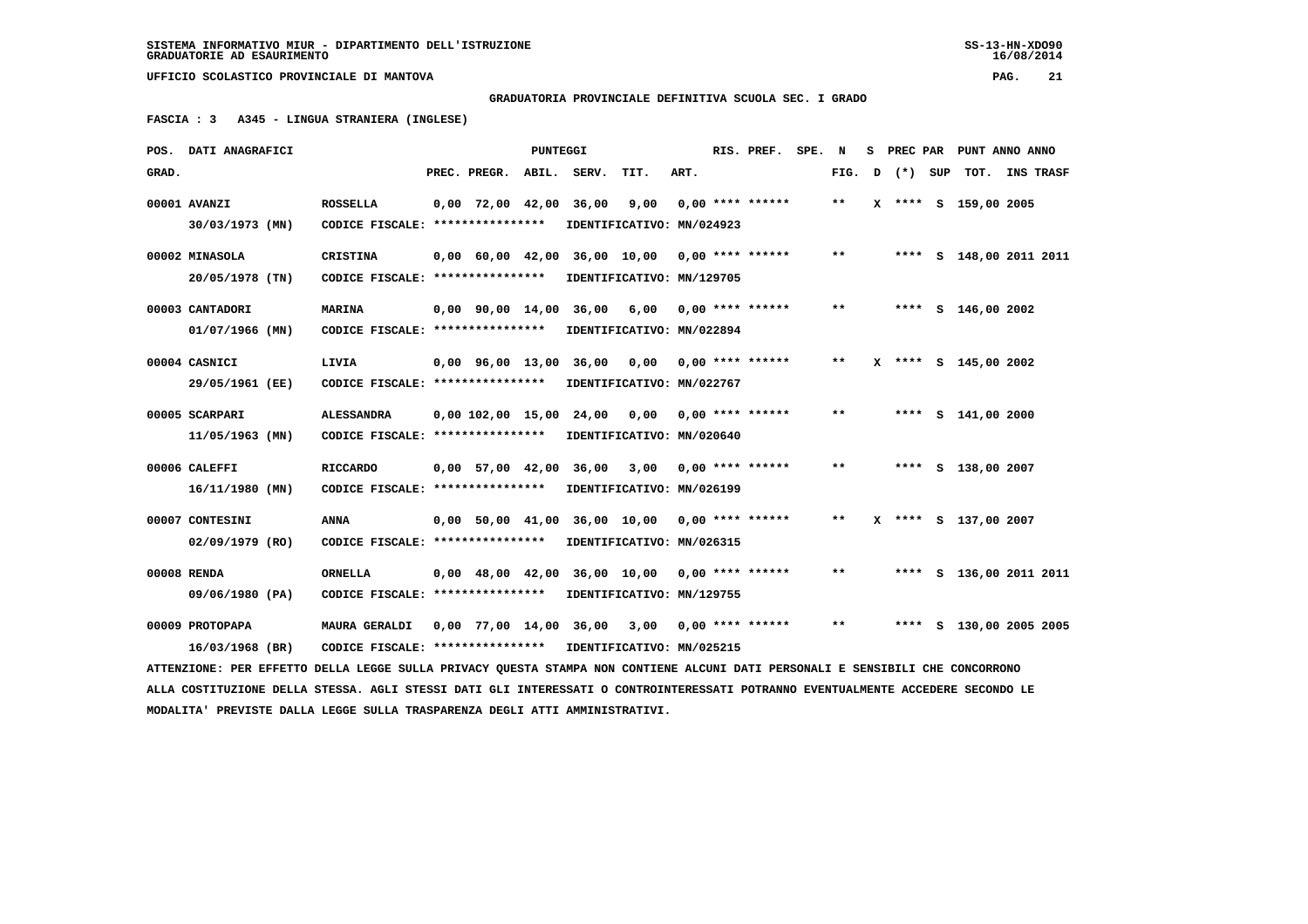**GRADUATORIA PROVINCIALE DEFINITIVA SCUOLA SEC. I GRADO**

 **FASCIA : 3 A345 - LINGUA STRANIERA (INGLESE)**

|       | POS. DATI ANAGRAFICI                                                                                                            |                                  |                          | PUNTEGGI |                           |                           |      | RIS. PREF.                | SPE. | N      | s | PREC PAR |     | PUNT ANNO ANNO          |           |  |
|-------|---------------------------------------------------------------------------------------------------------------------------------|----------------------------------|--------------------------|----------|---------------------------|---------------------------|------|---------------------------|------|--------|---|----------|-----|-------------------------|-----------|--|
| GRAD. |                                                                                                                                 |                                  | PREC. PREGR.             | ABIL.    | SERV.                     | TIT.                      | ART. |                           |      | FIG. D |   | $(*)$    | SUP | TOT.                    | INS TRASF |  |
|       | 00010 MARRONE                                                                                                                   | <b>CONCETTA</b>                  | $0,00$ 54,00 42,00       |          | 26,00                     | 3,00                      |      | $0.00$ **** ****** P      |      | $***$  |   |          |     | **** S 125,00 2014 2014 |           |  |
|       | 04/03/1968 (CT)                                                                                                                 | CODICE FISCALE: **************** |                          |          | IDENTIFICATIVO: MN/132315 |                           |      |                           |      |        |   |          |     |                         |           |  |
|       |                                                                                                                                 |                                  |                          |          |                           |                           |      |                           |      |        |   |          |     |                         |           |  |
|       | 00011 MAMELI                                                                                                                    | LUCIA                            | 0,00 66,00 14,00 36,00   |          |                           | 3,00                      |      | $0.00$ **** ******        |      | $* *$  |   |          |     | **** S 119,00 2005 2005 |           |  |
|       | 30/03/1970 (BR)                                                                                                                 | CODICE FISCALE: **************** |                          |          | IDENTIFICATIVO: MN/025191 |                           |      |                           |      |        |   |          |     |                         |           |  |
|       | 00012 MALAGUARNERA                                                                                                              | DARIO                            | $0,00$ 36,00 42,00       |          | 36,00                     | 3,00                      |      | $0.00$ **** ******        |      | $***$  |   |          |     | **** S 117,00 2007      |           |  |
|       | 21/12/1979 (EN)                                                                                                                 | CODICE FISCALE: **************** |                          |          | IDENTIFICATIVO: MN/026344 |                           |      |                           |      |        |   |          |     |                         |           |  |
|       |                                                                                                                                 |                                  |                          |          |                           |                           |      |                           |      |        |   |          |     |                         |           |  |
|       | 00013 D'AMBROSIO                                                                                                                | <b>GABRIELLA</b>                 | $0.00$ 36.00 41.00       |          | 30,00                     | 6,00                      |      | 0,00 **** ******          |      | $* *$  |   |          |     | **** S 113,00 2011 2011 |           |  |
|       | 06/12/1971 (PA)                                                                                                                 | CODICE FISCALE: **************** |                          |          |                           | IDENTIFICATIVO: MN/129625 |      |                           |      |        |   |          |     |                         |           |  |
|       | 00014 BOLLINI                                                                                                                   | <b>ANTONELLA</b>                 |                          |          | 0,00 60,00 14,00 36,00    | 0,00                      |      | $0.00$ **** ******        |      | $***$  |   |          |     | **** S 110,00 2002      |           |  |
|       | 15/11/1966 (MN)                                                                                                                 | CODICE FISCALE: **************** |                          |          | IDENTIFICATIVO: MN/022493 |                           |      |                           |      |        |   |          |     |                         |           |  |
|       | 00015 SAVOCA LUCINOVO                                                                                                           | <b>CALOGERO</b>                  |                          |          | 0,00 24,00 41,00 36,00    | 6,00                      |      | $0.00$ **** ******        |      | $* *$  |   |          |     | **** S 107,00 2011 2011 |           |  |
|       |                                                                                                                                 |                                  |                          |          |                           |                           |      |                           |      |        |   |          |     |                         |           |  |
|       | 16/09/1979 (EE)                                                                                                                 | CODICE FISCALE: **************** |                          |          |                           | IDENTIFICATIVO: MN/129787 |      |                           |      |        |   |          |     |                         |           |  |
|       | 00016 LAURIA                                                                                                                    | <b>CONCETTA</b>                  | $0.00$ 59.00 14.00 18.00 |          |                           | 3,00                      |      | $0.00$ **** ******        |      | $**$   |   | $***$ S  |     | 94,00 2014 2014         |           |  |
|       | 17/09/1965 (AG)                                                                                                                 | CODICE FISCALE: **************** |                          |          | IDENTIFICATIVO: MN/132328 |                           |      |                           |      |        |   |          |     |                         |           |  |
|       |                                                                                                                                 |                                  |                          |          |                           |                           |      |                           |      |        |   |          |     |                         |           |  |
|       | 00017 CITRINITI                                                                                                                 | SERENA RITA                      | $0,00$ 27,00 18,00       |          | 36,00                     | 6,00                      |      | $0.00$ **** ****** P      |      | $* *$  |   | X **** S |     | 87,00 2011 2011         |           |  |
|       | 19/10/1982 (CZ)                                                                                                                 | CODICE FISCALE: **************** |                          |          | IDENTIFICATIVO: MN/129892 |                           |      |                           |      |        |   |          |     |                         |           |  |
|       | 00018 BERARDI                                                                                                                   | <b>AMALIA MANUEL</b>             |                          |          | 0,00 27,00 18,00 36,00    |                           |      | $6,00$ 0,00 **** ****** P |      | $* *$  |   | **** S   |     | 87,00 2011 2011         |           |  |
|       | 19/08/1978 (CS)                                                                                                                 | CODICE FISCALE: **************** |                          |          | IDENTIFICATIVO: MN/129592 |                           |      |                           |      |        |   |          |     |                         |           |  |
|       | ATTENZIONE: PER EFFETTO DELLA LEGGE SULLA PRIVACY QUESTA STAMPA NON CONTIENE ALCUNI DATI PERSONALI E SENSIBILI CHE CONCORRONO   |                                  |                          |          |                           |                           |      |                           |      |        |   |          |     |                         |           |  |
|       | ALLA COSTITUZIONE DELLA STESSA. AGLI STESSI DATI GLI INTERESSATI O CONTROINTERESSATI POTRANNO EVENTUALMENTE ACCEDERE SECONDO LE |                                  |                          |          |                           |                           |      |                           |      |        |   |          |     |                         |           |  |
|       | MODALITA' PREVISTE DALLA LEGGE SULLA TRASPARENZA DEGLI ATTI AMMINISTRATIVI.                                                     |                                  |                          |          |                           |                           |      |                           |      |        |   |          |     |                         |           |  |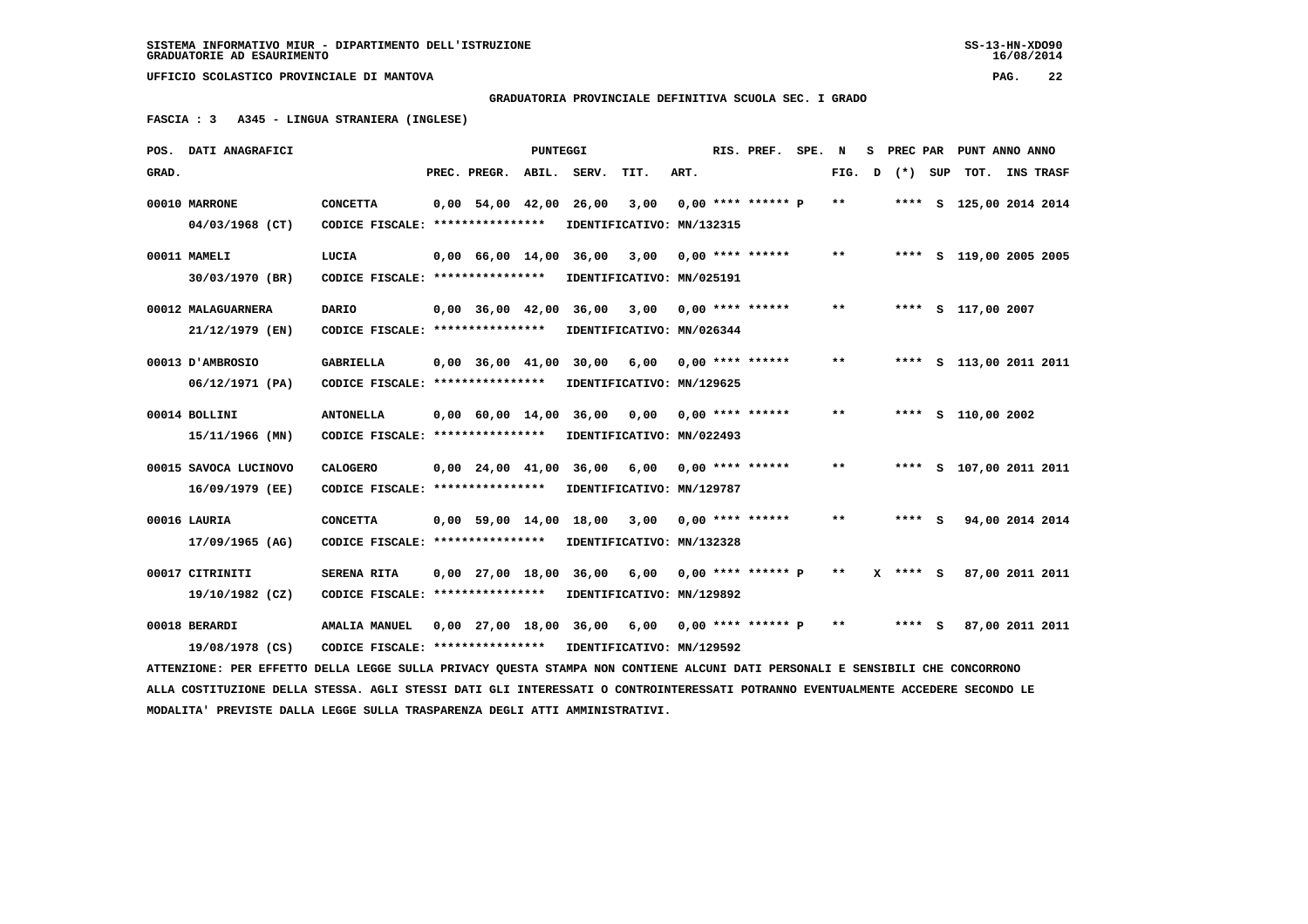**GRADUATORIA PROVINCIALE DEFINITIVA SCUOLA SEC. I GRADO**

 **FASCIA : 3 A345 - LINGUA STRANIERA (INGLESE)**

|       | POS. DATI ANAGRAFICI                                                                                                            |                                                            |      |                                  | PUNTEGGI       |       |                                                |      | RIS. PREF.              | SPE. N |              | s | <b>PREC PAR</b>    | PUNT ANNO ANNO  |                  |  |
|-------|---------------------------------------------------------------------------------------------------------------------------------|------------------------------------------------------------|------|----------------------------------|----------------|-------|------------------------------------------------|------|-------------------------|--------|--------------|---|--------------------|-----------------|------------------|--|
| GRAD. |                                                                                                                                 |                                                            |      | PREC. PREGR. ABIL. SERV.         |                |       | TIT.                                           | ART. |                         |        |              |   | FIG. $D$ $(*)$ SUP | тот.            | <b>INS TRASF</b> |  |
|       | 00019 SPERANZA                                                                                                                  | <b>MARZIA</b>                                              | 0,00 |                                  | $6,00$ $41,00$ | 36,00 | 3,00                                           |      | $0.00$ **** ******      |        | $* *$        |   | **** S             | 86,00 2011 2011 |                  |  |
|       | 16/12/1977 (BS)                                                                                                                 | CODICE FISCALE: ****************                           |      |                                  |                |       | IDENTIFICATIVO: MN/129830                      |      |                         |        |              |   |                    |                 |                  |  |
|       | 00020 TOSCHI                                                                                                                    | <b>ANASTASIA</b>                                           |      | $0,00$ $36,00$ $18,00$ $24,00$   |                |       | 0,00                                           |      | $0.00$ **** ******      |        | **           |   | $***$ S            | 78,00 2007      |                  |  |
|       | 03/09/1981 (CR)                                                                                                                 | CODICE FISCALE: *****************                          |      |                                  |                |       | IDENTIFICATIVO: MN/026399                      |      |                         |        |              |   |                    |                 |                  |  |
|       | 00021 DOMENELLA                                                                                                                 | ANNA MARIA                                                 |      |                                  |                |       | $0,00$ 24,00 14,00 36,00 0,00 0,00 **** ****** |      |                         |        | $* *$        |   | **** S             | 74,00 2007      |                  |  |
|       | 07/01/1973 (MC)                                                                                                                 | CODICE FISCALE: ****************                           |      |                                  |                |       | IDENTIFICATIVO: MN/026101                      |      |                         |        |              |   |                    |                 |                  |  |
|       | 00022 FUCA'                                                                                                                     | CARMELIDA                                                  |      | $0,00$ 38,00 14,00               |                | 0,00  | 4,00                                           |      | $0.00$ **** ******      |        | $\star\star$ |   | $***$ S            | 56,00 2014 2014 |                  |  |
|       | 11/07/1961 (AG)                                                                                                                 | CODICE FISCALE: ****************                           |      |                                  |                |       | IDENTIFICATIVO: MN/132073                      |      |                         |        |              |   |                    |                 |                  |  |
|       | 00023 RACCUIA                                                                                                                   | <b>ANNA</b>                                                |      | $0.00 \t 1.00 \t 14.00 \t 36.00$ |                |       | $0,00$ $0,00$ **** ******                      |      |                         |        | $**$         |   | $***$ S            | 51,00 2011 2011 |                  |  |
|       | 05/03/1968 (CT)                                                                                                                 | CODICE FISCALE: ****************                           |      |                                  |                |       | IDENTIFICATIVO: MN/129862                      |      |                         |        |              |   |                    |                 |                  |  |
|       | 00024 MARETTI                                                                                                                   | <b>MIRELLA</b>                                             |      |                                  |                |       | $0,00$ 12,00 18,00 0,00 15,00 0,00 **** ****** |      |                         |        | $***$        |   | $***$ S            | 45,00 2004      |                  |  |
|       | 18/10/1976 (CR)                                                                                                                 | CODICE FISCALE: ****************                           |      |                                  |                |       | IDENTIFICATIVO: MN/024213                      |      |                         |        |              |   |                    |                 |                  |  |
|       | 00025 MOSCONI                                                                                                                   | <b>FRANCESCA</b>                                           |      |                                  |                |       | $0,00$ 12,00 18,00 12,00 0,00 0,00 **** ****** |      |                         |        | $***$        |   | $***$ S            | 42,00 2014 2014 |                  |  |
|       | 08/06/1971 (BS)                                                                                                                 | CODICE FISCALE: ****************                           |      |                                  |                |       | IDENTIFICATIVO: MN/132305                      |      |                         |        |              |   |                    |                 |                  |  |
|       | 00026 COMPAGNONI                                                                                                                | CINZIA                                                     |      | $0,00$ 15,00 16,00               |                | 0,00  | 9,00                                           |      | $0.00$ **** ******      |        |              |   | **** S             | 40,00 2000      |                  |  |
|       | 14/01/1964 (MN)                                                                                                                 | CODICE FISCALE: ****************                           |      |                                  |                |       | IDENTIFICATIVO: MN/020267                      |      |                         |        |              |   |                    |                 |                  |  |
|       | 00027 ROSSI                                                                                                                     | <b>CHIARA</b>                                              |      | $0.00 \quad 12.00 \quad 18.00$   |                | 0,00  |                                                |      | $9,00$ 0,00 **** ****** |        | $***$        |   | **** S             | 39,00 2007      |                  |  |
|       | 03/07/1974 (RE)                                                                                                                 | CODICE FISCALE: **************** IDENTIFICATIVO: MN/023940 |      |                                  |                |       |                                                |      |                         |        |              |   |                    |                 |                  |  |
|       | ATTENZIONE: PER EFFETTO DELLA LEGGE SULLA PRIVACY OUESTA STAMPA NON CONTIENE ALCUNI DATI PERSONALI E SENSIBILI CHE CONCORRONO   |                                                            |      |                                  |                |       |                                                |      |                         |        |              |   |                    |                 |                  |  |
|       | ALLA COSTITUZIONE DELLA STESSA. AGLI STESSI DATI GLI INTERESSATI O CONTROINTERESSATI POTRANNO EVENTUALMENTE ACCEDERE SECONDO LE |                                                            |      |                                  |                |       |                                                |      |                         |        |              |   |                    |                 |                  |  |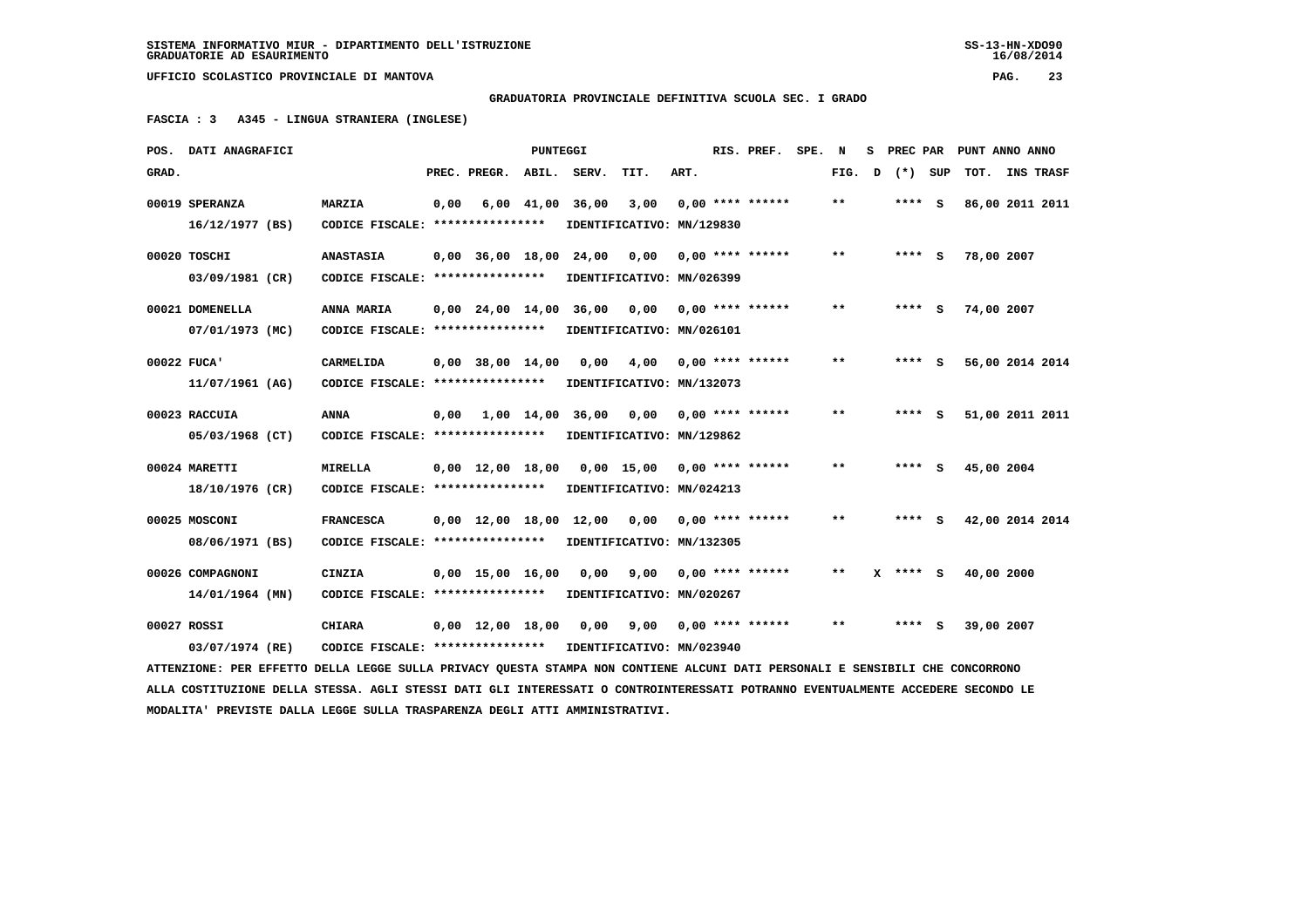$16/08/2014$ 

 **UFFICIO SCOLASTICO PROVINCIALE DI MANTOVA PAG. 24**

 **GRADUATORIA PROVINCIALE DEFINITIVA SCUOLA SEC. I GRADO**

 **FASCIA : 3 A345 - LINGUA STRANIERA (INGLESE)**

|       | POS. DATI ANAGRAFICI                                                                                                            |                                                            |      |                                | <b>PUNTEGGI</b> |      |                            |      | RIS. PREF.                | SPE. N |                            | s | PREC PAR | PUNT ANNO ANNO |                 |  |
|-------|---------------------------------------------------------------------------------------------------------------------------------|------------------------------------------------------------|------|--------------------------------|-----------------|------|----------------------------|------|---------------------------|--------|----------------------------|---|----------|----------------|-----------------|--|
| GRAD. |                                                                                                                                 |                                                            |      | PREC. PREGR. ABIL. SERV.       |                 |      | TIT.                       | ART. |                           |        | FIG.                       | D | (*) SUP  | TOT.           | INS TRASF       |  |
|       | 00028 BELLINI                                                                                                                   | CINZIA                                                     |      | $0,00 \quad 18,00 \quad 14,00$ |                 | 0,00 | 0,00                       |      | $0.00$ **** ******        |        | $* *$                      |   | $***$ S  | 32,00 2000     |                 |  |
|       | 08/11/1968 (MN)                                                                                                                 | CODICE FISCALE: ****************                           |      |                                |                 |      | IDENTIFICATIVO: MN/020457  |      |                           |        |                            |   |          |                |                 |  |
|       | 00029 BACCHI                                                                                                                    | SARA                                                       | 0,00 | 9,00 18,00                     |                 | 0.00 | 4,00                       |      | $0.00$ **** ******        |        | $* *$                      |   | $***$ S  | 31,00 2005     |                 |  |
|       | 19/09/1977 (MN)                                                                                                                 | CODICE FISCALE: ****************                           |      |                                |                 |      | IDENTIFICATIVO: MN/024948  |      |                           |        |                            |   |          |                |                 |  |
|       | 00030 MAIOLINO                                                                                                                  | <b>ROSELLA</b>                                             |      | $0,00 \quad 12,00 \quad 18,00$ |                 | 0,00 |                            |      | $0,00$ $0,00$ **** ****** |        | $* *$                      |   | $***$ S  | 30,00 2002     |                 |  |
|       | 20/04/1972 (SR)                                                                                                                 | CODICE FISCALE: ****************                           |      |                                |                 |      | IDENTIFICATIVO: MN/023006  |      |                           |        |                            |   |          |                |                 |  |
|       | 00031 MORBINI                                                                                                                   | <b>INES</b>                                                | 0,00 | 6,00 18,00                     |                 | 0,00 | 6,00                       |      | $0,00$ **** ******        |        | $***$                      |   | $***$ S  | 30,00 2003     |                 |  |
|       | 08/10/1972 (MN)                                                                                                                 | CODICE FISCALE: *****************                          |      |                                |                 |      | IDENTIFICATIVO: MN/023425  |      |                           |        |                            |   |          |                |                 |  |
|       | 00032 BILLA                                                                                                                     | SONIA                                                      |      | $0,00 \quad 12,00 \quad 15,00$ |                 |      | 0,00 3,00 0,00 **** ****** |      |                           |        | $***$                      |   | $***$ S  |                | 30,00 2014 2014 |  |
|       | 20/03/1971 (ME)                                                                                                                 | CODICE FISCALE: ****************                           |      |                                |                 |      | IDENTIFICATIVO: MN/132087  |      |                           |        |                            |   |          |                |                 |  |
|       | 00033 BORTOLOTTI                                                                                                                | <b>ANNAMARIA</b>                                           |      | $0,00$ 15,00 13,00             |                 | 0,00 | 0,00                       |      | $0,00$ **** ******        |        | $\pmb{\times}\pmb{\times}$ |   | $***$ S  | 28,00 2002     |                 |  |
|       | $12/11/1969$ (MN)                                                                                                               | CODICE FISCALE: *****************                          |      |                                |                 |      | IDENTIFICATIVO: MN/022967  |      |                           |        |                            |   |          |                |                 |  |
|       | 00034 MORETTI                                                                                                                   | <b>GRAZIA</b>                                              |      | $0,00$ 6,00 17,00              |                 | 0,00 | 4,00 0,00 **** ******      |      |                           |        | **                         |   | $***$ S  | 27,00 2007     |                 |  |
|       | 18/04/1961 (MN)                                                                                                                 | CODICE FISCALE: *****************                          |      |                                |                 |      | IDENTIFICATIVO: MN/026425  |      |                           |        |                            |   |          |                |                 |  |
|       | 00035 SARTOR                                                                                                                    | <b>ENRICA</b>                                              | 0,00 |                                | 8,00 15,00      | 0.00 |                            |      | $4,00$ 0,00 **** ******   |        | $* *$                      |   | **** S   | 27,00 2007     |                 |  |
|       | 31/05/1972 (MN)                                                                                                                 | CODICE FISCALE: ****************                           |      |                                |                 |      | IDENTIFICATIVO: MN/026405  |      |                           |        |                            |   |          |                |                 |  |
|       | 00036 VILLAROSA                                                                                                                 | <b>STEFANIA</b>                                            | 0,00 |                                | 6,00 17,00      |      | 0,00 4,00 0,00 **** ****** |      |                           |        | **                         |   | **** S   |                | 27,00 2014 2014 |  |
|       | 15/03/1980 (NA)                                                                                                                 | CODICE FISCALE: **************** IDENTIFICATIVO: MN/132081 |      |                                |                 |      |                            |      |                           |        |                            |   |          |                |                 |  |
|       | ATTENZIONE: PER EFFETTO DELLA LEGGE SULLA PRIVACY QUESTA STAMPA NON CONTIENE ALCUNI DATI PERSONALI E SENSIBILI CHE CONCORRONO   |                                                            |      |                                |                 |      |                            |      |                           |        |                            |   |          |                |                 |  |
|       | ALLA COSTITUZIONE DELLA STESSA. AGLI STESSI DATI GLI INTERESSATI O CONTROINTERESSATI POTRANNO EVENTUALMENTE ACCEDERE SECONDO LE |                                                            |      |                                |                 |      |                            |      |                           |        |                            |   |          |                |                 |  |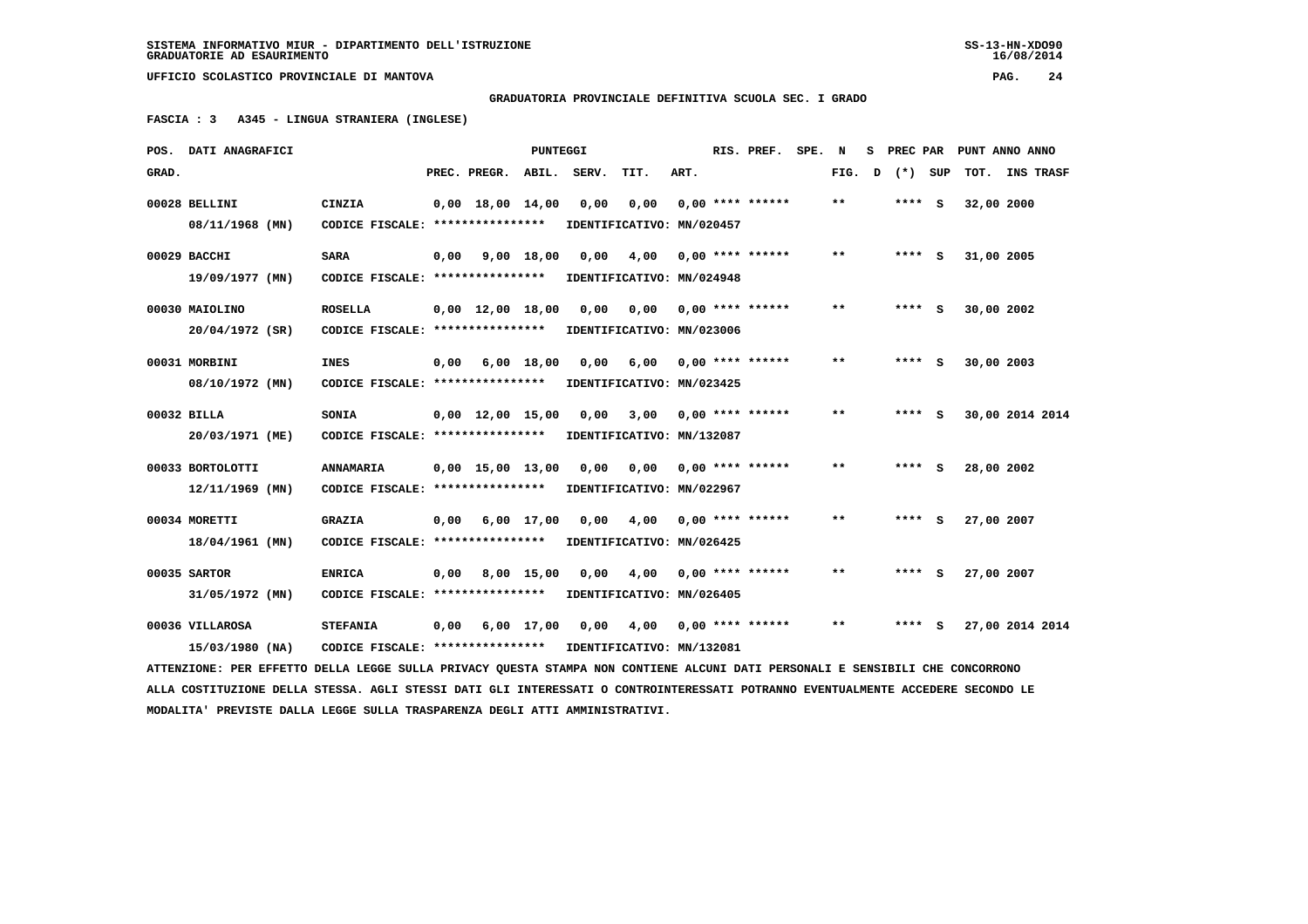**GRADUATORIA PROVINCIALE DEFINITIVA SCUOLA SEC. I GRADO**

 **FASCIA : 3 A345 - LINGUA STRANIERA (INGLESE)**

|       | POS. DATI ANAGRAFICI                                                                                                            |                                                            |      |                        | <b>PUNTEGGI</b>    |                               |                               |      | RIS. PREF.                | SPE. N |       | s | PREC PAR   |            | PUNT ANNO ANNO  |
|-------|---------------------------------------------------------------------------------------------------------------------------------|------------------------------------------------------------|------|------------------------|--------------------|-------------------------------|-------------------------------|------|---------------------------|--------|-------|---|------------|------------|-----------------|
| GRAD. |                                                                                                                                 |                                                            |      | PREC. PREGR.           | ABIL.              | SERV.                         | TIT.                          | ART. |                           |        | FIG.  | D | (*) SUP    | TOT.       | INS TRASF       |
|       | 00037 AZZARO                                                                                                                    | <b>IVANA</b>                                               | 0,00 |                        | $0,00$ 16,00       |                               | $0,00$ 10,00 0,00 **** ****** |      |                           |        | $* *$ |   | $***$ S    |            | 26,00 2011 2011 |
|       | 24/03/1980 (TP)                                                                                                                 | CODICE FISCALE: ****************                           |      |                        |                    |                               | IDENTIFICATIVO: MN/129661     |      |                           |        |       |   |            |            |                 |
|       | 00038 ALFIERI                                                                                                                   | <b>ANNA ELIA</b>                                           | 0,00 |                        | 6,00 16,00         | 0,00                          |                               |      | $3,00$ 0,00 **** ******   |        | $***$ |   | $***$ S    |            | 25,00 2014 2014 |
|       | 20/05/1971 (NA)                                                                                                                 | CODICE FISCALE: ****************                           |      |                        |                    |                               | IDENTIFICATIVO: MN/132301     |      |                           |        |       |   |            |            |                 |
|       | 00039 ABBATE                                                                                                                    | <b>FRANCESCA</b>                                           |      | $0,00$ $11,00$ $13,00$ |                    |                               | 0,00 0,00 0,00 **** ******    |      |                           |        | **    |   | **** S     |            | 24,00 2014 2014 |
|       | 29/03/1966 (PA)                                                                                                                 | CODICE FISCALE: ****************                           |      |                        |                    |                               | IDENTIFICATIVO: MN/132052     |      |                           |        |       |   |            |            |                 |
|       | 00040 PIRONDINI                                                                                                                 | <b>SIMONA</b>                                              | 0,00 |                        | $0.00 \quad 14.00$ | 0.00                          |                               |      | $9,00$ 0,00 **** ******   |        | $***$ |   | $X$ **** S | 23,00 2002 |                 |
|       | 06/05/1967 (MN)                                                                                                                 | CODICE FISCALE: ****************                           |      |                        |                    |                               | IDENTIFICATIVO: MN/022839     |      |                           |        |       |   |            |            |                 |
|       | 00041 MICHELACCI                                                                                                                | <b>SANDRA</b>                                              |      | $0,00$ $8,00$ $13,00$  |                    | 0,00                          |                               |      | $0,00$ $0,00$ **** ****** |        | $* *$ |   | $***$ S    | 21,00 2000 |                 |
|       | 08/08/1963 (MN)                                                                                                                 | CODICE FISCALE: *****************                          |      |                        |                    |                               | IDENTIFICATIVO: MN/020584     |      |                           |        |       |   |            |            |                 |
|       | 00042 AZZOLA                                                                                                                    | <b>ANITA</b>                                               | 0,00 |                        | $0,00$ 15,00       |                               | $0,00$ 3,00 0,00 **** ******  |      |                           |        | $* *$ |   | $***$ S    | 18,00 2007 |                 |
|       | $04/11/1968$ (MN)                                                                                                               | CODICE FISCALE: *****************                          |      |                        |                    |                               | IDENTIFICATIVO: MN/026156     |      |                           |        |       |   |            |            |                 |
|       | 00043 ROTOLO                                                                                                                    | <b>TERESA</b>                                              | 0,00 |                        | $0,00 \quad 14,00$ | 0,00                          |                               |      | $3,00$ 0,00 **** ******   |        | $**$  |   | $***$ S    |            | 17,00 2011 2011 |
|       | 04/09/1971 (SA)                                                                                                                 | CODICE FISCALE: ****************                           |      |                        |                    |                               | IDENTIFICATIVO: MN/129801     |      |                           |        |       |   |            |            |                 |
|       | 00044 MALAGUTTI                                                                                                                 | <b>FRANCESCA</b>                                           | 0,00 |                        | $0,00$ 15,00       | 0,00                          | 0,00                          |      | $0.00$ **** ******        |        | $***$ |   | $***$ S    | 15,00 2007 |                 |
|       | 16/08/1960 (MN)                                                                                                                 | CODICE FISCALE: ****************                           |      |                        |                    |                               | IDENTIFICATIVO: MN/026345     |      |                           |        |       |   |            |            |                 |
|       | 00045 CORRADI                                                                                                                   | CRISTINA                                                   | 0,00 |                        |                    | $0,00 \quad 12,00 \quad 0,00$ |                               |      | 0,00 0,00 **** ******     |        | $* *$ |   | $x***$     | 12,00 2000 |                 |
|       | 27/08/1966 (MN)                                                                                                                 | CODICE FISCALE: **************** IDENTIFICATIVO: MN/020356 |      |                        |                    |                               |                               |      |                           |        |       |   |            |            |                 |
|       | ATTENZIONE: PER EFFETTO DELLA LEGGE SULLA PRIVACY QUESTA STAMPA NON CONTIENE ALCUNI DATI PERSONALI E SENSIBILI CHE CONCORRONO   |                                                            |      |                        |                    |                               |                               |      |                           |        |       |   |            |            |                 |
|       | ALLA COSTITUZIONE DELLA STESSA. AGLI STESSI DATI GLI INTERESSATI O CONTROINTERESSATI POTRANNO EVENTUALMENTE ACCEDERE SECONDO LE |                                                            |      |                        |                    |                               |                               |      |                           |        |       |   |            |            |                 |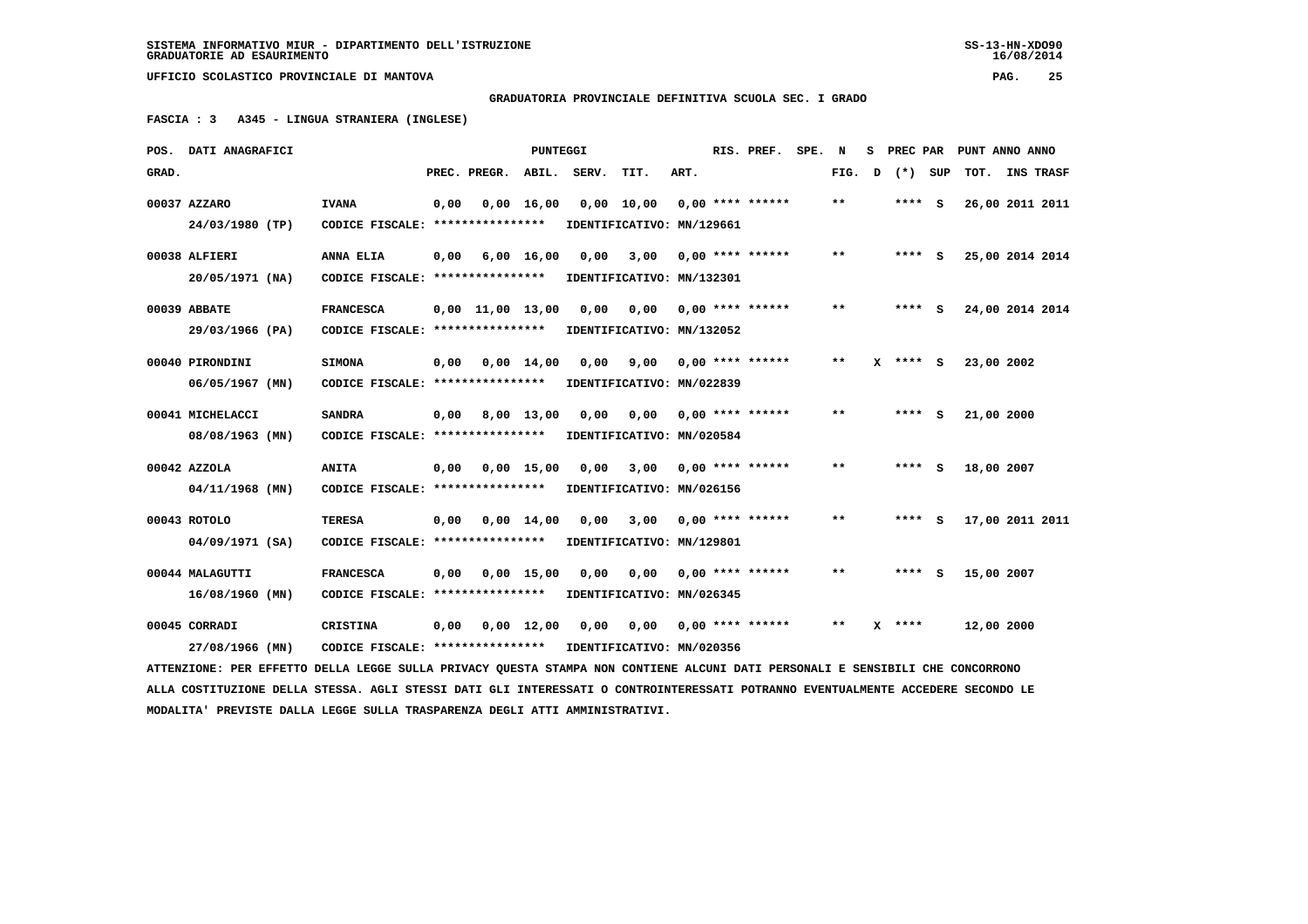**GRADUATORIA PROVINCIALE DEFINITIVA SCUOLA SEC. I GRADO**

 **FASCIA : 3 A545 - LINGUA STRANIERA (TEDESCO)**

|       | POS. DATI ANAGRAFICI                                                                                                            |                                  |      |                                | <b>PUNTEGGI</b> |            |                                                  |      | RIS. PREF. SPE.      | N            | s |            |     | PREC PAR PUNT ANNO ANNO |                  |
|-------|---------------------------------------------------------------------------------------------------------------------------------|----------------------------------|------|--------------------------------|-----------------|------------|--------------------------------------------------|------|----------------------|--------------|---|------------|-----|-------------------------|------------------|
| GRAD. |                                                                                                                                 |                                  |      | PREC. PREGR.                   | ABIL.           | SERV.      | TIT.                                             | ART. |                      | FIG.         | D | $(* )$     | SUP | тот.                    | <b>INS TRASF</b> |
|       | 00001 ROVESTA                                                                                                                   | <b>MANUELA</b>                   |      | 0,00 130,00 13,00 36,00        |                 |            | 0,00                                             |      | $0,00$ **** ******   | $***$        |   |            |     | **** S 179,00 2007      |                  |
|       | $10/09/1962$ (MN)                                                                                                               | CODICE FISCALE: **************** |      |                                |                 |            | IDENTIFICATIVO: MN/026324                        |      |                      |              |   |            |     |                         |                  |
|       | 00002 MORBINI                                                                                                                   | <b>INES</b>                      |      | $0,00$ 60,00 18,00             |                 | 36,00      | 6,00                                             |      | $0.00$ **** ******   | $* *$        |   |            |     | **** S 120,00 2003      |                  |
|       | 08/10/1972 (MN)                                                                                                                 | CODICE FISCALE: **************** |      |                                |                 |            | IDENTIFICATIVO: MN/023425                        |      |                      |              |   |            |     |                         |                  |
|       | 00003 MANFREDINI                                                                                                                | <b>STEFANIA</b>                  |      |                                |                 |            | $0,00$ 39,00 17,00 36,00 7,00 0,00 **** ****** P |      |                      | $* *$        |   | $X$ **** S |     | 99,00 2007              |                  |
|       | $11/03/1966$ (MN)                                                                                                               | CODICE FISCALE: **************** |      |                                |                 |            | IDENTIFICATIVO: MN/026348                        |      |                      |              |   |            |     |                         |                  |
|       | 00004 COMPAGNONI                                                                                                                | <b>ANGELA</b>                    |      | $0,00$ $31,00$ $15,00$         |                 | 12,00 0,00 |                                                  |      | $0.00$ **** ******   | **           |   | ****       | s   | 58,00 2000              |                  |
|       | 08/01/1971 (MN)                                                                                                                 | CODICE FISCALE: **************** |      |                                |                 |            | IDENTIFICATIVO: MN/001051                        |      |                      |              |   |            |     |                         |                  |
|       | 00005 BACCHI                                                                                                                    | <b>SARA</b>                      | 0,00 |                                | $6,00$ 18,00    | 0,00       | 4,00                                             |      | $0,00$ **** ******   | **           |   | **** S     |     | 28,00 2007              |                  |
|       | 19/09/1977 (MN)                                                                                                                 | CODICE FISCALE: **************** |      |                                |                 |            | IDENTIFICATIVO: MN/024948                        |      |                      |              |   |            |     |                         |                  |
|       | 00006 ROSSI                                                                                                                     | <b>CHIARA</b>                    | 0,00 |                                | $0,00$ 18,00    | 0,00       | 9,00                                             |      | $0.00$ **** ******   | $\star\star$ |   | **** S     |     | 27,00 2004 2004         |                  |
|       | 03/07/1974 (RE)                                                                                                                 | CODICE FISCALE: **************** |      |                                |                 |            | IDENTIFICATIVO: MN/023940                        |      |                      |              |   |            |     |                         |                  |
|       | 00007 GENTILE                                                                                                                   | MARTINA LYDIA                    | 0,00 |                                | 3,00 17,00      | 0,00       | 6,00                                             |      | $0,00$ **** ****** P | $* *$        |   | **** S     |     | 26,00 2007              |                  |
|       | 14/01/1972 (EE)                                                                                                                 | CODICE FISCALE: **************** |      |                                |                 |            | IDENTIFICATIVO: MN/026291                        |      |                      |              |   |            |     |                         |                  |
|       | 00008 BELLINI                                                                                                                   | CINZIA                           |      | $0.00 \quad 12.00 \quad 13.00$ |                 | 0.00       | 0,00                                             |      | $0.00$ **** ******   | $* *$        |   | **** S     |     | 25,00 2000              |                  |
|       | 08/11/1968 (MN)                                                                                                                 | CODICE FISCALE: **************** |      |                                |                 |            | IDENTIFICATIVO: MN/020457                        |      |                      |              |   |            |     |                         |                  |
|       | 00009 BOTTASSI                                                                                                                  | PATRIZIA                         | 0,00 |                                | $0,00$ 15,00    | 0.00       | 9,00                                             |      | $0.00$ **** ******   | $\star\star$ |   | **** S     |     | 24,00 2002              |                  |
|       | 21/08/1958 (MN)                                                                                                                 | CODICE FISCALE: **************** |      |                                |                 |            | IDENTIFICATIVO: MN/022509                        |      |                      |              |   |            |     |                         |                  |
|       | ATTENZIONE: PER EFFETTO DELLA LEGGE SULLA PRIVACY QUESTA STAMPA NON CONTIENE ALCUNI DATI PERSONALI E SENSIBILI CHE CONCORRONO   |                                  |      |                                |                 |            |                                                  |      |                      |              |   |            |     |                         |                  |
|       | ALLA COSTITUZIONE DELLA STESSA. AGLI STESSI DATI GLI INTERESSATI O CONTROINTERESSATI POTRANNO EVENTUALMENTE ACCEDERE SECONDO LE |                                  |      |                                |                 |            |                                                  |      |                      |              |   |            |     |                         |                  |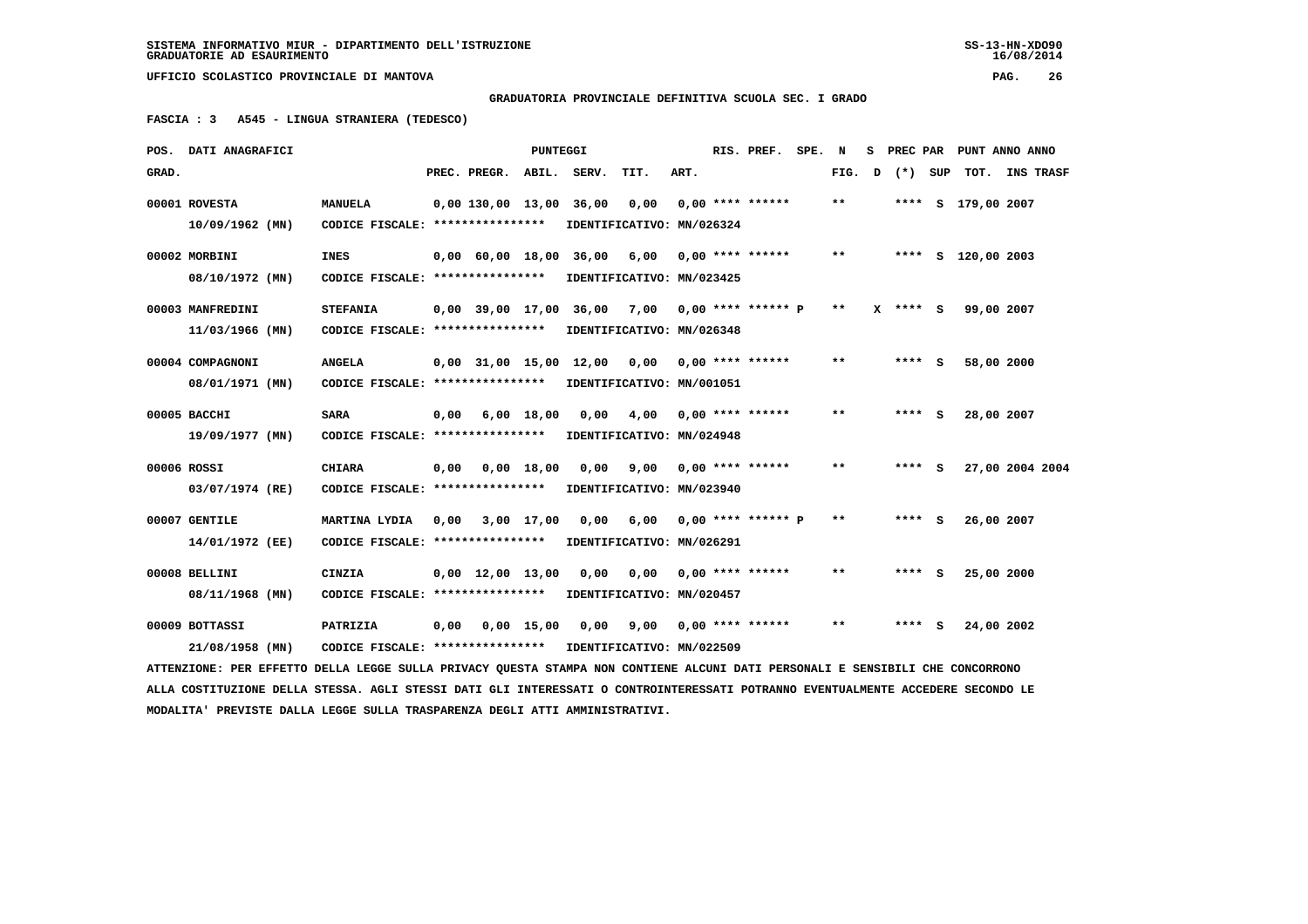**SISTEMA INFORMATIVO MIUR - DIPARTIMENTO DELL'ISTRUZIONE SS-13-HN-XDO90 GRADUATORIE AD ESAURIMENTO 16/08/2014**

 **UFFICIO SCOLASTICO PROVINCIALE DI MANTOVA PAG. 27**

 **GRADUATORIA PROVINCIALE DEFINITIVA SCUOLA SEC. I GRADO**

 **FASCIA : 3 A545 - LINGUA STRANIERA (TEDESCO)**

| POS.       | DATI ANAGRAFICI   |                                   |      |                  | PUNTEGGI     |       |                           |      | RIS. PREF.         | SPE. N |        | - S | PREC PAR |     | PUNT ANNO ANNO |                  |
|------------|-------------------|-----------------------------------|------|------------------|--------------|-------|---------------------------|------|--------------------|--------|--------|-----|----------|-----|----------------|------------------|
| GRAD.      |                   |                                   |      | PREC. PREGR.     | ABIL.        | SERV. | TIT.                      | ART. |                    |        | FIG. D |     | $(* )$   | SUP | тот.           | <b>INS TRASF</b> |
|            | 00010 MARETTI     | MIRELLA                           | 0,00 |                  | $0.00$ 18,00 | 0,00  | 6,00                      |      | $0,00$ **** ****** |        | $* *$  |     | ****     | s   | 24,00 2007     |                  |
|            | 18/10/1976 (CR)   | CODICE FISCALE: ***************** |      |                  |              |       | IDENTIFICATIVO: MN/024213 |      |                    |        |        |     |          |     |                |                  |
|            | 00011 LEHMANN     | <b>EMMY</b>                       | 0.00 | 0,00             | 18,00        | 0,00  | 0,00                      |      | $0.00$ **** ****** |        | $* *$  |     | ****     | s   | 18,00 2007     |                  |
|            | $10/08/1969$ (MN) | CODICE FISCALE: ***************** |      |                  |              |       | IDENTIFICATIVO: MN/026303 |      |                    |        |        |     |          |     |                |                  |
| 00012 FAVA |                   | NICOLETTA                         | 0,00 | 0,00             | 14,00        | 0,00  | 0,00                      |      | $0.00$ **** ****** |        | $* *$  |     | ****     | s   | 14,00 2000     |                  |
|            | 26/09/1962 (MN)   | CODICE FISCALE:                   |      | **************** |              |       | IDENTIFICATIVO: MN/020661 |      |                    |        |        |     |          |     |                |                  |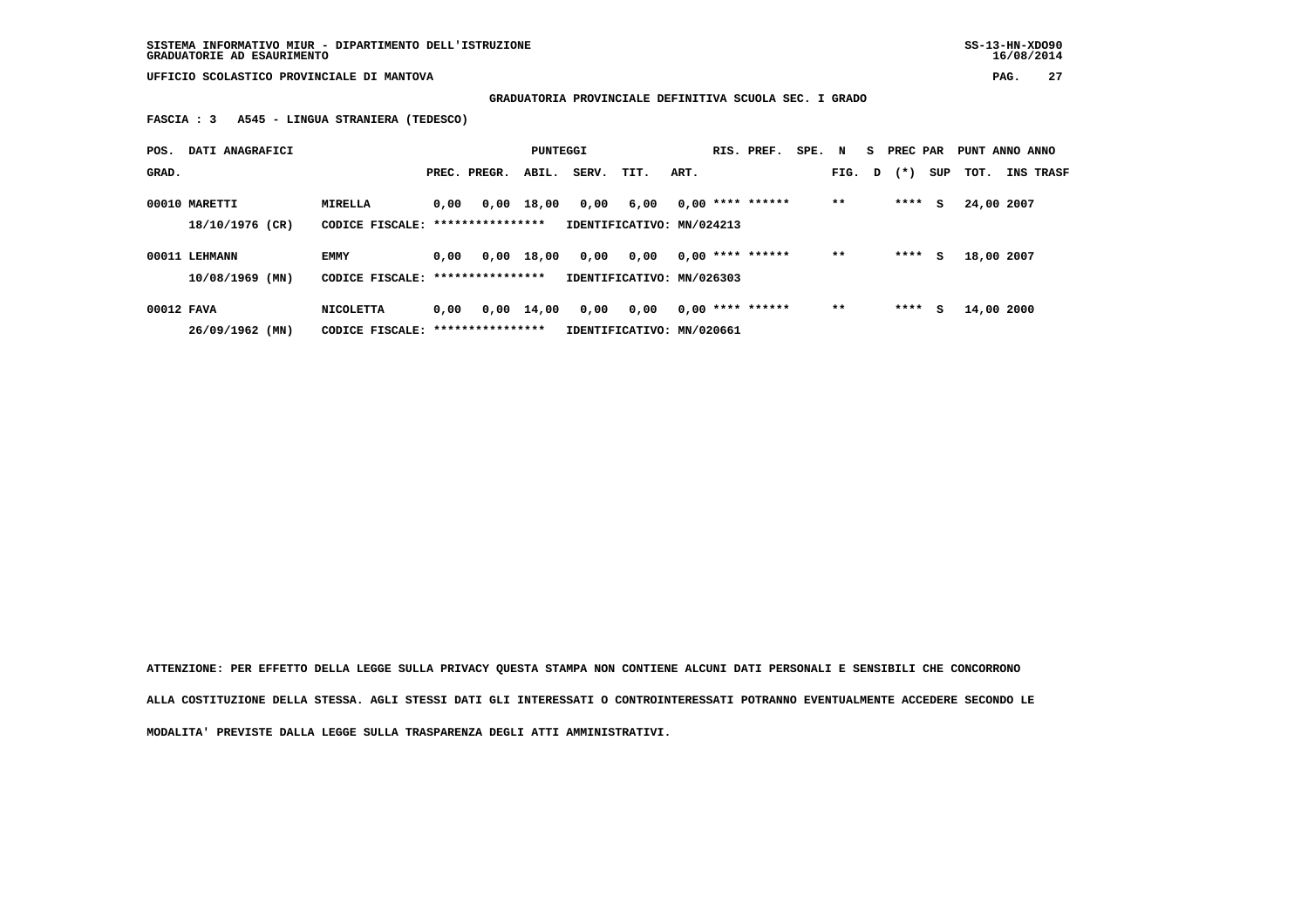| SISTEMA INFORMATIVO MIUR - DIPARTIMENTO DELL'ISTRUZIONE<br>GRADUATORIE AD ESAURIMENTO   |                                   |       |              |            |       |                           |      |  |                  |        |       |    |          |     | $SS-13-HN-XDO90$ |      | 16/08/2014 |
|-----------------------------------------------------------------------------------------|-----------------------------------|-------|--------------|------------|-------|---------------------------|------|--|------------------|--------|-------|----|----------|-----|------------------|------|------------|
| UFFICIO SCOLASTICO PROVINCIALE DI MANTOVA                                               |                                   |       |              |            |       |                           |      |  |                  |        |       |    |          |     |                  | PAG. | 28         |
|                                                                                         |                                   |       |              |            |       |                           |      |  |                  |        |       |    |          |     |                  |      |            |
| GRADUATORIA PROVINCIALE DEFINITIVA SCUOLA SEC. I GRADO<br>AB77 - CHITARRA<br>FASCIA : 4 |                                   |       |              |            |       |                           |      |  |                  |        |       |    |          |     |                  |      |            |
| DATI ANAGRAFICI<br>POS.                                                                 |                                   |       |              | PUNTEGGI   |       |                           |      |  | RIS. PREF.       | SPE. N |       | S. | PREC PAR |     | PUNT ANNO ANNO   |      |            |
| GRAD.                                                                                   |                                   |       | PREC. PREGR. | ABIL.      | SERV. | TIT.                      | ART. |  |                  |        | FIG.  | D  | $(* )$   | SUP | TOT.             |      | INS TRASF  |
| 00001 NIGRELLI                                                                          | <b>FEDERICO</b>                   | 53,00 |              | 0,00 12,00 | 24,00 | 0,00                      |      |  | 5,80 **** ****** |        | $* *$ | x  | $***$ S  |     | 94,80 2012       |      |            |
| $07/02/1983$ (MN)                                                                       | CODICE FISCALE: ***************** |       |              |            |       | IDENTIFICATIVO: MN/132040 |      |  |                  |        |       |    |          |     |                  |      |            |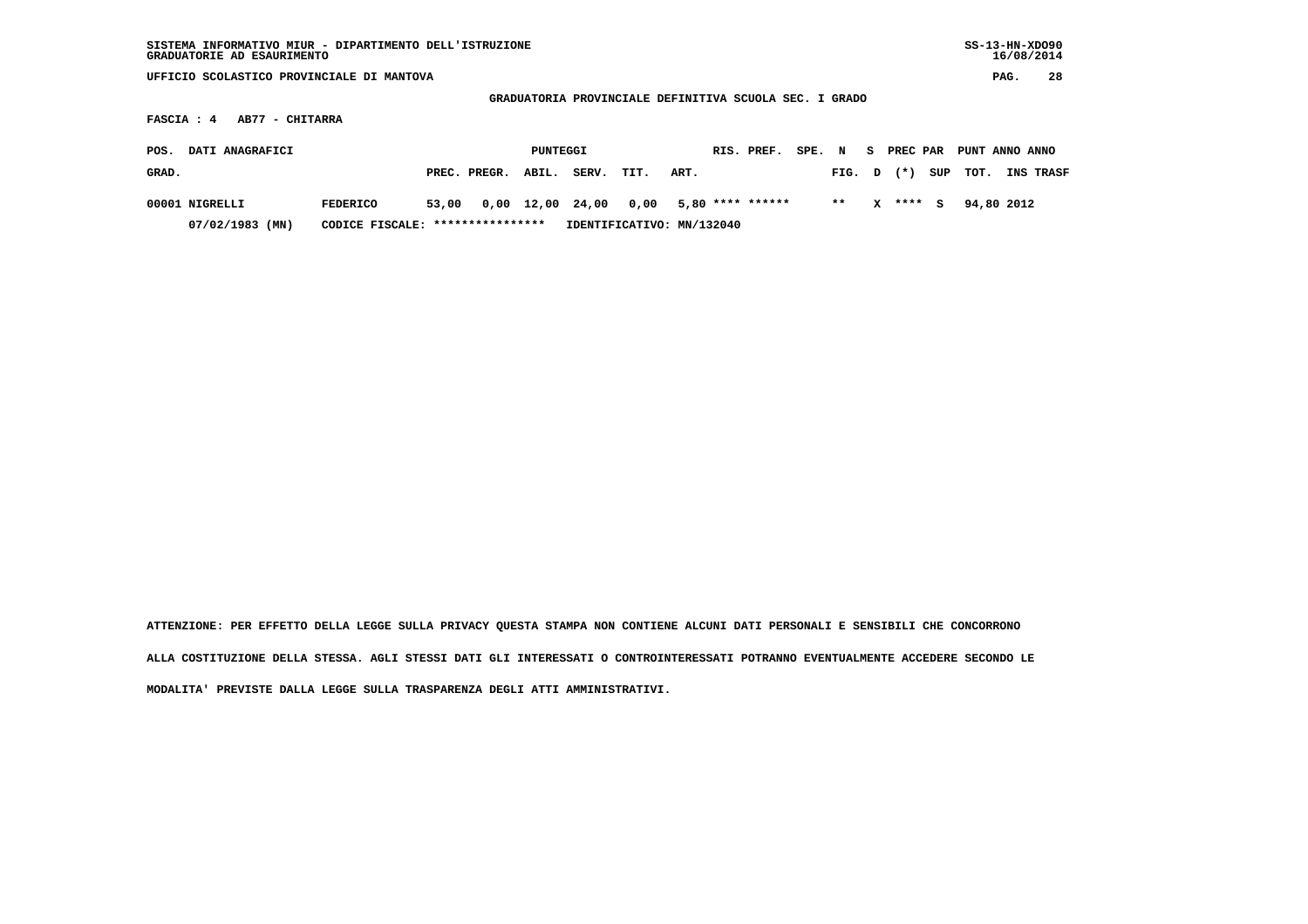| SISTEMA INFORMATIVO MIUR - DIPARTIMENTO DELL'ISTRUZIONE<br>GRADUATORIE AD ESAURIMENTO |                                   |                       |          |      |                                                        |            |        |       |    |          |     | $SS-13-HN-XDO90$ | 16/08/2014 |    |
|---------------------------------------------------------------------------------------|-----------------------------------|-----------------------|----------|------|--------------------------------------------------------|------------|--------|-------|----|----------|-----|------------------|------------|----|
| UFFICIO SCOLASTICO PROVINCIALE DI MANTOVA                                             |                                   |                       |          |      |                                                        |            |        |       |    |          |     |                  | PAG.       | 29 |
|                                                                                       |                                   |                       |          |      | GRADUATORIA PROVINCIALE DEFINITIVA SCUOLA SEC. I GRADO |            |        |       |    |          |     |                  |            |    |
| AC77 - CLARINETTO<br>FASCIA : 4                                                       |                                   |                       |          |      |                                                        |            |        |       |    |          |     |                  |            |    |
| DATI ANAGRAFICI<br>POS.                                                               |                                   |                       | PUNTEGGI |      |                                                        | RIS. PREF. | SPE. N |       | S. | PREC PAR |     | PUNT ANNO ANNO   |            |    |
| GRAD.                                                                                 |                                   | ABIL.<br>PREC. PREGR. | SERV.    | TIT. | ART.                                                   |            |        | FIG.  | D  | $^{(*)}$ | SUP | TOT.             | INS TRASF  |    |
| 00001 BERNABENI<br>LUCA                                                               | 95,00                             | 0,00 12,00            | 24,00    | 0,00 | $0.00$ **** ******                                     |            |        | $* *$ | x  | ****     | s.  | 131,00 2012      |            |    |
| 15/09/1986 (MN)                                                                       | CODICE FISCALE: ***************** |                       |          |      | IDENTIFICATIVO: MN/132043                              |            |        |       |    |          |     |                  |            |    |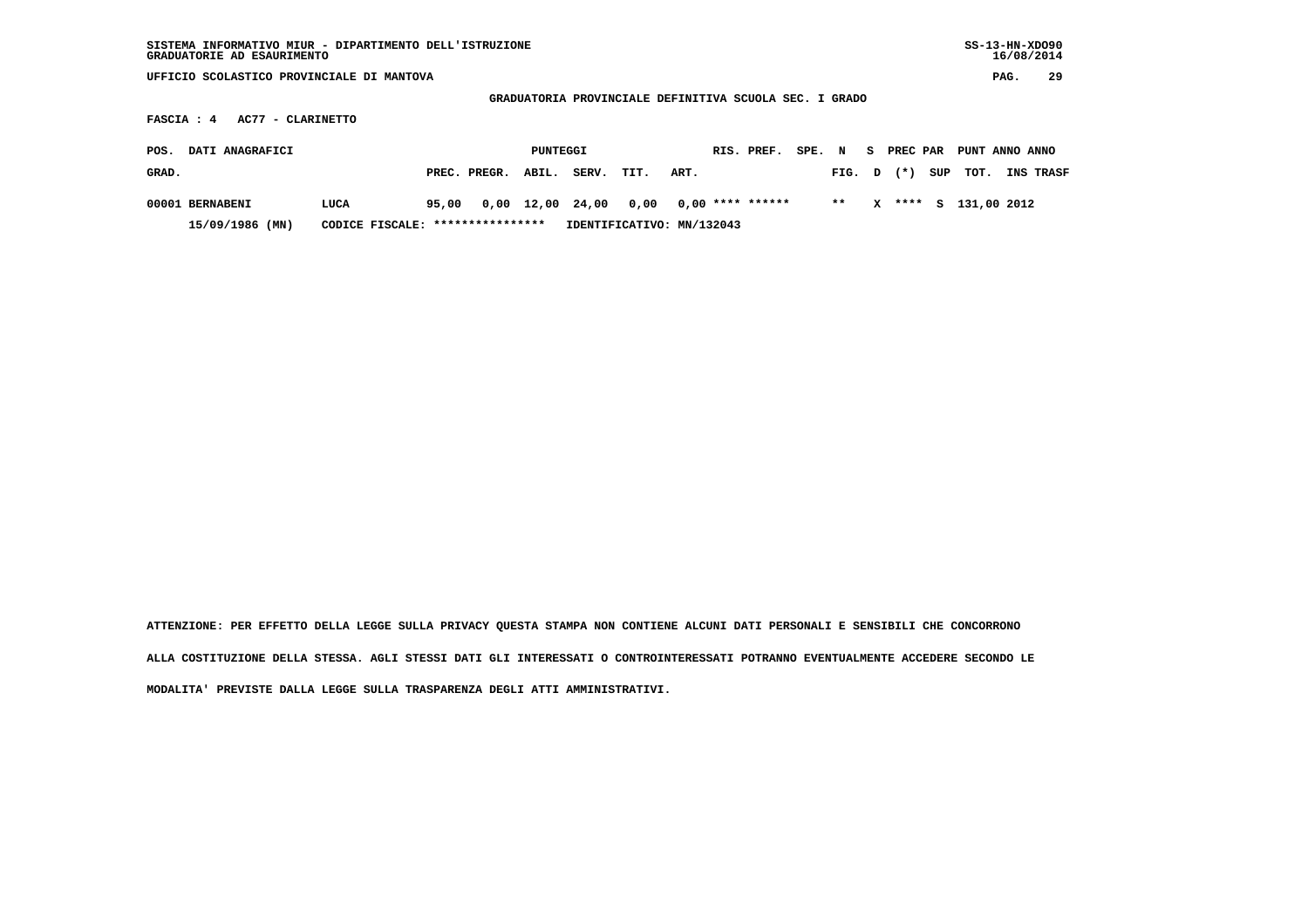**GRADUATORIA PROVINCIALE DEFINITIVA SCUOLA SEC. I GRADO**

 **FASCIA : 3 AJ77 - PIANOFORTE**

| POS.  | DATI ANAGRAFICI   |                                   |        |                  | PUNTEGGI |                           |      |      | RIS. PREF.         | SPE. | N     |   | PREC PAR |     | PUNT ANNO ANNO   |           |
|-------|-------------------|-----------------------------------|--------|------------------|----------|---------------------------|------|------|--------------------|------|-------|---|----------|-----|------------------|-----------|
| GRAD. |                   |                                   |        | PREC. PREGR.     | ABIL.    | SERV.                     | TIT. | ART. |                    |      | FIG.  | D | $(* )$   | SUP | тот.             | INS TRASF |
|       | 00001 MENCHETTI   | <b>FABIO</b>                      | 121,00 | 0,00             | 0,00     | 36,00                     | 3,00 |      | $0.00$ **** ****** |      | $* *$ | x | ****     | S.  | 160,00 2011 2011 |           |
|       | $16/12/1982$ (LU) | CODICE FISCALE: ***************** |        |                  |          | IDENTIFICATIVO: MN/129897 |      |      |                    |      |       |   |          |     |                  |           |
|       | 00002 GIONFRA     | ILARIA                            | 73,75  | 0,00             | 0,00     | 21,00                     | 0,00 |      | $1,60$ **** ****** |      | $**$  |   | ****     | s   | 96,35 2009       |           |
|       | 31/08/1975 (MN)   | CODICE FISCALE:                   |        | **************** |          | IDENTIFICATIVO: MN/022775 |      |      |                    |      |       |   |          |     |                  |           |
|       | 00003 GOLINELLI   | MARCO                             | 27,00  | 0,00             | 0,00     | 36,00                     | 0,00 |      | $2,60$ **** ****** |      | $**$  |   | ****     | s   | 65,60 2011 2011  |           |
|       | 29/07/1982 (MN)   | CODICE FISCALE: ****************  |        |                  |          | IDENTIFICATIVO: MN/129896 |      |      |                    |      |       |   |          |     |                  |           |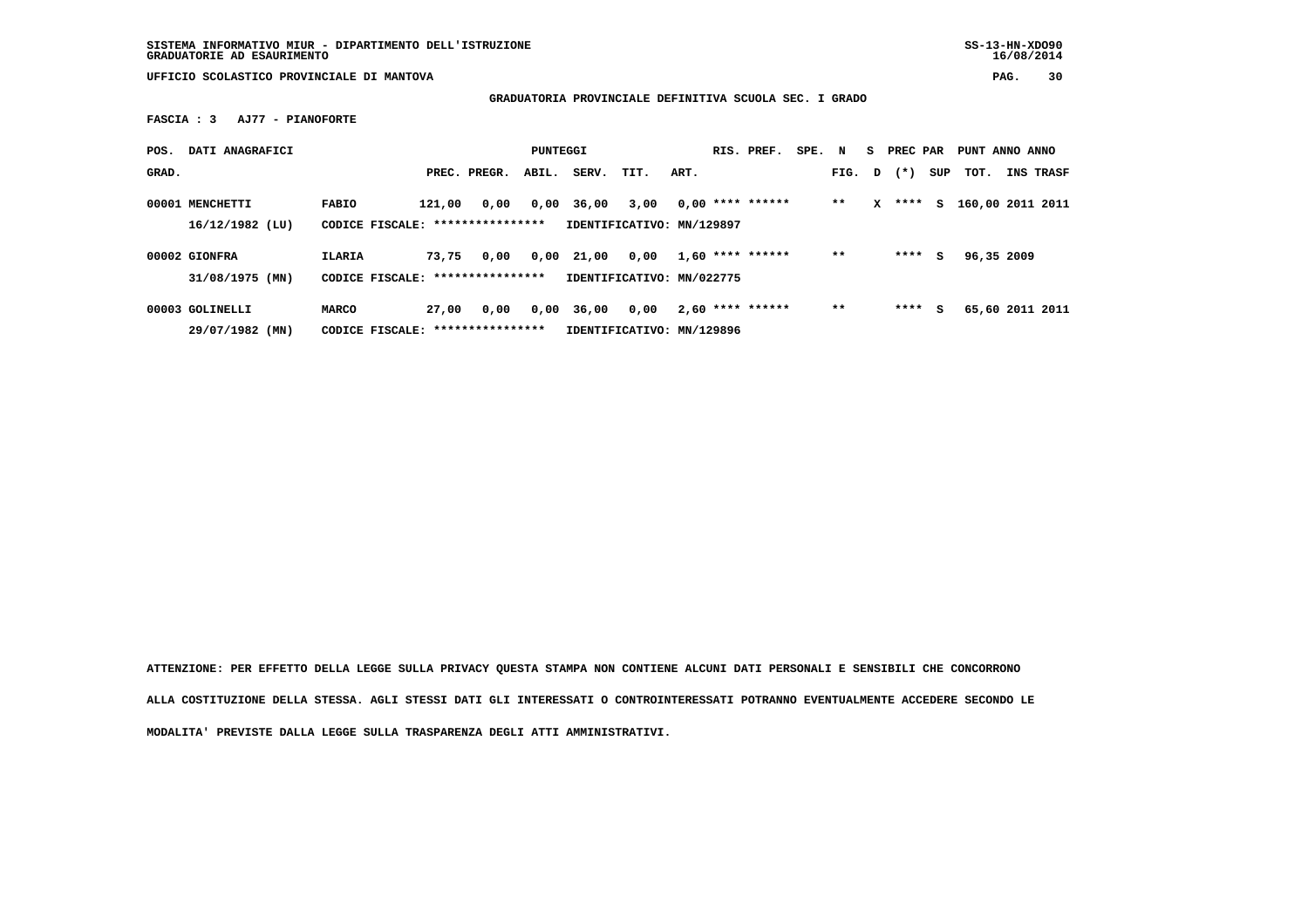| SISTEMA INFORMATIVO MIUR - DIPARTIMENTO DELL'ISTRUZIONE<br>GRADUATORIE AD ESAURIMENTO |                                   |       |              |          |                                                        |      |                          |            |        |      |          |          |     | $SS-13-HN-XDO90$ | 16/08/2014 |           |
|---------------------------------------------------------------------------------------|-----------------------------------|-------|--------------|----------|--------------------------------------------------------|------|--------------------------|------------|--------|------|----------|----------|-----|------------------|------------|-----------|
| UFFICIO SCOLASTICO PROVINCIALE DI MANTOVA                                             |                                   |       |              |          |                                                        |      |                          |            |        |      |          |          |     |                  | PAG.       | 31        |
|                                                                                       |                                   |       |              |          | GRADUATORIA PROVINCIALE DEFINITIVA SCUOLA SEC. I GRADO |      |                          |            |        |      |          |          |     |                  |            |           |
| AJ77 - PIANOFORTE<br>FASCIA : 4                                                       |                                   |       |              |          |                                                        |      |                          |            |        |      |          |          |     |                  |            |           |
| DATI ANAGRAFICI<br>POS.                                                               |                                   |       |              | PUNTEGGI |                                                        |      |                          | RIS. PREF. | SPE. N |      | <b>S</b> | PREC PAR |     | PUNT ANNO ANNO   |            |           |
| GRAD.                                                                                 |                                   |       | PREC. PREGR. | ABIL.    | SERV.                                                  | TIT. | ART.                     |            |        | FIG. | D        | $(* )$   | SUP | TOT.             |            | INS TRASF |
| 00004 CAPORASO                                                                        | ANNA                              | 12,00 |              |          | 0,00 12,00 13,50                                       |      | $0,00$ 65,30 **** ****** |            |        | $**$ | x        | **** S   |     | 102,80 2012      |            |           |
| 18/06/1961 (RM)                                                                       | CODICE FISCALE: ***************** |       |              |          | IDENTIFICATIVO: MN/129636                              |      |                          |            |        |      |          |          |     |                  |            |           |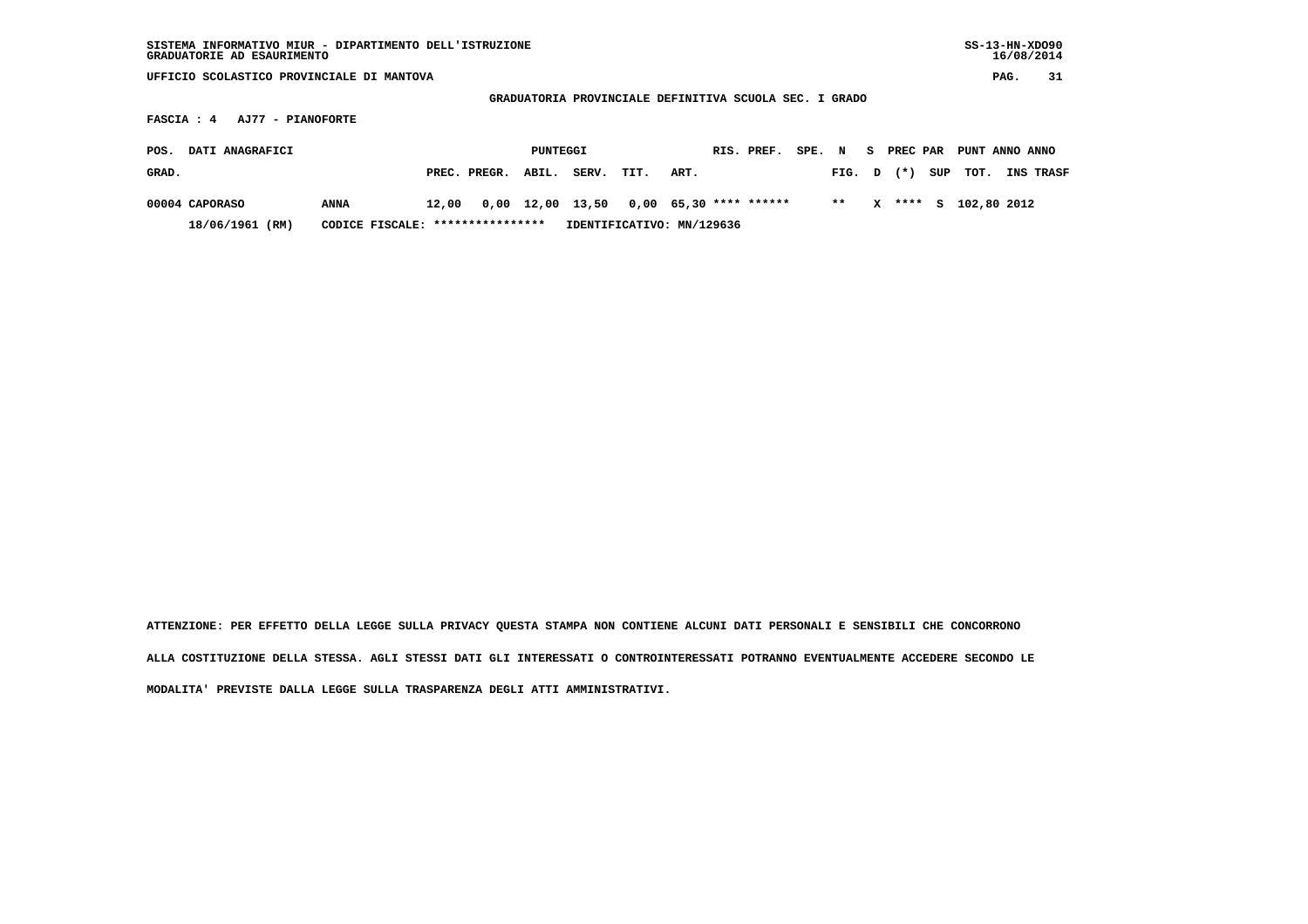| SISTEMA INFORMATIVO MIUR - DIPARTIMENTO DELL'ISTRUZIONE<br>GRADUATORIE AD ESAURIMENTO |                                                                          |        |              |          |       |                           |      |  |                    |        |       |    |          |     |                |      | $SS-13-HN-XDO90$<br>16/08/2014 |
|---------------------------------------------------------------------------------------|--------------------------------------------------------------------------|--------|--------------|----------|-------|---------------------------|------|--|--------------------|--------|-------|----|----------|-----|----------------|------|--------------------------------|
| UFFICIO SCOLASTICO PROVINCIALE DI MANTOVA                                             |                                                                          |        |              |          |       |                           |      |  |                    |        |       |    |          |     |                | PAG. | 32                             |
|                                                                                       |                                                                          |        |              |          |       |                           |      |  |                    |        |       |    |          |     |                |      |                                |
| FASCIA : 3                                                                            | GRADUATORIA PROVINCIALE DEFINITIVA SCUOLA SEC. I GRADO<br>AM77 - VIOLINO |        |              |          |       |                           |      |  |                    |        |       |    |          |     |                |      |                                |
| DATI ANAGRAFICI<br>POS.                                                               |                                                                          |        |              | PUNTEGGI |       |                           |      |  | RIS. PREF.         | SPE. N |       | S. | PREC PAR |     | PUNT ANNO ANNO |      |                                |
| GRAD.                                                                                 |                                                                          |        | PREC. PREGR. | ABIL.    | SERV. | TIT.                      | ART. |  |                    |        | FIG.  | D  | $(* )$   | SUP | TOT.           |      | INS TRASF                      |
| 00001 LODI RIZZINI                                                                    | MIRELLA                                                                  | 122,00 | 0,00         | 0,00     | 42,00 | 0,00                      |      |  | $0,00$ **** ****** |        | $* *$ | x  | ****     | s   | 164,00 2009    |      |                                |
| 10/09/1964 (CR)                                                                       | CODICE FISCALE: *****************                                        |        |              |          |       | IDENTIFICATIVO: MN/127475 |      |  |                    |        |       |    |          |     |                |      |                                |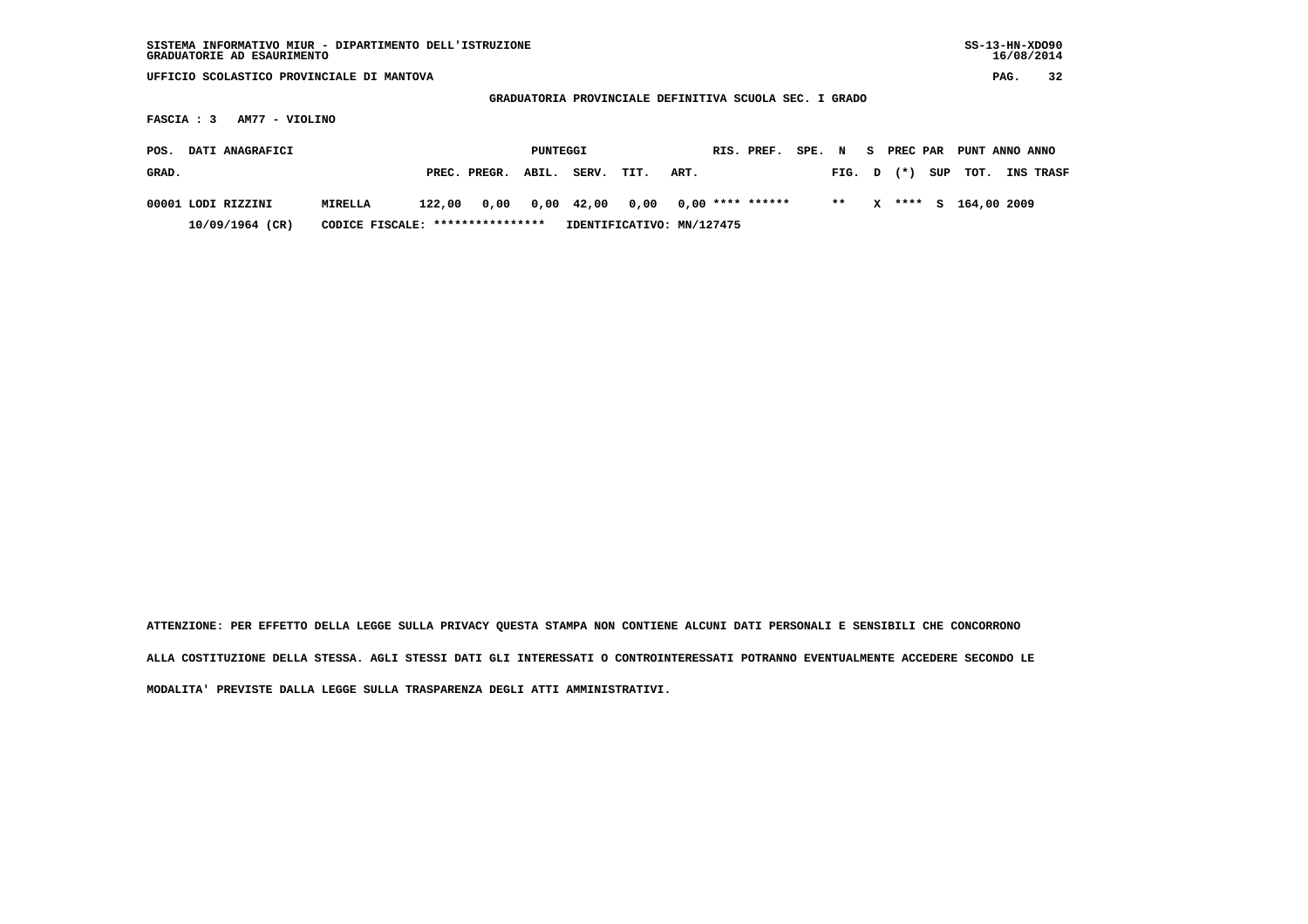**SISTEMA INFORMATIVO MIUR - DIPARTIMENTO DELL'ISTRUZIONE SS-13-HN-XDO90 GRADUATORIE AD ESAURIMENTO 16/08/2014**

 $16/08/2014$ 

 **UFFICIO SCOLASTICO PROVINCIALE DI MANTOVA PAG. 33**

 **GRADUATORIA PROVINCIALE DEFINITIVA SCUOLA SEC. I GRADO**

 **FASCIA : 4 AM77 - VIOLINO**

| POS.        | DATI ANAGRAFICI                       |                                                     |       |              | PUNTEGGI   |                                    |                           |      | RIS. PREF.               | SPE. N |        |   | S PREC PAR |     | PUNT ANNO ANNO   |                  |
|-------------|---------------------------------------|-----------------------------------------------------|-------|--------------|------------|------------------------------------|---------------------------|------|--------------------------|--------|--------|---|------------|-----|------------------|------------------|
| GRAD.       |                                       |                                                     |       | PREC. PREGR. | ABIL.      | SERV.                              | TIT.                      | ART. |                          |        | FIG. D |   | $(* )$     | SUP | тот.             | <b>INS TRASF</b> |
| 00002 ZOTTI | 22/08/1973 (BO)                       | CLAUDIO<br>CODICE FISCALE: ****************         | 40,50 |              | 0,00 10,00 | 9,00<br>IDENTIFICATIVO: MN/132077  |                           |      | $3,00$ 66,00 **** ****** |        | $* *$  | x | ****       | s   | 128,50 2014 2014 |                  |
|             | 00003 LODI RIZZINI<br>06/06/1970 (MN) | ANNA LUCIA<br>CODICE FISCALE: ****************      | 89,25 |              | 0,00 11,00 | 24,00<br>IDENTIFICATIVO: MN/132038 | 0.00                      |      | $0.00$ **** ******       |        | $**$   |   | ****       | s   | 124,25 2012      |                  |
| 00004 ABBA  | 30/11/1980 (TO)                       | <b>TATIANA</b><br>CODICE FISCALE: ***************** | 0.00  |              | 0,00 12,00 | 24,00                              | IDENTIFICATIVO: MN/132048 |      | $3,00$ 15,60 **** ****** |        | $* *$  |   | ****       | s   | 54,60 2012       |                  |